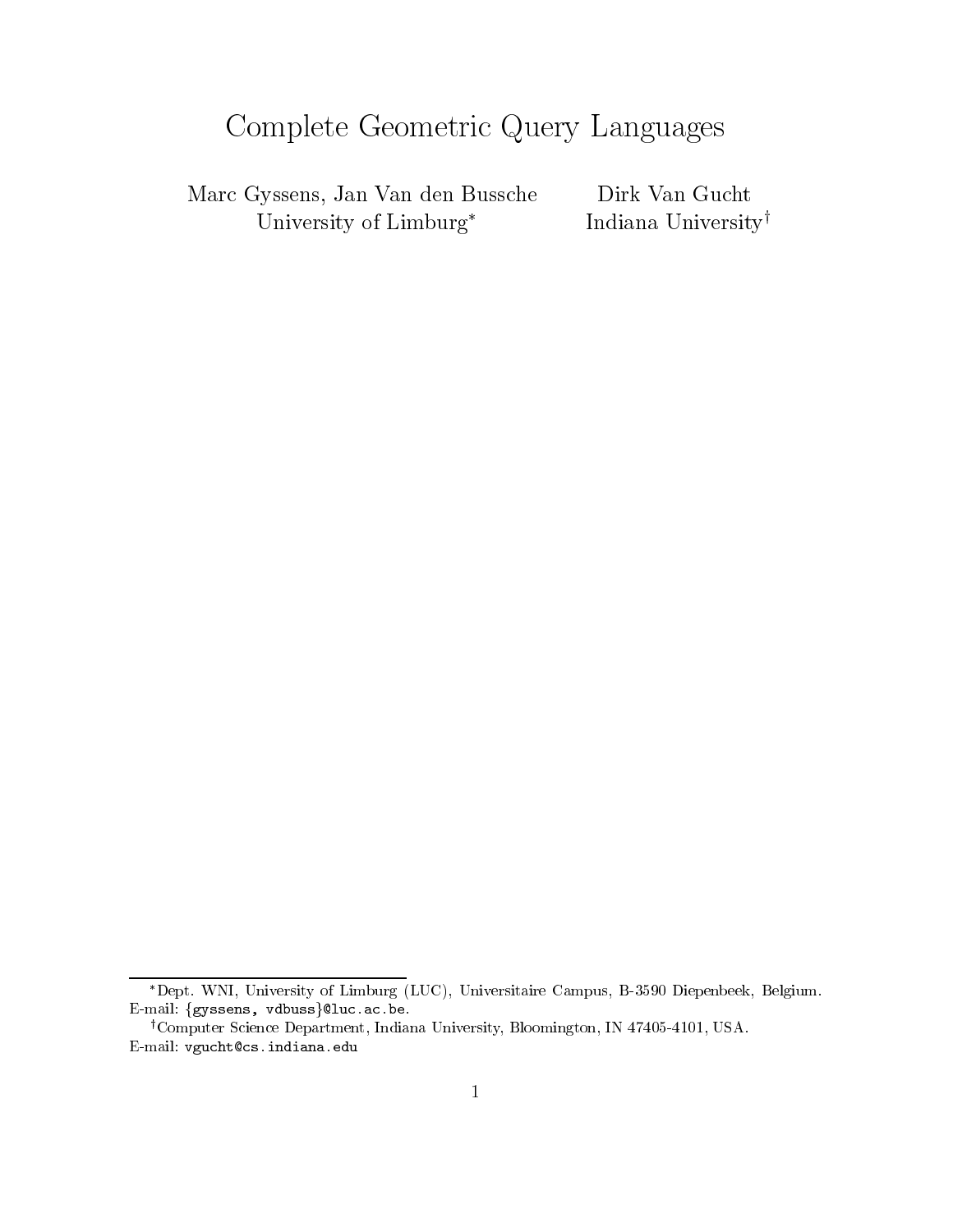### Proposed running head Complete geometric query languages

### Send proofs to

Marc Gyssens Limburgs Universitair Centrum Universitaire Campus — <u>. . . . — . . . . . . . . . .</u> Belgium Phone - Fax: The contract of the contract of the contract of the contract of the contract of the contract of the contract of the contract of the contract of the contract of the contract of the contract of the contract of the contr Email: gyssens@luc.ac.be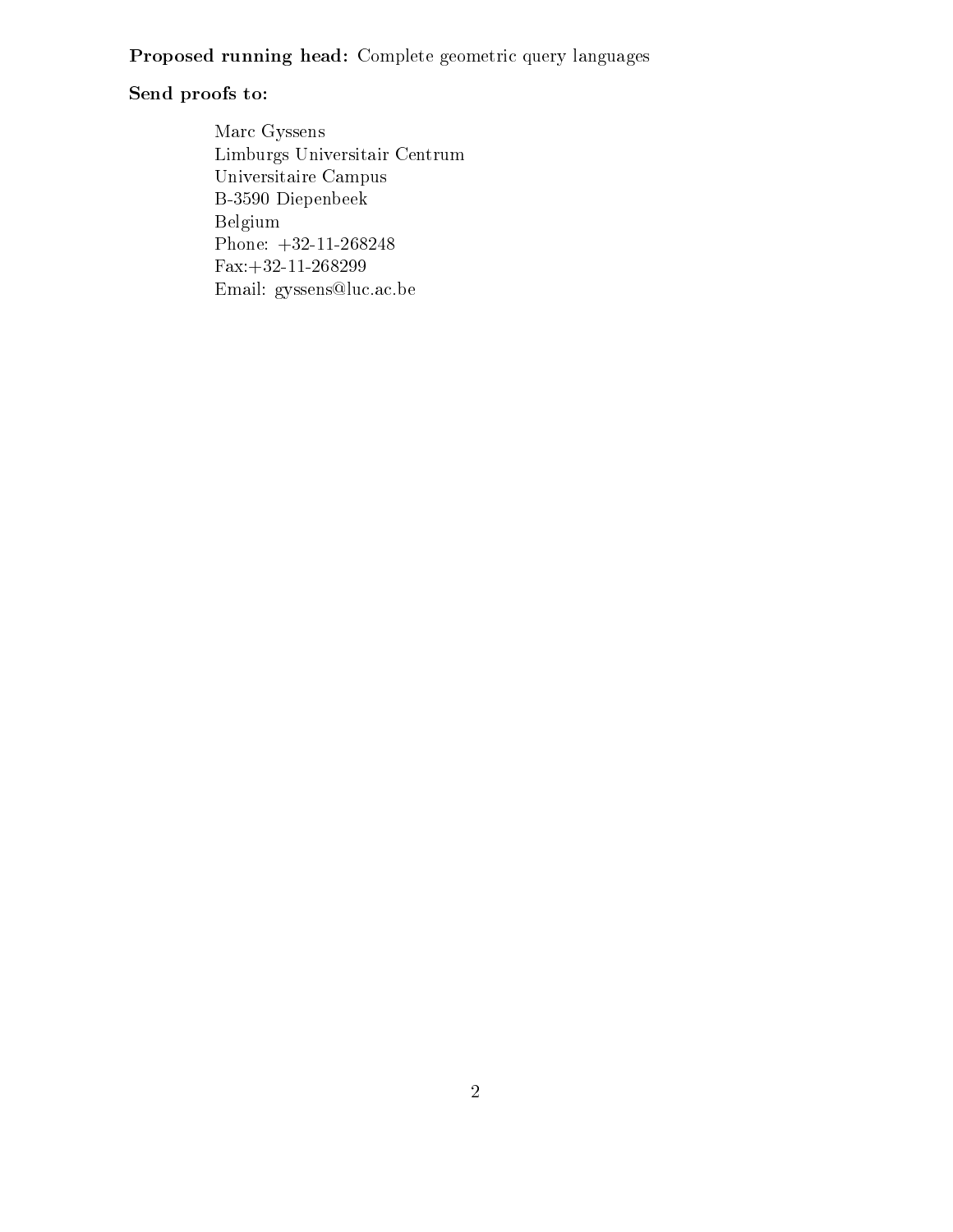### Abstract

We extend Chandra and Harel's seminal work on computable queries for relational databases to a setting in which also spatial data may be present- using a constraint control antico model Concretely- we introduce both coordinates concrete based of and point-based query languages that are complete in the sense that they can express precisely all computable queries that are generic with respect to certain classes of transformations of space- corresponding to certain geometric interpre tations of spatial data The languages we introduce are obtained by augmenting basic languages with a while construct. We also show that the respective basic point-based languages are complete relative to the subclass of the corresponding generic queries consisting of those that are expressible in the relational calculus with real polynomial constraints.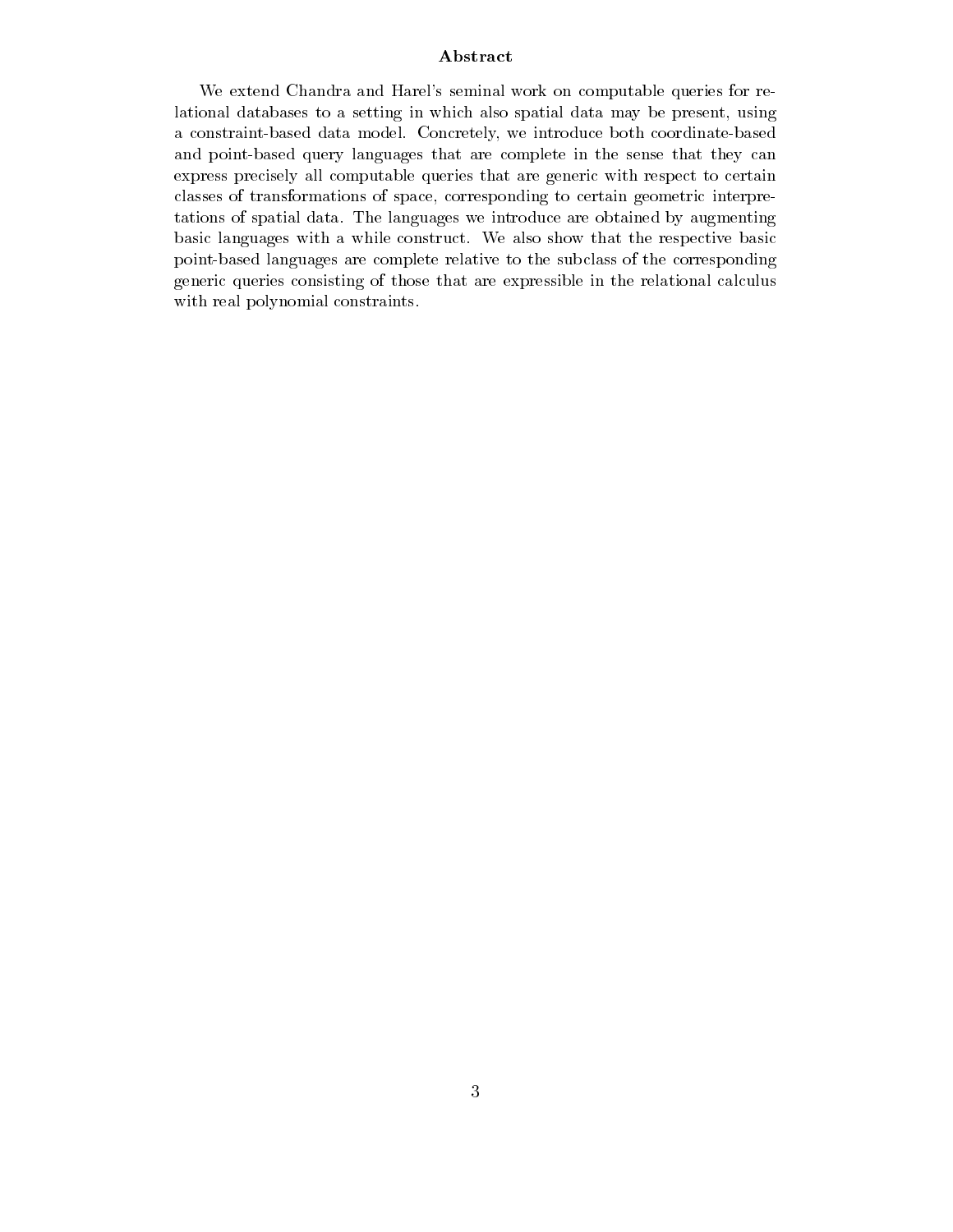### $\mathbf{1}$ Introduction

In their seminal work on computable queries for relational databases - Chandra and Harel introduced the notion of *computable query* as a computable function from relational databases to relations that is invariant under all permutations of the universe of atomic data elements. The latter criterion, now known as *genericity*, states that queries should preserve database isomorphisms, or, more intuitively, that they should be defined at the logical level of the data in the database Chandra and Harel then introduced a query language,  $Q<sub>L</sub>$ , and proved it complete, in the sense that precisely all computable queries can be expressed in QL

The purpose of the present paper is to continue Chandra and Harel's work in the setting of spatial databases

To do so, we work in an adaptation of the relational model, where the universe of atomic data is the set of real numbers, which may represent coordinates of points, and where relations can be infinite. To ensure finite representability, the relations must be elementarily definable in terms of polynomial inequalities. In mathematical terminology, they must be *semi-algebraic*. Our model is thus an instance of the framework of *constraint* databases introduced by Kanellakis, Kuper, and Revesz [7].

As was already pointed out by Paredaens, Van den Bussche, and Van Gucht [11], this framework can be used in two ways One possibility consists of using the framework in an uninterpreted manner In order to model spatial data and geometric applications how ever, it is necessary to interpret real numbers as coordinates of points in  $n$ -dimensional space. In this setting, the universe of atomic data elements are the points of  $\mathbf{R}^n$ , rather than the real numbers of  $\bf R$ . Also in this paper, we shall clearly distinguish between both ways of using constraint databases. For clarity, the uninterpreted constraint database model will be referred to as the *semi-algebraic database model*, whereas the constraint database model in which the atomic data are elements of  ${\rm \bf R}^n$ , interpreted as points in  $n$ -dimensional space will be referred to as the *geometric database model*. Clearly, the geometric database model can be embedded in the semi-algebraic database model.

The question of how Chandra and Harel's concept of genericity extends to the geometric database model was already considered by Paredaens, Van den Bussche, and Van Gucht [11]. It makes no sense to require that queries are invariant under all permutations of space, as  $(i)$  most of these bear no geometric meaning whatsoever, and  $(ii)$ many realistic queries do not preserve arbitrary permutations of space. Instead, a suitably adapted notion of genericity for spatial data should take into account the precise geometric interpretation intended by the application Now it is standard mathematical practice to identify a geometry with a group of transformations of space If the geometric interpretation of the spatial data intended corresponds to a group  $G$  of transformations, then a query in the geometric database model will be defined at the intended geometric level if and only if it is invariant under all transformations in  $G$ . Such queries are called  $G$ -generic.

In our search for complete geometric query languages, we start with a study of the underlying semi-algebraic database model. The language most often considered in the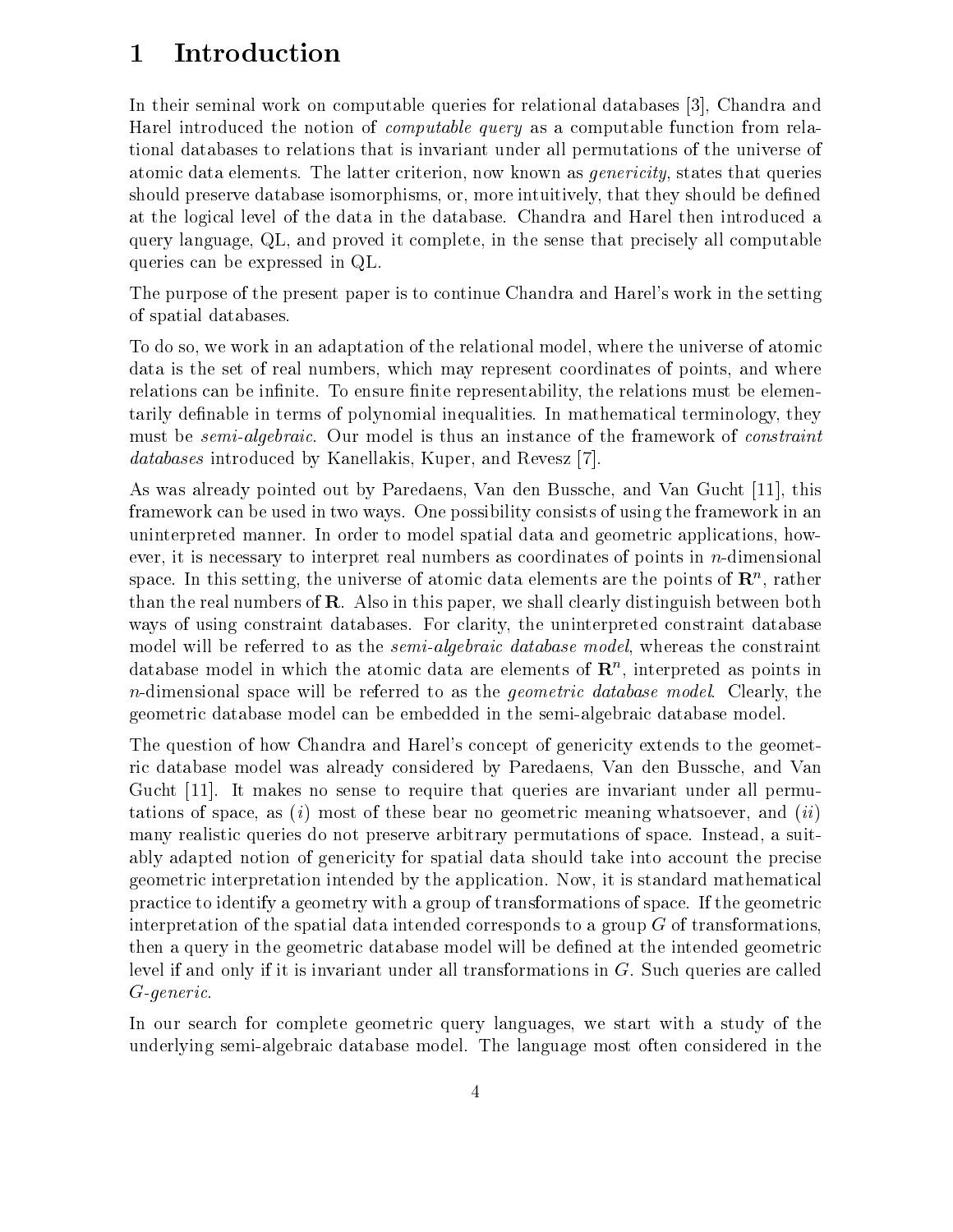semi-algebraic database model is first-order logic augmented with polynomial inequalities, and relation variables of fixed arities, which we denote by  $F\{O\}R$ . We prove that FOR augmented with while-loops, a language which we denote by  $FO[R] +$  while, yields a complete query language for this model It is instructive to contrast this re sult to Chandra and Harel's, who required unranked relation variables, which can hold relations of any arity to achieve completeness for the language QL

We then bootstrap this result, which yields complete query languages in the geometric database model under various geometric interpretations. Syntactically, these languages are all identical to  $FO[\mathbf{R}]$ +while, but, under each geometric interpretation, the semantics of a program is appropriately dened so as to be guaranteed generic

This is accomplished by working on canonical representations of databases, rather than on the databases themselves

The approach to finding complete geometric languages just described yields languages with a very artificial semantics. The main underlying reason is of course the mismatch between the nature of the geometric database model in which the atomic entities are points, and the nature of the languages considered, which have access to the coordinates of points. However, we can obtain much more natural results when we consider firstorder query languages that do not have access to the specific coordinates of points but only to the points themselves as atomic entities. Rather than augmenting first-order logic with polynomial inequalities on real numbers, these query languages provide certain built-in geometrical predicates on points, besides relation variables of fixed arities.

We show that, for several geometrically interesting choices of the transformation group  $G$ , there exist appropriate point predicates such that first-order logic on points, augmented with the predicates, expresses precisely all  $G$ -generic queries expressible in FO[R]. For example, we show that providing the predicate between  $(p, q, r)$ , which is true if q lies on the closed line segment between p and r, yields a first-order query language, denoted FO $\left[\text{between}\right]$ , that expresses exactly all queries expressible in FO $\left[\text{R}\right]$ that are generic for affine geometry.

The results describe above are particularly interesting, because  $G$ -genericity of  $FO[**R**]$ queries is undecidable for every non-trivial transformation group  $G$  [11]. Our proof, which exploits the classical geometrical construction of addition and multiplication, is inspired by the work of Tarski and his collaborators on axiomatizations of elementary geometry  $[14, 15, 12]$ .

Finally, we consider query languages which augment these point-based languages with relation variables of fixed arities and while-loops. We show that these language are complete geometric query languages under various geometric interpretations For ex ample, one of our results is that the language  $FO[\textbf{between}] + \text{while}$  is complete for the affine-generic geometric queries.

Complete generic query languages relative to  $FO[**R**]$  were first discovered by Kuijpers, Paredaens and Suciu Our results improve upon theirs in the sense that our languages are purely point which the languages of the languages of the languages of the language over  $\alpha$ points and variables ranging over real numbers. Papadimitriou, Suciu, and Vianu [10]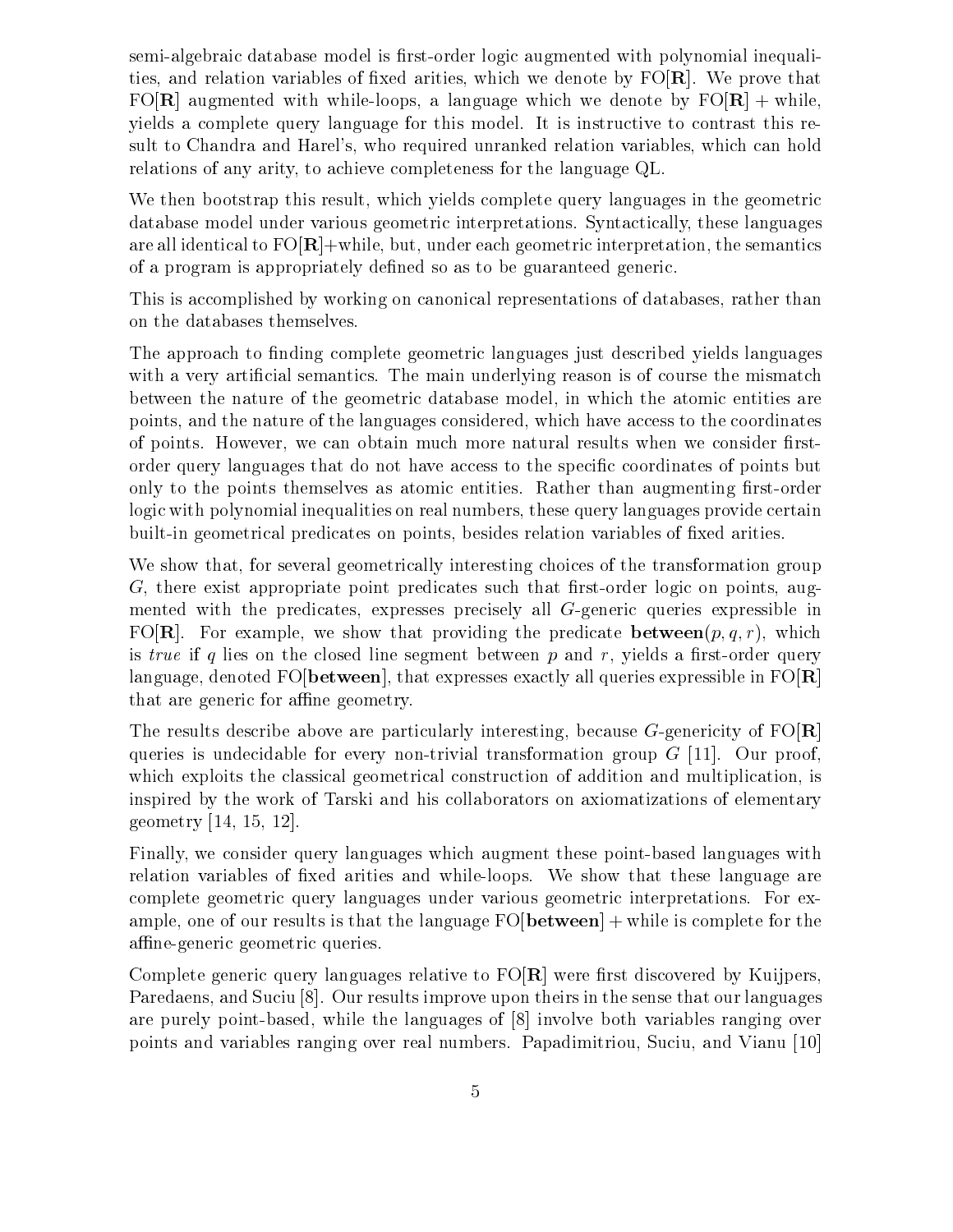obtained relative completeness results for point-based query languages in the context of a different type of genericity than the geometric types of genericity we consider here.

For simplicity, we prove our results for purely spatial database models. To be of practical interest, spatial database models need to support both spatial and non-spatial data. We indicate how our results can be extended to this more general setting

This paper is organized as follows. The semi-algebraic and geometric database models are presented in Section 2. Semi-algebraic and geometric queries and the notion of genericity are reviewed in Section - A complete query languages based on FOR 2012 1 While the complete and the are presented in Section 4. Completeness results for point-based languages relative to various types of geometric queries expressible in  $F\{O[R] \text{ are presented in Section 5.}$ Completeness results for point-based languages relative to various types of arbitrary geometric queries are presented in Section 6. Finally, the extension of our results to the case in which also non-spatial data are present is discussed in Section 7.

## Semi-algebraic and geometric databases

In this section, we define semi-algebraic and geometric databases.

Both database models are described using the first-order language of the ordered field of the real numbers  $(\mathbf{R}, \leq, +, \times, 0, 1)$ , i.e., the language  $(\leq, +, \times, 0, 1)$ . A first-order formula in this language is called a *real formula*. By Tarski's theorem  $[16]$ , every real formula can effectively be transformed into an equivalent quantifier-free one (equivalent in  $\bf{R}$ ). So we can implicitly assume real formulas to be quantifier-free. A consequence of Tarski's theorem is that truth of real sentences in  $R$  is effectively decidable.

Let  $\kappa \geq 0$ . A subset A of  $\mathbf{R}^*$  is *defined* by a real formula  $\varphi(x_1,\ldots,x_k)$  if

$$
A = \{(a_1,\ldots,a_k) \in \mathbf{R}^k \mid \varphi(a_1,\ldots,a_k)\}.
$$

A subset of  $\mathbf{R}^*$  is called  $semi\text{-}aigen$  if it can be defined by a real formula. Rephrased in a vocabulary slightly more expanded than  $(\leq, +, \times, 0, 1)$ , a semi-algebraic set is a finite union of sets that can be defined by a system of polynomial inequalities with integer coefficients. (In practice, rational coefficients will often be used, too. This does not enlarge the class of sets being considered, as the denominators can be eliminated.)

 $\bf{EXAMPLE~2.1}$  rigure 1 shows a heart-shaped semi-algebraic set in  $\bf{R}^+$ , which can be defined as follows:

ned as follows:  
\n{
$$
(x, y) | (x + 1)^2 + y^2 \le 1 \lor (x - 1)^2 + y^2 \le 1 \lor
$$
  
\n( $-1 \le x \le 1 \land y \ge -2 \land ((x + 1)^2 + (y + 2)^2 \ge 1 \lor (x - 1)^2 + (y + 2)^2 \ge 1)$  }.

Figure 2 shows another, arrow-shaped, semi-algebraic set in  $\mathbb{R}^2$  which can be defined as follows

$$
\{(x,y) | (-2 \le x \le 1 \land x = y) \lor (x+y \ge 2 \land 2x - y \le 2 \land 2y - x \le 2)\}.
$$

Since the latter set is defined entirely in terms of *linear* (in)equalities, it is called *semi*- $\Box$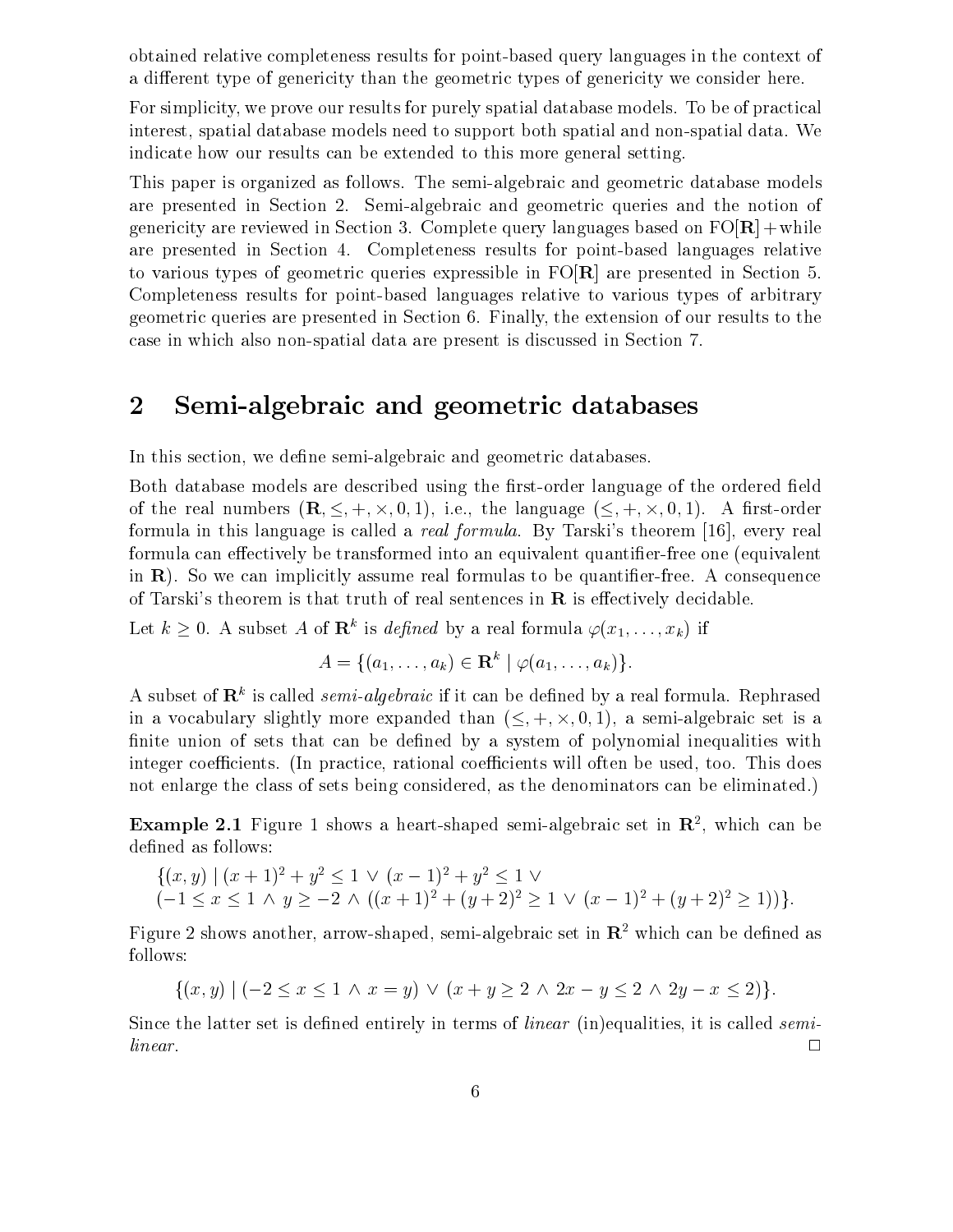

Figure 1: The semi-algebraic set of Example 2.1.



Figure 2: The semi-linear set of Example 2.1.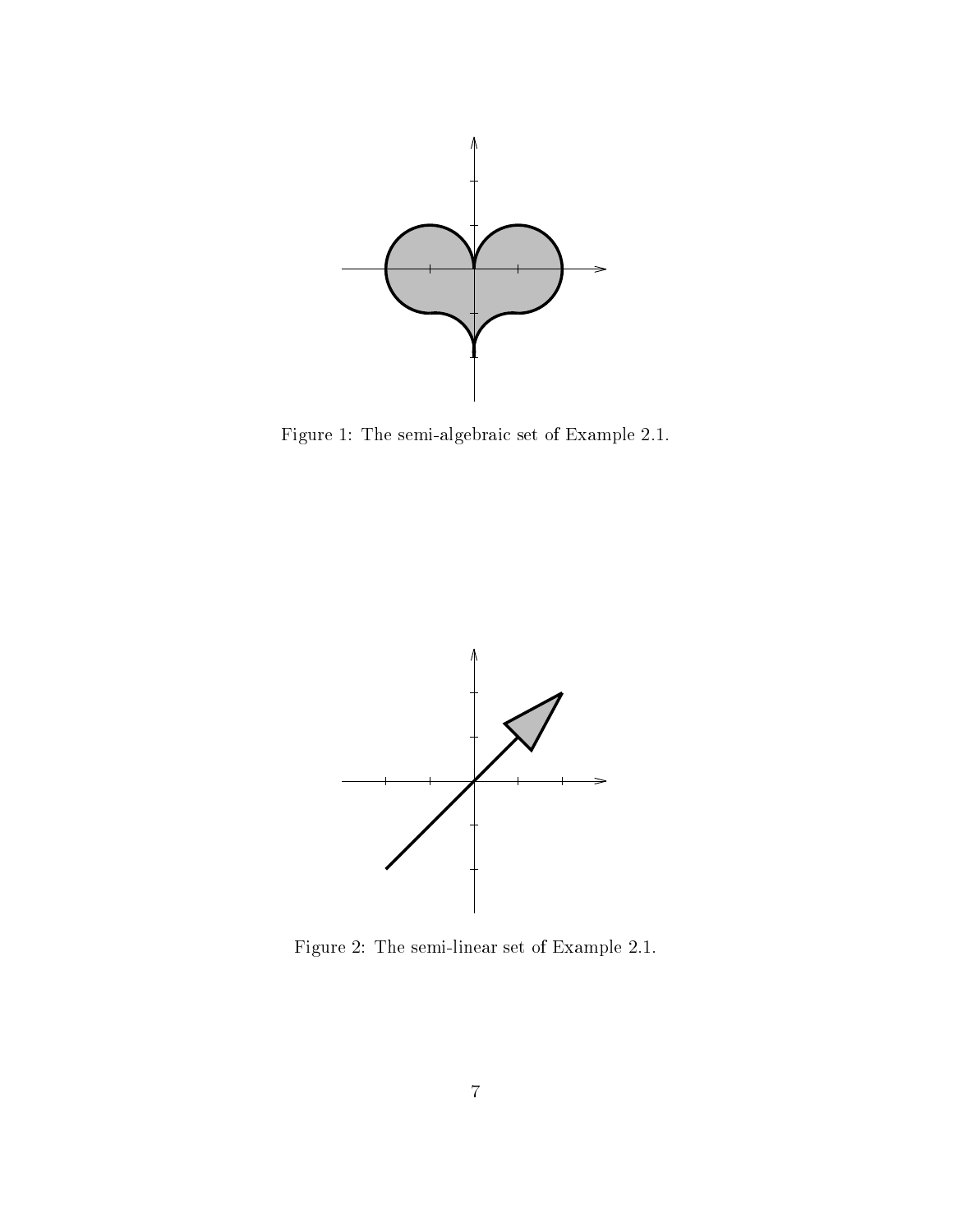A semi-algebraic database is essentially a store of semi-algebraic sets. To define this formally, we recall that a *relational schema* is a finite set  $\sigma$  of relation names, where each relation name is assigned an arity

<u>semition state</u> and a relation contract the content of a seminal and a seminal schematic direction of the content structure  $\nu$  over  $\sigma$  with domain  ${\bf R}$  such that, for each relation name  $R$  of  $\sigma, \, R^*$  is a  $\Box$ semi-algebraic subset of  $\mathbf{R}^n$ , where k is the arity of R in  $\sigma$ .

**Example 2.5** Let  $\sigma$  be the scheme  $\{R, S\}$ , wherein both  $R$  and  $S$  are binary. The structure  $\nu$  with domain  $\kappa$ , with  $\kappa^-$  the semi-algebraic set shown in Figure 1 and  $S^$ the semi-linear set shown in Figure 2, is a semi-algebraic database over  $\sigma$ .  $\Box$ 

Semantically, a semi-algebraic database can be seen as a relational database, with the exception that the relations may be infinite, as semi-algebraic sets may be infinite. Syntactically, however, a semi-algebraic database can be described finitarily using a (quantifier-free) real formula for each relation name in the schema of the database. We formally define a *representation* of a semi-algebraic database as follows:

**Dennition 2.4** Let  $\sigma$  be a relational schema and let  $\nu$  be a semi-algebraic database over  $\sigma$ . A function  $\Phi$  from the relation names of  $\sigma$  to real formulas is a representation of  $D$  if, for each relation name R of  $\sigma$ ,  $\Phi(R)$  defines  $R^{\mathcal{D}}$ .  $\Box$ 

**Example 2.5** Let  $\sigma$  be the scheme  $\{R, S\}$ , and let  $D$  be the semi-algebraic database considered in Example 2019, Example 2019, The function with respective with R and S the respective to respect the respective of the respective of the respective of the respective of the respective of the respective of the formulas given in Example 2.1 is a representation of  $\mathcal{D}$ .

Semi-algebraic databases can be seen as underlying geometric databases, which we define next. From now on, we reserve *n* to denote the dimension of a geometric space which we shall identify with  ${\bf R}^n$ . Let  $\kappa \geq 0$ . We shall call a  $\kappa$ -ary relation on  ${\bf R}^n$  semi-algebraic if its image under the canonical bijection between  $(\mathbf{R}^n)^\ast$  and  $\mathbf{R}^m$  is a semi-algebraic subset of  $\mathbf{R}^{nk}$ .

**Dennition 2.6** Let  $\sigma$  be a relational schema. A *geometric database* over  $\sigma$  in  $\kappa$  is a structure  $\nu$  over  $\sigma$  with domain  ${\bf R}^n$  such that, for each relation name  $R$  of  $\sigma,\ R^m$  is semi-algebraic.  $\Box$ 

A geometric database  $\nu$  over  $\sigma$  in  ${\bf K}^\circ$  can be viewed naturally as a semi-algebraic database  $\overline{\mathcal{D}}$  over the schema  $\overline{\sigma}$ , which has, for each relation name R of  $\sigma$ , a relation name  $\overline{R}$  with arity kn, where k is the arity of R in  $\sigma$ . For each relation name R, of arity k, R<sup>-</sup> is obtained from  $R^{\nu}$  by applying the canonical bijection between  $({\bf R}^n)^k$  and  ${\bf R}^{n_k}$ .

 $\sim$  *Structure* is used here in the sense of mathematical logic  $|4|$ . A structure associates, with each of its relation names a relation of the appropriate arity over the domain of the structure

The canonical bijection between  $({\bf R}^n)^n$  and  ${\bf R}^n$  associates with each k-tuple  $({\bf x}_1,\ldots,{\bf x}_k)$  of  ${\bf R}^n$  the *nk*-tuple  $(x_1, \ldots x_n, \ldots, x_1, \ldots, x_n)$ , where for  $1 \leq i \leq k$  and  $1 \leq j \leq n$ ,  $x_j$  denotes the *j*-th component of  $\mathbf{x}_i$ .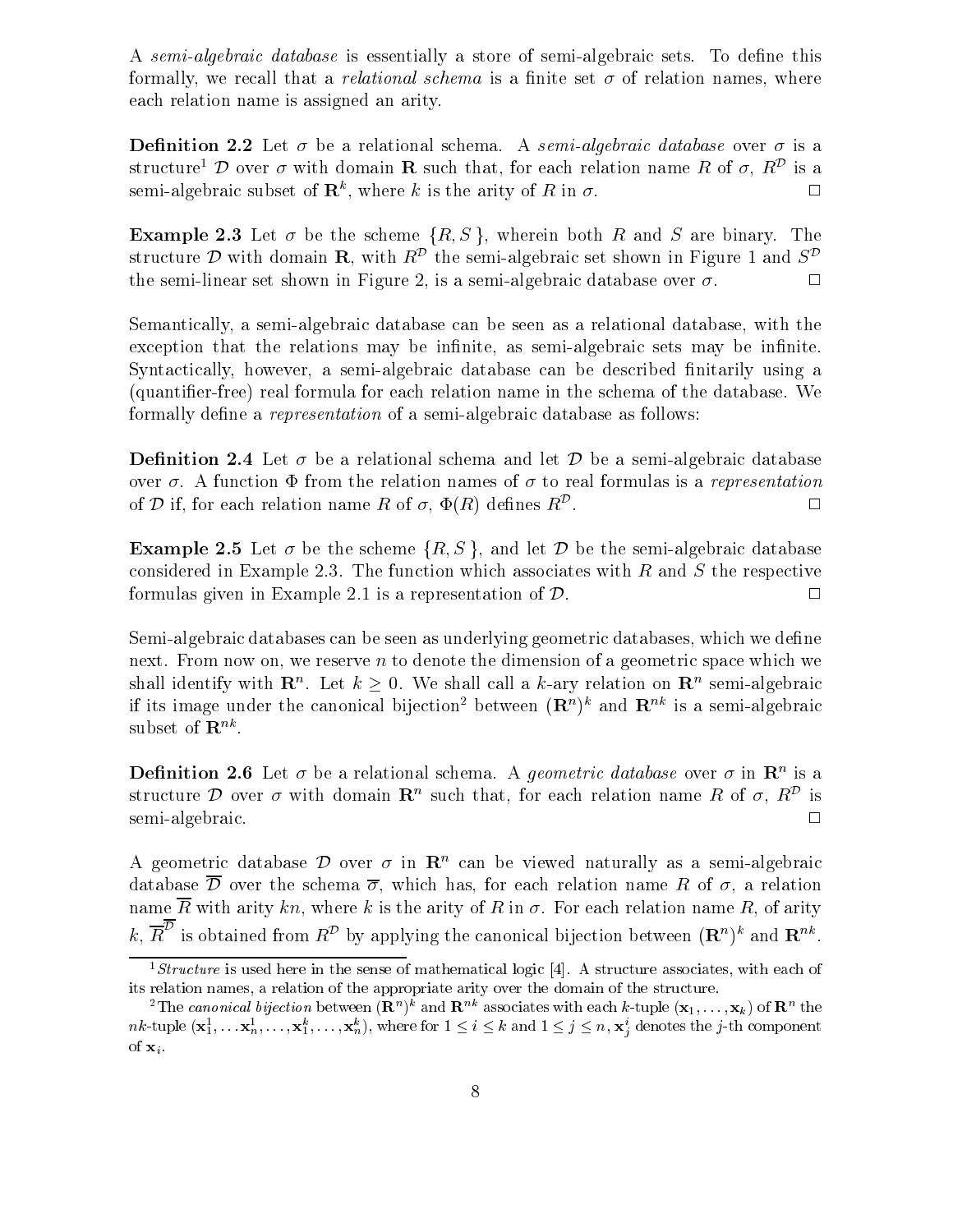Example - The database dened in Example 
- can be seen as the underlying semi algebraic database for a geometric database in  ${\bf n}$  , consisting of two unary relations (i.e.,  $$ sets) of points in the plane.  $\Box$ 

### Semi-algebraic and geometric queries

In this section, we define algebraic and geometric queries and review a classification for geometric queries based on genericity types

a contration - Let is a relation of the schematic contration of the seminalgebraic query  $\mathcal{A}_1$  over  $\mathcal{A}_2$  , where  $\mathcal{A}_3$ a partial function on the set of semi-algebraic databases over  $\sigma$ , satisfying the following conditions

- 1. for each semi-algebraic database D over  $\sigma$  on which Q is defined,  $Q(\mathcal{D})$  is a semialgebraic subset of  $\mathbf{R}^n$ ; and
- 2. there is an algorithm taking representations of semi-algebraic databases as input, and returning real formulas as output, satisfying the following conditions:
	- (a) for each semi-algebraic database  $\mathcal D$  over  $\sigma$ , and for each representation  $\Phi$  of  $\mathcal{D}$ , the algorithm terminates on input  $\Phi$  if and only if Q is defined on  $\mathcal{D}$ ; and
	- (b) for each semi-algebraic database  $\mathcal D$  on which  $Q$  is defined, and for each representation  $\Phi$  of  $\mathcal{D}$ , the output of the algorithm on  $\Phi$  is a real formula defining QD

The second condition in Denition - indicates in which sense semialgebraic queries are computable

**Example 3.2** Let  $\sigma = \{R, S\}$  be the schema defined in Example 2.3. The following are examples of semi-algebraic queries over  $\sigma$ .

- 1. "Compute the projection onto the x-axis of the semi-algebraic set associated with  $R$ " is a unary semi-algebraic query.
- 2. "Find the intersection of the semi-algebraic sets associated with R and  $S$ " is a binary semi-algebraic query.
- Decide whether the semialgebraic set associated with R is topologically con nected is a null-ary-semi-algebraic query.
- 4. "Compute the convex hull<sup>4</sup> of the semi-linear set associated with  $S^"$  is a binary semi-algebraic query.

<sup>-</sup>The null-ary semi-algebraic sets,  $\psi$  and  $\{\left(\right)\}$ , can be interpreted as the Boolean values *false* and  $true$ , respectively.

<sup>&</sup>lt;sup>4</sup>The *convex hull* of a set S is the smallest convex set containing S.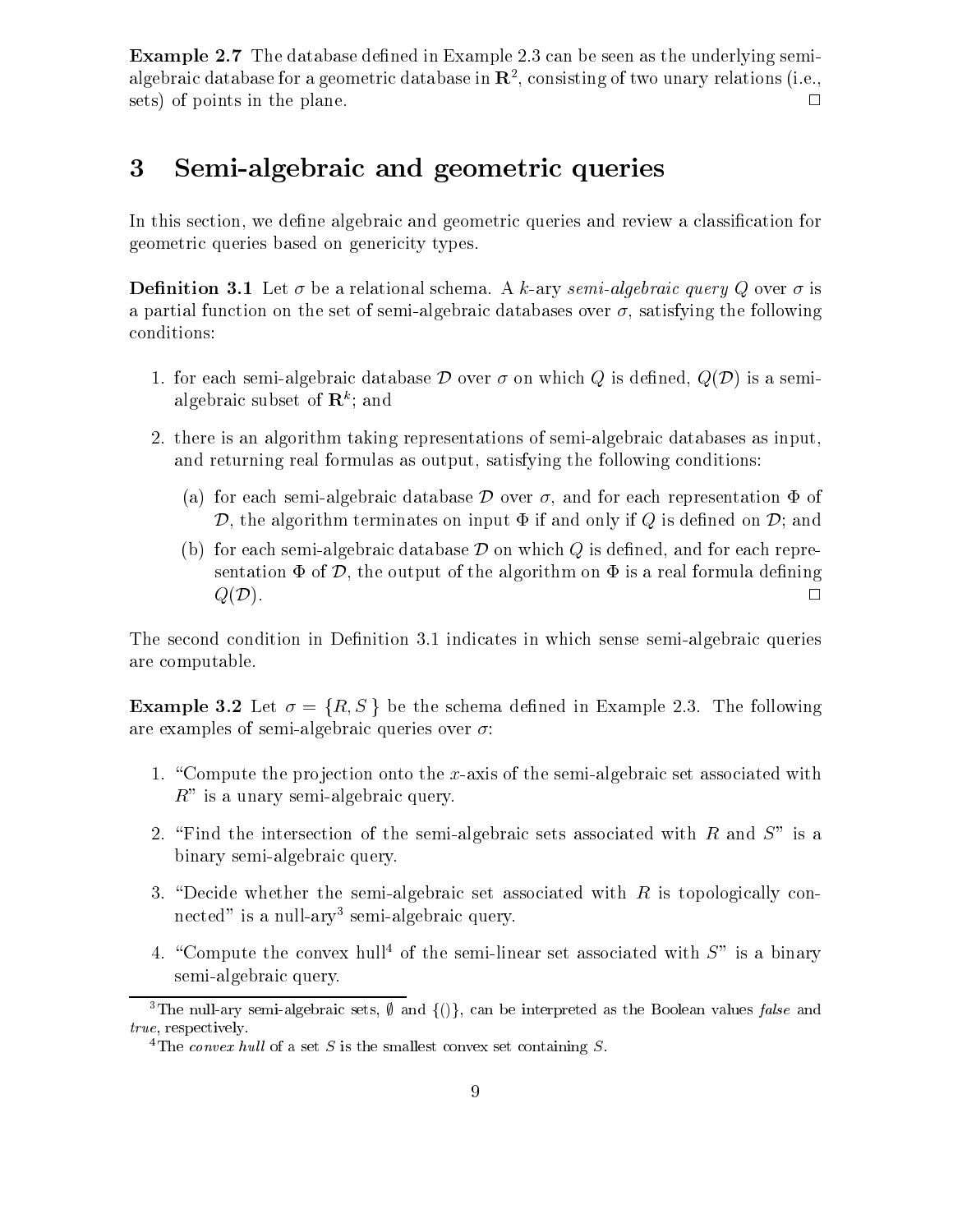- 5. "Decide whether the semi-algebraic set associated with R is a circle" is a null-ary semi-algebraic query.
- 6. "Decide whether there is a point in the semi-algebraic set associated with  $R$  and a point in the semi-linear set associated with  $S$  at distance 1 from each other" is a null-ary semi-algebraic query.
- 7. For the query to follow, we consider, besides R and  $S$ , a third relation scheme T of arity 2. "Decide whether each of the relations  $R, S$ , and  $T$  a is singleton such that the triple of points  $(u, v, w)$ , with  $u \in R$ ,  $v \in S$ , and  $w \in T$ , is a positively oriented orthonormal basis<sup>5</sup> of  $\mathbb{R}^{2n}$  is a null-ary semi-algebraic query.
- Compute the leftmost points of the semialgebraic set associated with R is a binary semi-algebraic query.
- 9. "Decide whether the semi-linear set associated with S contain the point  $(0,0)$ " is a null-ary semi-algebraic query.  $\Box$

In analogy to Denition - we dene geometric queries

**Dennition 3.3** Let  $\sigma$  be a relational schema. A k-ary geometric query Q over  $\sigma$  in  $\mathbf{R}^n$ is a partial function on the set of geometric databases over  $\sigma$ , satisfying the following conditions

- 1. for each geometric database  $\mathcal D$  over  $\sigma$  on which Q is defined,  $Q(\mathcal D)$  is a semialgebraic subset of  $(\mathbf{R}^n)^n$ ; and
- Q is computable in the sense of Denition where semialgebraic is replaced by "geometric").  $\Box$

Example of a consider again the queries in Example of a rase and the state in the three plane, i.e., in  $\mathbb{R}^2$ .

- $\bullet$  Query 1 is not an example of a geometric query.
- $\bullet$  Queries 5, 5, 6, 7, and 9 are examples of null-ary geometric queries.
- $\bullet$  Queries 2, 4, and 8 are examples of unary geometric queries.  $\Box$

 $\Box$ 

<sup>&</sup>lt;sup>5</sup>A basis of  $\mathbb{R}^n$  is an  $(n+1)$ -tuple of points  $(o, e_1, \ldots, e_n)$  such that the vectors  $\overline{oe_1}$  through  $\overline{oe_n}$  are linearly independent. A basis is *orthogonal* if the vectors  $\overline{oe}$  through  $\overline{oe}$  are pairwise orthogonal. A basis is *orthonormal* if it is orthogonal and the vectors  $\overline{o}\overline{e_1}$  through  $\overline{o}\overline{e_n}$  have unit length. A basis is  $\it postutvey$  oriented if it has the same orientation as the standard basis of  ${\bf R}^n,$  which is the case if the determinant of the  $n \times n$  matrix consisting of the components of the vectors  $\overline{oe_1^2}$  through  $\overline{oe_n^2}$  is positive; it is negatively oriented otherwise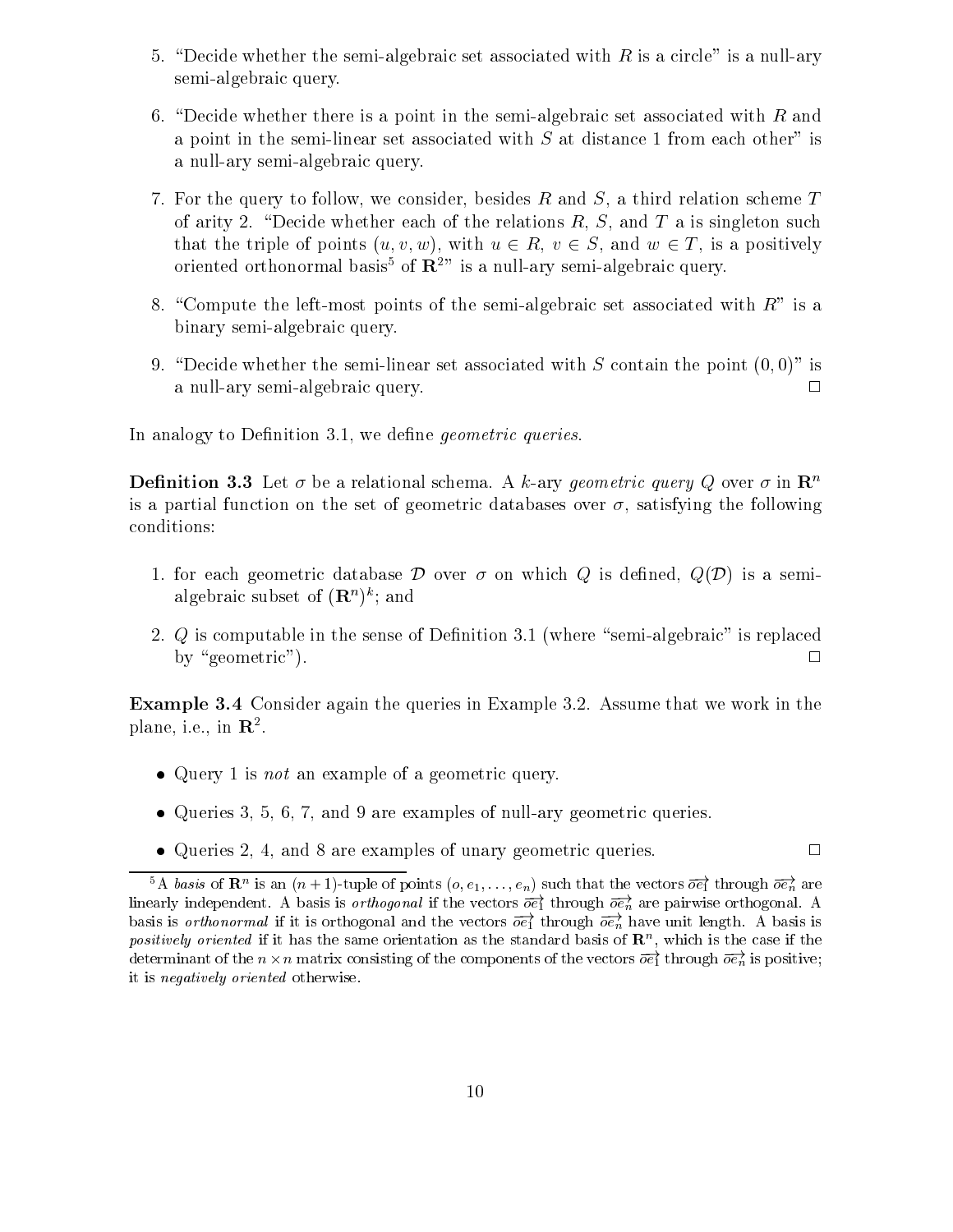Since geometric databases can be identified with certain kinds of semi-algebraic databases a comparison of Denitions - and -- reveals that geometric queries can be identified with certain kinds of semi-algebraic queries.

In the geometric database model, the result of many natural queries does not depend on the particular coordinates assigned to points by the canonical coordinate system in the space considered More precisely natural geometric queries preserve coordinate system transitions. The coordinate transitions that must be considered, of course, depend on the geometry of the space, which can be described by a group of transformations (permutations) of space. Therefore, we adopt the following general notion of genericity, originally proposed by Paredaens Van den Bussche and Van Gucht

be changed and the schema and controlled and let  $\alpha$  be a geometric query over  $\alpha$ in  $\mathbf{R}^n$ , and let  $G$  be a group of transformations of  $\mathbf{R}^n$ . Then  $Q$  is called  $G$ -generic if, for any two geometric databases  $\nu$  and  $\nu$  over  $\sigma$  in  ${\bf K}^{\cdots}$  for which  $\nu \equiv q(\nu)$  for some transformation g in G, we have that  $Q(\mathcal{D}') = g(Q(\mathcal{D}))$ .

In affine geometry, for instance,  $G$  is the group of affinities, i.e., compositions of linear transformations and translations and the corresponding class of queries is called the affine-generic queries. In two-dimensional affine geometry, it would make no sense to ask for all points in the database lying in the unit disk, as this is not an affine-generic query. (Points can be moved in and out of the unit disk by applying a translation, which is an affine transformation). It would make sense, however, to ask for all straight lines contained in the database, as this query is affine-generic: collinearity is preserved under affinities.

Besides a-ne genericity there are several other notions of genericity that correspond to sensible geometry We summarize some of them below

- $\bullet$  *Similarity genericity*, with respect to the group of similarities, i.e., compositions of isometries (see below) and scalings. This genericity notion corresponds to Euclidean geometry
- $\bullet$  *isometry genericity*, with respect to the isometries, i.e., compositions of translations, rotations, and reflections. This genericity notion corresponds to the fragment of Euclidean geometry where absolute rather than relative measures are important
- $\bullet$   $\emph{Direct-isometry}$  genericity, with respect to the direct isometries, i.e., compositions of translations and rotations This genericity notion corresponds to the fragment of the previous geometry where also orientation is important In this geometry two objects are considered isomorphic if one can be mapped to the other by a rigid motion.<sup>6</sup>

 ${}^{6}$ A rigid motion is a transformation that can be specified as a composition of translations and rotations [5].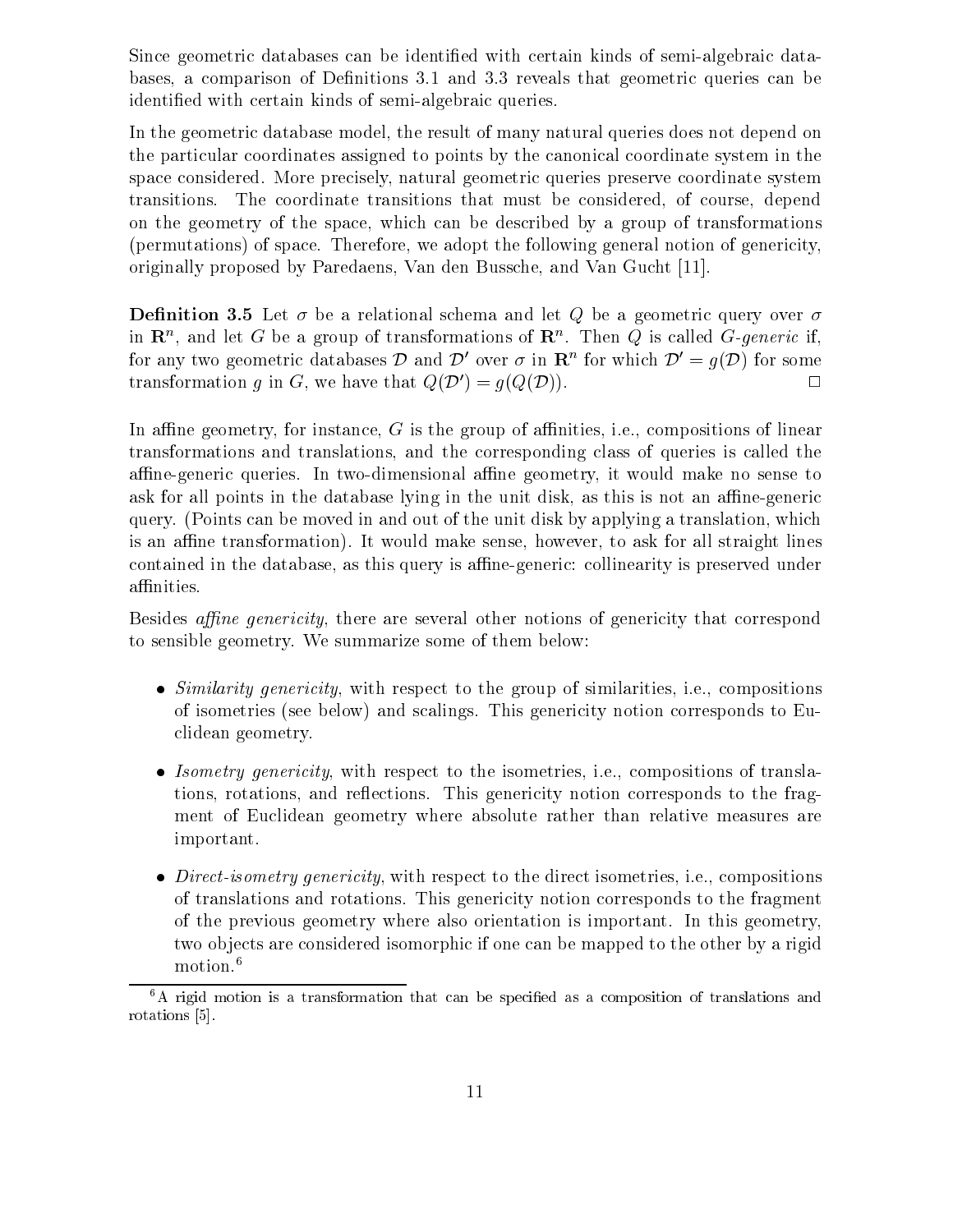$\bullet$  *Translation genericity*, with respect to the translations. This genericity notion corresponds to the fragment of the previous geometry where the relative position of objects (e.g., in the two-dimensional case, above or left of) is important.

Example - Consider again the queries in Example -

 $\bullet$  Queries  $\angle$ ,  $\circ$ , and  $\div$  are amine-generic geometric queries.

Query 2 is affine-generic, because affine transformations are permutations, and the concept of intersection of a pair of sets is preserved under permutations

Query - is anegeneric because ane transformations are homeomorphisms which preserve topological connectedness [9].

To see that Query 4 is affine-generic, let U and V be an arbitrary pair of sets in the plane for which there exists an affinity g such that  $g(U) = V$ . We need to show that  $g(\text{convexhull}(U)) = \text{convexhull}(V)$ . We show that  $g(\text{convexhull}(U)) \subseteq$ convexhully  $\mu$ , the reverse inclusion holds because  $q$  is also an animity, let  $p$ be an arbitrary point in convexhullU Then <sup>p</sup> p p -p- with p p and  $p_3$  points in U,  $\lambda_1 \geq 0$ ,  $\lambda_2 \geq 0$ , and  $\lambda_3 \geq 0$ , and  $\lambda_1 + \lambda_2 + \lambda_2 = 1$ . Since g is an affinity, there exist real numbers a, b, c, d, e, and f with  $ad - bc \neq 0$  such that, for each point  $q = (x, y), g(q) = (ax + by + e, cx + dy + f)$ . From this information, it is a simple algebraic exercise to determine that  $g(p) \in \text{convexhull}(V)$ .

 $\bullet$  Query  $\circ$  is a similarity-generic query that is not amne-generic.

Query 5 is similarity-generic, because similarities are defined to be exactly those transformations that preserve shape. Hence, if U and V are sets such that  $q(U)$  = V, with g a similarity, then either U and V are both circles, or neither of them are circles

Query 5 is not affine-generic, however. To see this, let  $U = \{(x, y) | x^2 + y^2 = 1\}$ and  $V = \{(x, y) | 4x^2 + y^2 = 1\}$ . Clearly, U is a circle and V is an ellipse that is not a circle, yet the affinity  $g(x, y) = (x, 2y)$  maps U to V.

 $\bullet$  Query  $\circ$  is an isometry-generic query that is not similarity-generic.

Query 6 is isometry-generic, because isometries are defined to be exactly those transformations that preserve distance. Hence, if  $U = (U_1, U_2)$  and  $V = (V_1, V_2)$ are geometric databases such that  $g(U) = V$ , with g an isometry, then either U and  $V$  both satisfy the distance condition in the query, or neither of them does.

Query 6 is not similarity-generic, however. To see this, let  $U$  and  $V$  be the databases  $({(0,0)}, {(0,1)})$  and  $({(0,0)}, {(0,2)})$  respectively. Clearly, U satisfies the condition of the query and V does not, yet the similarity  $g(x, y) = (2x, 2y)$ maps  $U$  to  $V$ .

 $\bullet$  Query  $\iota$  is a direct-isometry-generic query that is not isometry-generic.

To see that Query is a directisometrygeneric query let U U U U- and  $V = V + \frac{1}{2}$  be a direct isometric databases and let g be a direct isometric isometric isometric isometric isometric isometric in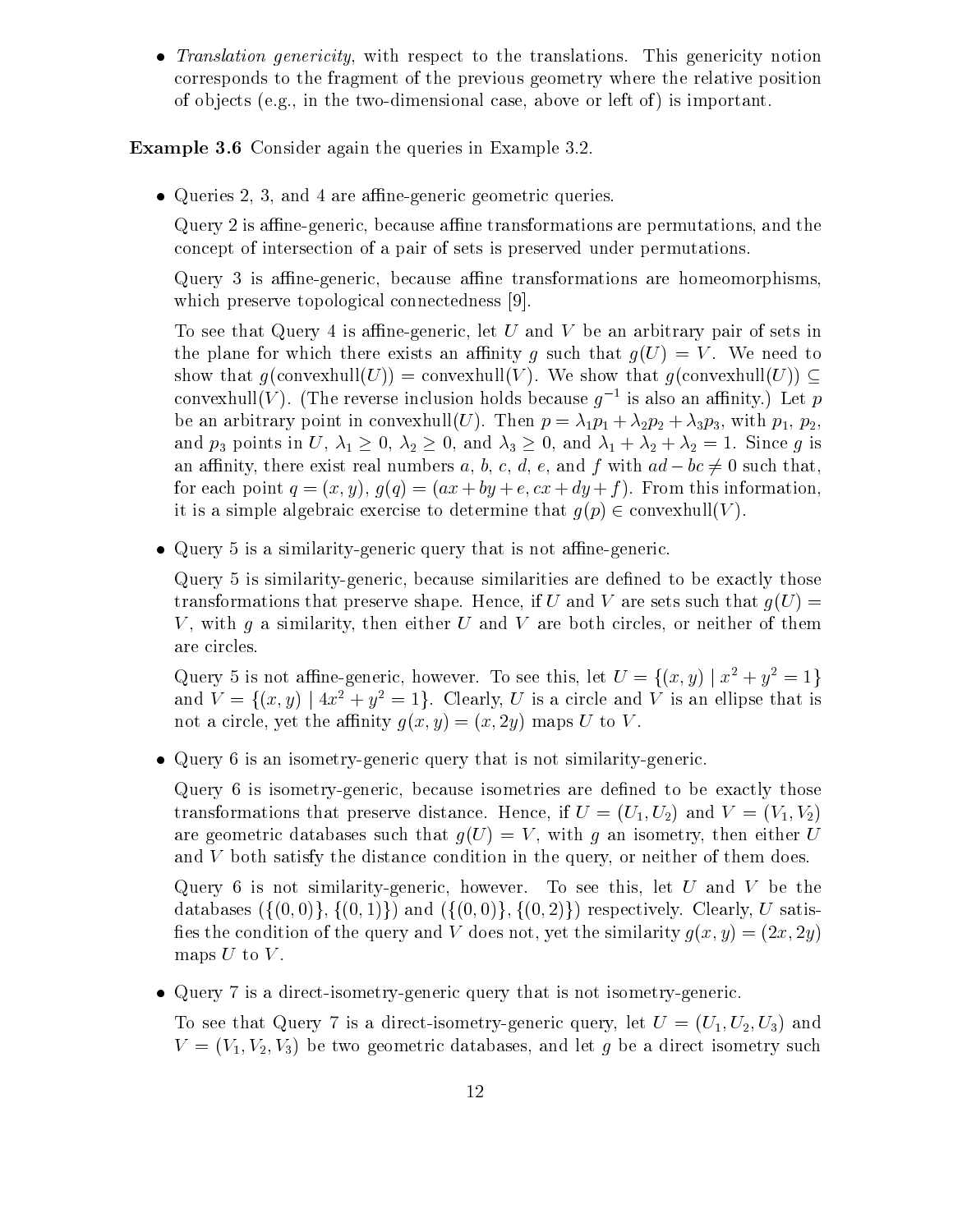that  $q(U) = V$ . If U satisfies the condition of the query, then U can be interpreted as a positively oriented orthonormal basis Since direct isometries preserve distance, orthogonality, and orientation,  $V$  also satisfies the condition of the query.

To see that Query 7 is not isometry-generic, let  $U = (\{(0,0)\}, \{(1,0)\}, \{(0,1)\})$ and  $V = (\{(0,0)\}, \{(1,0)\}, \{(0,-1)\})$ . Clearly, U is mapped to V by the reflection<sup>7</sup> with respect to the x-axis. Since  $U$  represents the standard basis, it satisfies the condition of the query. However,  $V$  represents a negatively oriented basis, and, therefore, does not satisfy the condition of the query.

 $\bullet$  Query  $\delta$  is a translation-generic query that is not direct-isometry-generic.

Query is translationgeneric because translations preserve the concept of being to the left of

The query is not direct-isometry-generic, however. To see this, let  $U = \{(0,0), (1,0)\}\$ and  $V = \{(0,0), (-1,0)\}\.$  The reflection with respect to the origin<sup>8</sup> maps U to V. However, the leftmost point of U, which is  $(0,0)$ , is not mapped by this rotation to the leftmost point of V, which is  $(-1,0)$ .

 $\bullet$  Query 9 is a geometric query that is not translation-generic.

To see that Query 9 is not translation-generic, let  $U = \{(0,0)\}\$  and  $V = \{(1,0)\}\$ . Clearly, the translation  $g(x, y) = (x+1, y)$  maps U to V, However, the origin  $(0, 0)$ is in U, but not in V.

## algebraic languages for semi-languages for semi-languages for semi-

In this section, we consider the query languages  $F\text{O}[\textbf{R}]$  and  $F\text{O}[\textbf{R}]$  + while and show that the latter language expresses exactly all semi-algebraic queries. For a wide variety of geometries we then show how the semantics of programs in this language can be modified so as to be guaranteed generic, yielding query languages expressing exactly all generic geometric queries of the type considered

#### ${\bf 4.1}$ Semi-algebraic queries

 $-$  . The and schema schematic of the language of the language  $\mathcal{F}$  (  $\mathcal{F}$  )  $\mathcal{F}$  )  $\mathcal{F}$  ,  $\mathcal{F}$  ,  $\mathcal{F}$  ,  $\mathcal{F}$  ,  $\mathcal{F}$  ,  $\mathcal{F}$  ,  $\mathcal{F}$  ,  $\mathcal{F}$  ,  $\mathcal{F}$  ,  $\mathcal{F}$  ,  $\mathcal{F}$  ,  $\mathcal$ the real numbers augmented with the relation names of  $\sigma$  defines on each semi-algebraic database  $\nu$  over  $\sigma$  a subset  $\varphi(\nu)$  of  ${\bf K}^*$  in the standard manner. Since  $\varphi(\nu)$  is obviously semi-algebraic,  $\varphi$  thus defines a k-ary semi-algebraic query over  $\sigma$ . The basic query language obtained by all such formulas  $\varphi$  is denoted by FOR.

 $7$ Reflections are isometries.

<sup>-</sup>Kenections with respect to a point are rotations around that point over an angle of  $1\sigma_0$  , and, therefore, are rigid motions.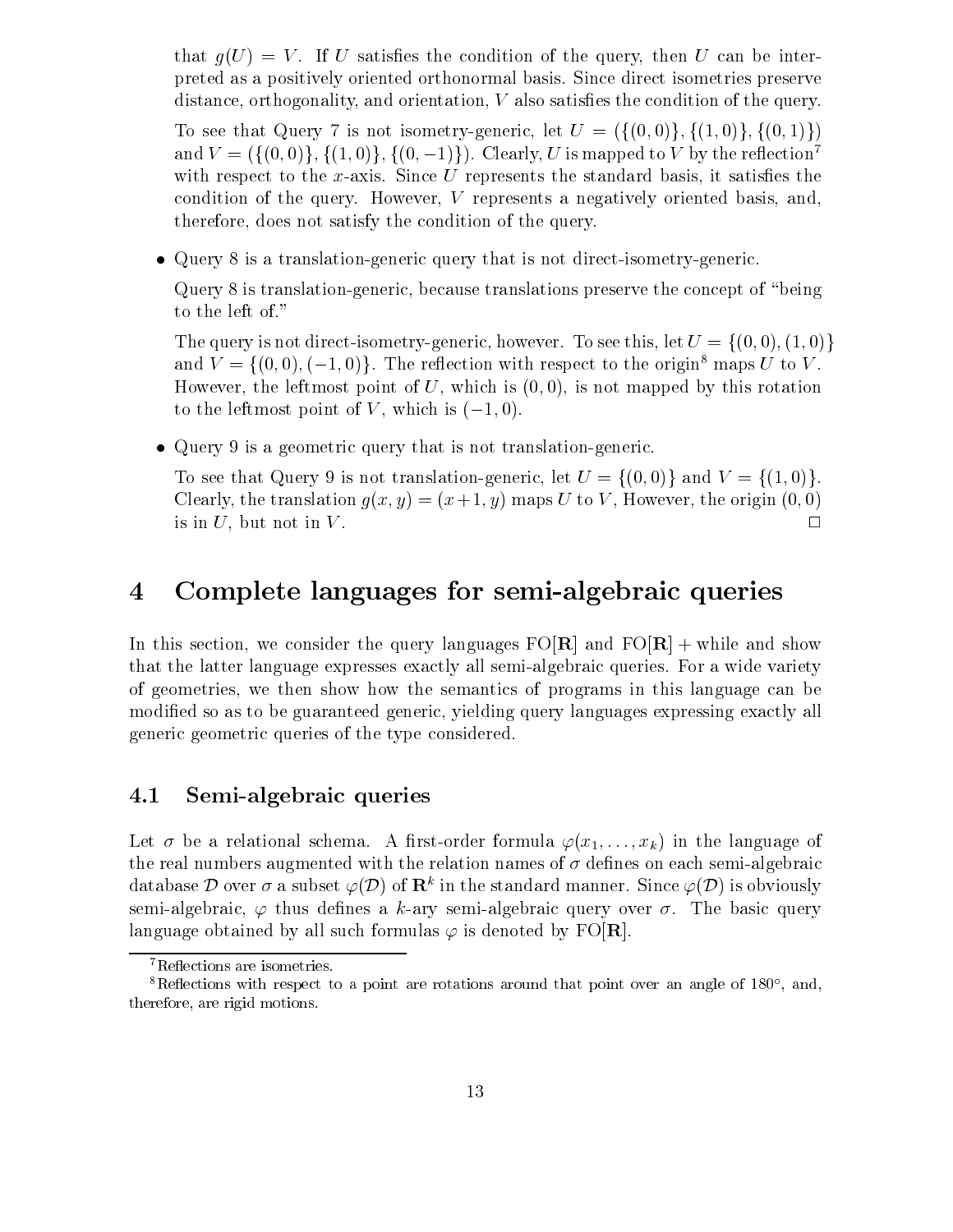Example - Consider again the queries introduced in Example -

Each of these queries except for the connectivity query Query - is expressible in  $\rm FO[{\bf R}]$ .<sup>9</sup>

- Query 1 is expressed as  $\{(x) | (\exists y)R(x, y)\}\$ .
- Query 2 is expressed as  $\{(x, y) | R(x, y) \wedge S(x, y)\}\.$
- $\bullet$  Query 4 is expressed as

 $\{(x,y) \mid (\exists x_1)(\exists y_1)(\exists x_2)(\exists y_2)(\exists x_3)(\exists y_3)(\exists \lambda_1)(\exists \lambda_2)(\exists \lambda_3)(\delta(x_1,y_1) \;\wedge\; \delta(x_2,y_2) \;\wedge\; \delta(x_3,y_3) \;\wedge\; \delta(x_4,y_4) \;\wedge\; \delta(x_5,y_5)$  $\lambda_1 \geq 0 \, \wedge \, \lambda_2 \geq 0 \, \wedge \, \lambda_3 \geq 0 \, \wedge \, \lambda_1 + \lambda_2 + \lambda_3 = 1 \, \wedge$  $x = \lambda_1 x_1 + \lambda_2 x_2 + \lambda_3 x_3 \wedge y = \lambda_1 y_1 + \lambda_2 y_2 + \lambda_3 y_3$  } },

i.e., a point  $(x, y)$  is in the convex hull of S if it can be written as a convex combination of three points x y x y and x- y- in S

 $\bullet$  Query  $\circ$  is expressed as

$$
(\exists a)(\exists b)(\exists r)(r > 0 \ \land \ (\forall x)(\forall y)(R(x, y) \Leftrightarrow (x - a)^2 + (y - b)^2 = r^2)).
$$

 $\bullet\,$  Query  $\circ\,$  is expressed as

$$
(\exists x_1)(\exists y_1)(\exists x_2)(\exists y_2)(R(x_1,y_1) \wedge S(x_2,y_2) \wedge (x_2-x_1)^2+(y_2-y_1)^2=1).
$$

 $\bullet$  Query  $\iota$  is expressed as

$$
(\exists a_{11})(\exists a_{12})(\exists a_{21})(\exists a_{22})(\exists b_1)(\exists b_2)(a_{11}a_{22} - a_{12}a_{21} = 1
$$
  
 
$$
\wedge (\forall x)(\forall y)(R(x, y) \Leftrightarrow S(a_{11}x + a_{12}y + b_1, a_{21}x + a_{22}y + b_2))).
$$

Note that the variables  $a_{11}$ ,  $a_{12}$ ,  $a_{21}$ ,  $a_{22}$ ,  $b_1$ ,  $b_2$ , are used to represent the rigid motion that maps the point  $(x, y)$  to the point  $(a_{11}x + a_{12}y + b_1, a_{21}x + a_{22}y + b_2)$ . The formula then expresses that the sets  $R$  and  $S$  can be mapped to each other by a direct isometry, *i.e.*, a rigid motion.

 $\Box$ 

- Query 8 is expressed as  $\{(x, y) | R(x, y) \wedge \neg (\exists x) | \exists y) | R(x, y) \wedge x \leq x \}$ .
- $\bullet$  Query 9 is expressed as  $\mathcal{S}(0,0)$ .

We can extend  $FO[**R**]$  into a full-fledged programming language, which we denote by  $FO[\mathbf{R}] + \text{while.}$ 

A program over  $\sigma$  is a finite sequence of *statements* and *while-loops*. Each statement has the form  $R := \{(x_1, \ldots, x_k) \mid \varphi(x_1, \ldots, x_k)\}$ , with  $R$  a relation variable of arity  $\kappa$ and  $\varphi$  a first-order formula in the language of the real numbers augmented with the relation names of  $\sigma$  and the previously introduced relation variables. Each while-loop

 ${}^{9}$ By the combined results of Grumbach and Su [6] and of Benedikt, Dong, Libkin, and Wong [2], the connectivity query is not expressible in  $FO[R]$ . From results by Schwartz and Sharir [13], it follows, however, that this query is computable.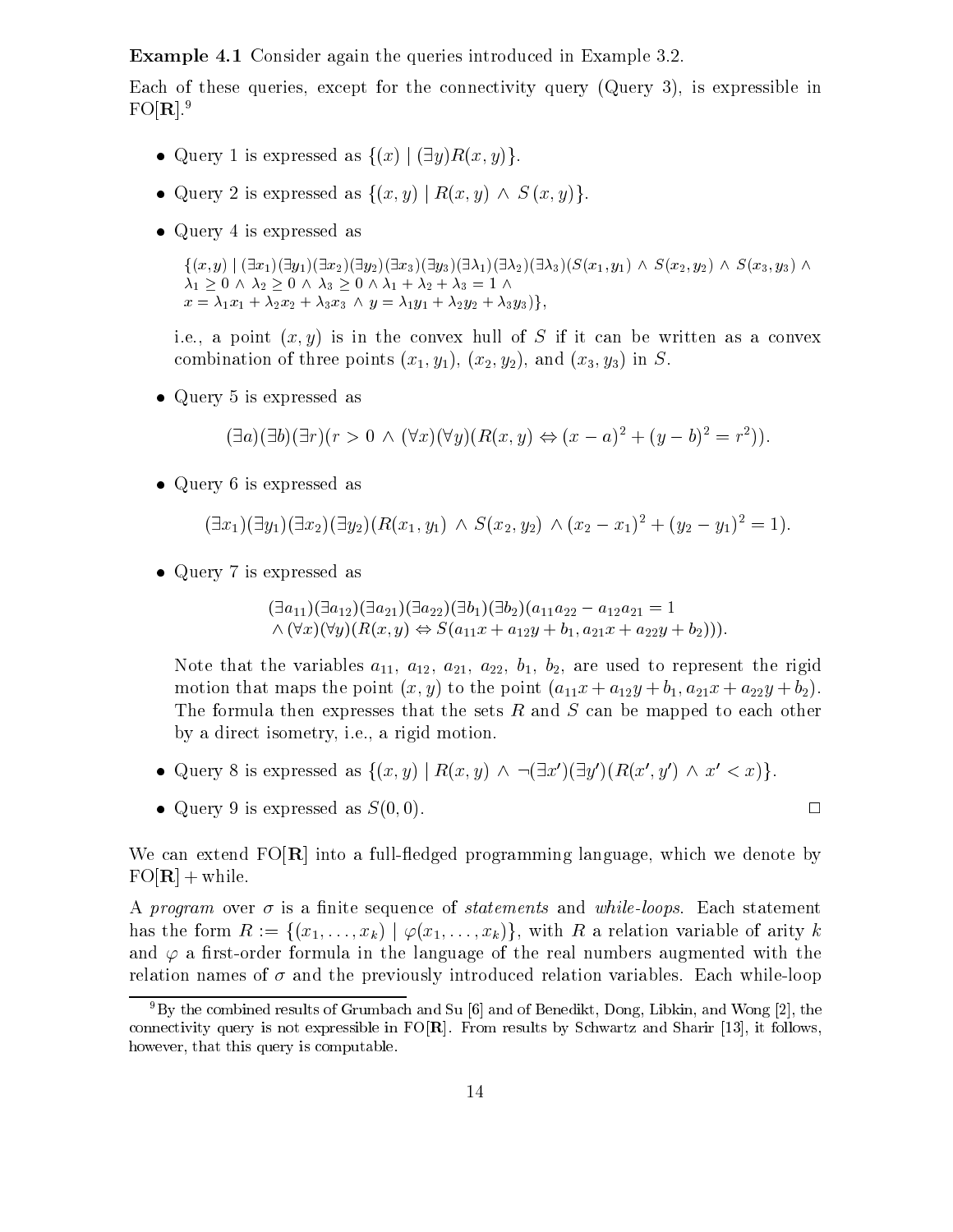has the form while  $\varphi$  do P, where P is a program and  $\varphi$  is a first-order sentence in the language of the real numbers augmented with the relation names of  $\sigma$  and the previously introduced relation variables

Semantically, a program in the query language  $FO[R] +$  while expresses a semi-algebraic query in the obvious way as soon as one of its relation variables has been designated as the output variable Of course since whileloops need not terminate this query will in general not be totally defined (as is the case with  $FO[**R**]$  queries).

As announced, we can show that  $FO[**R**] + while is complete for the semi-algebraic queries.$ 

theorem - Every semiconduction of the information in FOR III is expressioned in FORC in FORCE

re let a be akary semi-semi-semperature query over a schema over hover a server and maximum that of k and the arities of relation names of  $\sigma$ . Then every relation in a semi-algebraic database over  $\sigma$  can be defined by a quantifier-free real formula using only the variables  $x_1, \ldots, x_K.$ 

We next introduce a specific way of encoding such formulas as natural numbers in such a way that that the encoding of a subterm or subformula occurring in another term or formula comes before the encoding of that term or formula Notice that these formulas, and the terms that can occur in them, are strings over the finite alphabet  $\mathcal{L} = \{a_1, \ldots, a_{9+K}\}\$ , where the alphabet symbols are shown in Table 1. Any string  $(a_{i_1}\ldots a_{i_n})$  over  $\Sigma$  can be encoded as a natural number  $\text{enc}(a_{i_1}\ldots a_{i_n})=p_1^{c_1}\ldots p_n^{c_n}$  , where pj is the just prime is the prime that if substring of the internal of the substrate of the prime  $\{f\}$  .

| $a_1$     |                    |  |
|-----------|--------------------|--|
| $a_2$     |                    |  |
| $a_3$     |                    |  |
| $a_4$     | $\vee$             |  |
| $a_5$     | $\leq$             |  |
| $a_6$     | $+$                |  |
| $a_7$     | $\times$           |  |
| $a_8$     | $\overline{0}$     |  |
| $a_9$     | $\mathbf{1}$       |  |
| $a_{10}$  | $x_1$              |  |
|           |                    |  |
| $a_{9+K}$ | $\boldsymbol{x}_K$ |  |

Table 1: The alphabet  $\Sigma$  of formulas and terms.

Now let R be a relation name of arity l in  $\sigma$ . We show that there is a program  $Encoder_R$ which, when applied to a database  $\nu$ , computes in the variable  $n_R$  the encoding of a real formula defining  $R^{\mathcal{D}}$ .

To do so, we point out that programs in  $FO[R] +$  while have full computational power on natural numbers. Indeed, natural numbers can be stored in variables in the form of unary singleton relations and it is easy to simulate counter programs The program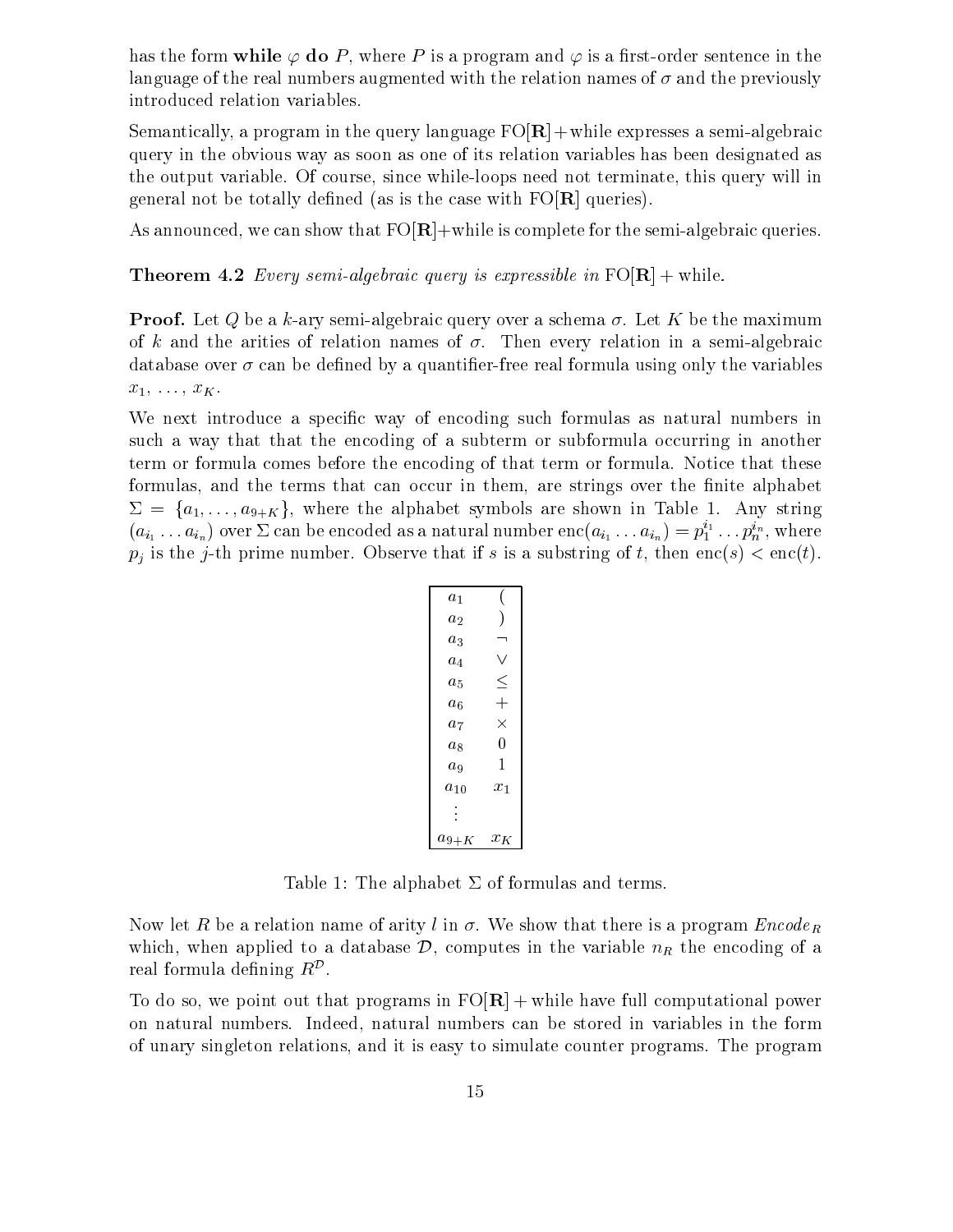$n := \mathsf{U};\; \mathsf{I} \;:= \mathsf{W};\; \mathsf{I} \;:= \mathsf{W};$ **Foundation fact facts facts facts facts facts facts facts facts facts** while  $-Found$  do n <sup>n</sup> if *n* encodes  $x_1$  then  $\begin{split} &\pi:=n+1;\ &n\,\, \text{encodes}\,\, x_1\,\, \textbf{then}\ &T:=T\cup\{(n,a_1,\ldots,a_l,a_1)\mid a_1,\ldots,a_l\in \mathbf{R}\}\,\, \textbf{else} \end{split}$  $\mathbf{r}$  is encoder  $\mathbf{x}_l$  then  $\mathbf{r}$  $\begin{split} &\hbox{$n$ encodes $x_l$ then}\ &\hbox{$T:=T\cup\{(n,a_1,\ldots,a_l,a_l)\mid a_1,\ldots,a_l\in{\bf R}\}$ else}\ &\hbox{$n$ encodes 0 then}\ &\hbox{$T:=T\cup\{(n,a_1,\ldots,a_l,0)\mid a_1,\ldots,a_l\in{\bf R}\}$ else} \end{split}$ if  $n$  encodes 0 then  $I := I \cup \{ (n, a_1, \ldots, a_l, 0) \mid a_1, \ldots, a_l \in \mathbb{R} \}$  else if  $n$  encodes 1 then  $\begin{split} T := T &\cup \{(n, a_1, \ldots, a_l, 0) \mid a_1, \ldots, a_l \in \mathbf{R}\} \textbf{\ else} \ n \text{ encodes 1 then } \ T := T &\cup \{(n, a_1, \ldots, a_l, 1) \mid a_1, \ldots, a_l \in \mathbf{R}\} \textbf{\ else} \end{split}$ if *n* encodes  $(s + t)$  then  $\begin{split} T &:= T \cup \{(n,a_1,\ldots,a_l,1) \mid a_1,\ldots,a_l \in \mathbf{R}\} \textbf{\ else} \ n \text{ encodes } (s+t) \textbf{\ then} \ T &:= T \cup \{(n,a_1,\ldots,a_l,c+d) \mid T(\text{enc}(s),a_1,\ldots,a_l,c) \, \wedge \, T(\text{enc}(t),a_1,\ldots,a_l,d)\} \textbf{\ else} \end{split}$ if  $n$  encodes ( $s \times t$ ) then  $I := I \cup \{ (n, a_1, \ldots, a_l, ca) | I \in \text{enc}(s), a_1, \ldots, a_l, c) \wedge I \in \text{enc}(t), a_1, \ldots, a_l, a \}$  else  $\{(n, a_1, \ldots, a_l)\}\ (s \times t) \textbf{ then} \ \{(n, a_1, \ldots, a_l)\}$ if *n* encodes  $(s \leq t)$  then  $T := T \cup \{(n, a_1, \ldots, a_l, cd) \mid T(\text{enc}(s), a_1, \ldots, a_l, c) \, \wedge \, T(\text{enc}(t), \ n \text{ encodes } (s \leq t) \textbf{ then } \ F := F \cup \{(n, a_1, \ldots, a_l) \mid (\exists c)(\exists d)(T(\text{enc}(s), a_1, \ldots, a_l, c) \, \wedge \, T(\text{enc}(s), a_l, \ldots, a_l, c) \, \wedge \, T(\text{enc}(s), a_l, \ldots, a_l, c) \, \wedge \, T(\text{enc}(s), a_l, \ldots, a_l, c) \, \wedge \$  $I$  (enc(*t*),  $a_1, \ldots, a_l, a$ )  $\wedge$   $c \leq a$ ) ense if n encodes  $(\neg \varphi)$  then  $\begin{split} &T(\mathrm{enc}(t), a_1, \ldots, a_l, d) \, \wedge \, c \leq d) \} \textbf{\:} \mathbf{else} \ &n \text{:} \ &\text{encodes} \, \left\{ \neg \varphi \right\} \textbf{then} \ &F := F \cup \{ \left( n, a_1, \ldots, a_l \right) \mid \neg F(\mathrm{enc}(\varphi), a_1, \ldots, a_l) \} \textbf{ else} \end{split}$ if n encodes  $(\varphi \lor \psi)$  then  $\begin{split} F &:= F \cup \{(n, a_1, \ldots, a_l) \mid \neg F(\text{enc}(\varphi), a_1, \ldots, a_l)\} \text{ else} \ \forall\ n \text{ encodes } (\varphi \ \lor \ \psi) \text{ then } \ F &:= F \cup \{(n, a_1, \ldots, a_l) \mid F(\text{enc}(\varphi), a_1, \ldots, a_l) \ \lor \ F(\text{enc}(\psi), a_1, \ldots, a_l)\}; \end{split}$ round := n encodes a formula  $\wedge$   $(\forall a_1) \dots (\forall a_l)(r~(n, a_1, \dots, a_l) \Leftrightarrow R(a_1, \dots, a_l))$ od nR n

Figure - The program EncodeR

EncodeR shown in Figure - builds up relations T for term and F for formula The arity of T is l T is computed in T is of the form the following the form the form the form the encoding the en of a term which only uses the variables  $\mathbf{1}$ where  $\tau$  is the value of t evaluated under the valuation  $x_1 \mapsto a_1, \ldots, x_l \mapsto a_l$ . The arity of F is l and the form f is the form f and form  $\{f(t)\}$  is  $\{f(t)\}$  is the form form form  $\cap$ formula which only uses the variables x---xl and where <sup>f</sup> a---al is true

The program EncodeR works because encodings and decodings can be performed eec tively and because terms and formulas are evaluated before the terms and formulas in which they occur.

We denote a the program Encode as the program Eq. ( ) as the composition of all programs Eq. ( ) and  $R$  for all programs Eq. ( ) and  $R$  for all programs Eq. ( ) and  $R$  for all programs Eq. ( ) and  $R$  for all programs relation names R of  $\sigma$ .

We next show that there exists a program *Decode* which, when applied to the encoding f of a formula  $\varphi$ , computes in a relation variable Dec the semi-algebraic subset of  ${\bf K}^*$  denned by  $\varphi$ . Thereto, it sumces to modify the program  $\it{Encoae}_R$  in Figure 3 as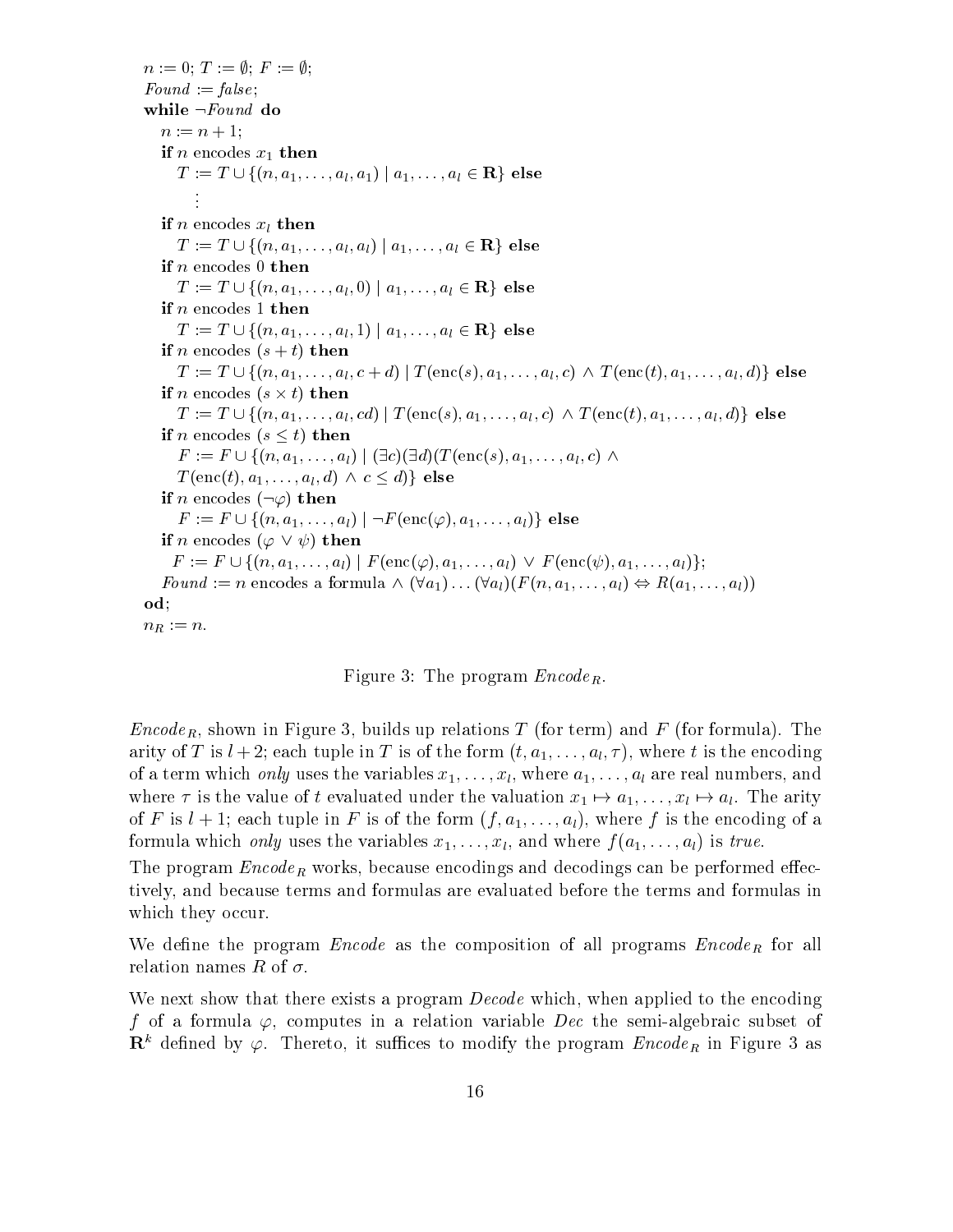follows. First, substitute the subscript k for the subscript l in  $Encode<sub>R</sub>$ . Next, the statement assigning the variable Found in the body of the while-loop is replaced by  ${\it {round}} := n = f$ . The last statement of the program is replaced by  ${\it Dec} := \{ (a_1, \ldots, a_k) \mid$  $F(n, a_1, \ldots, a_k)$ .

Now, revisiting the k-ary computable query Q over  $\sigma$ , denote the set of relation names of  $\sigma$  by  $\{R_1,\ldots,R_r\}$ . Then there exists a counter program  $M$  such that, for each database  $\nu$  on which  $Q$  is defined, if  $(n_{R_1}, \ldots, n_{R_r})$  are the results of applying program *Encode* to  $\nu$ , then  $M(n_{R_1}, \ldots, n_{R_r})$  is the encoding of a quantifier-free formula defining  $Q(\nu),$ using the variables  $x_1, \ldots, x_k$ . If  $Q(D)$  is not defined, then M does not halt on this input. As already noted above, we can simulate M by a program P in  $FO[\mathbf{R}]$  + while. Hence, query  $Q$  is expressed by the program

$$
Encode; P; Decode.
$$

Recently, a lot of attention has been devoted to *semi-linear databases*, which are essentially stores of semi-linear sets, and languages to query these databases. Semi-algebraic queries on semi-linear databases returning semi-linear outputs are called *semi-linear* queries. To design languages for expressing semi-linear queries, it is natural to consider, as a core language, the language  $FO[R_{lin}]$ , which is  $FO[R]$  restricted to formulas in which only linear polynomials occur. From re-examining the proof of Theorem 4.2, the following is readily derived

Corollary five Every semiculity yasigns expressions in FORMILI in Manser

In fact, the proof is the same as that of Theorem  $4.2$ , with the exception that every statement in that proof which refers to multiplication must be omitted

#### $4.2$ Geometric queries

We will assume that we work in the n-dimensional space  $\mathbf{R}^n$ ,  $n \geq 1$ .

Let  $\sigma$  be a relational schema, and let  $G$  be a group of transformations of  ${\bf R}^n.$  Representations of geometric databases over  $\sigma$  are essentially strings over some finite alphabet and hence can be compared lexicographically. We can thus define the following notions.

1. Two geometric databases  $\mathcal D$  and  $\mathcal D'$  are called *G*-isomorphic if  $D = q(D)$  for some q in G.

- 2. The G-canonization of a geometric database  $\mathcal{D}$ , denoted by canon<sub>G</sub> $(\mathcal{D})$ , is the geometric database  $\mathcal{D}'$  which is G-isomorphic to  $\mathcal D$  and has a representation that occurs lexicographically first among the representations of geometric databases G-isomorphic to  $\mathcal{D}$ .
- 5. The G-type of D, denoted by Type  $_G(D)$ , equals  $\{g \in G \mid g(D) = \text{canone}_G(D)\}\$ .  $\Box$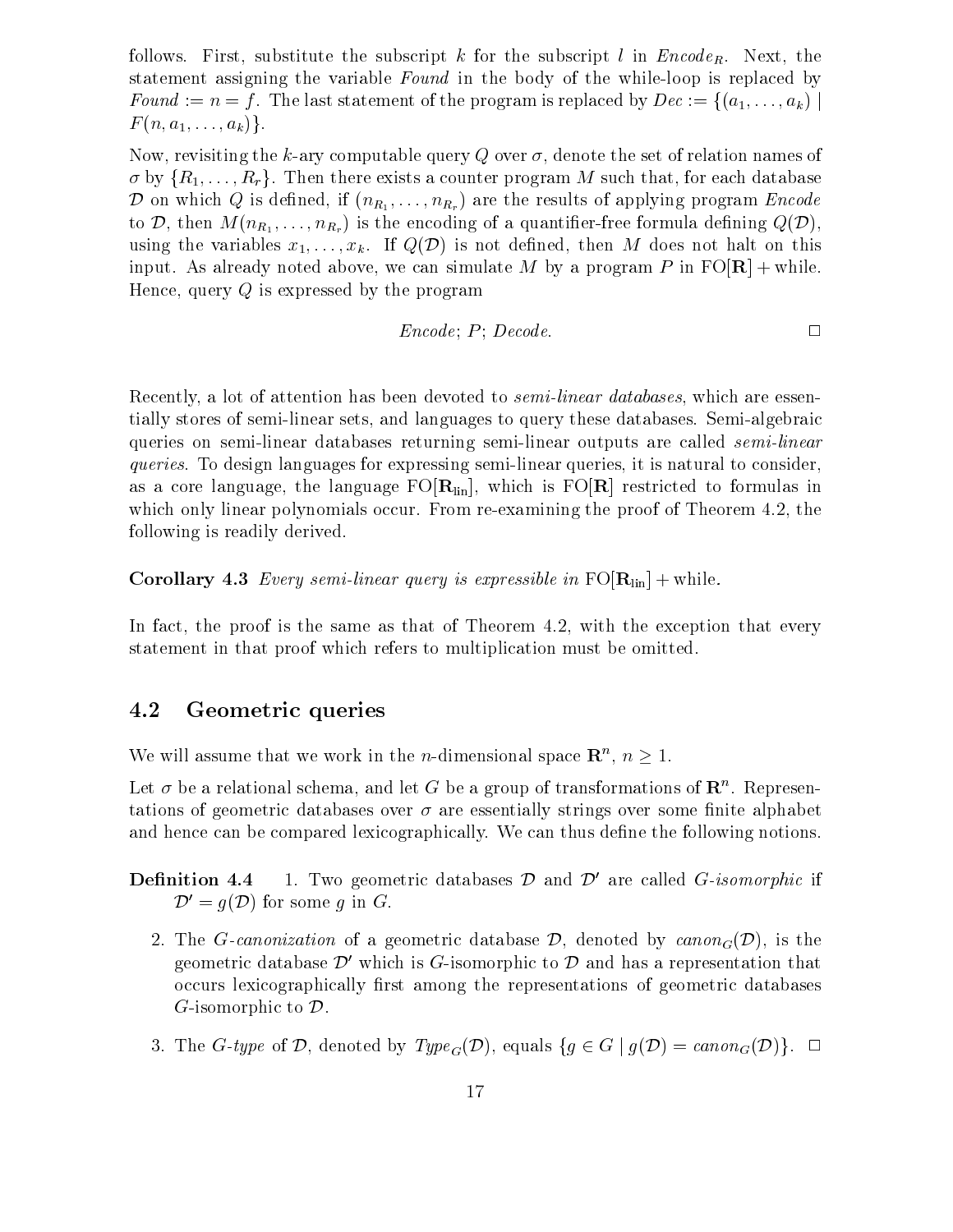Clearly, if D and D' are G-isomorphic databases, then  $cano_n(\mathcal{D}) = canona_G(\mathcal{D}')$ .

Canonization can be carried out effectively for a wide variety of transformation groups G . It sumees for G to be identifiable with a semi-algebraic subset of  ${\bf K}$  , for some fixed  $\ell,$ such that the graph of G, the set  $\{(g,x_1,\ldots,x_n,x_1,\ldots,x_n) \mid g \in G \land g(x_1,\ldots,x_n) =$  $(x_1,\ldots,x_n)$  is a semi-algebraic subset of  $\mathbf{R}^{s_1+s_2}$ . If this is the case, we call G semi $algebraic.$  For semi-algebraic transformation groups  $G$ , we can compute a representation of canon<sub>G</sub> $(D)$  from a representation of D by enumerating all representations of databases  $\nu$  until we find one for which  $\Box a \in G$  it  $a(\nu) \equiv \nu$  is true. This condition is a real sentence, and, therefore, decidable by Tarski's theorem.

Example - Most naturally occurring transformation groups are semialgebraic in particular all transformation groups considered in Section - are

The group of affinities is semi-algebraic. An affinity is a composition of a linear transformation, which can be described by a regular  $n \times n$  matrix, and a translation, which can be described by an *n*-dimensional vector. If  $n = 2$ , we can identify the group of affinities with the semi-algebraic set

$$
\{(a_{11},a_{12},a_{21},a_{22},b_1,b_2)\mid a_{11}a_{22}-a_{12}a_{21}\neq 0\},\
$$

whence the graph of this group equals

$$
\{(a_{11}, a_{12}, a_{21}, a_{22}, b_1, b_2, x, y, x', y') \mid a_{11}a_{22} - a_{12}a_{21} \neq 0 \land x' = a_{11}x + a_{12}y + b_1 \land y' = a_{21}x + a_{22}y + b_2\},\
$$

which is clearly a semi-algebraic set.

The group of similarities is semi-algebraic. If  $n = 2$ , the graph of this group equals

$$
\{(k, a, b, c, d, x, y, x', y') \mid k^2 = 1 \land a^2 + b^2 \neq 0 \land x' = ax - by + c \land y' = kbx + kay + d\},\
$$

which is clearly a semi-algebraic set.

The group of isometries is semi-algebraic. For  $n = 2$ , we only need to refine the case for similarities by insisting that  $a + b = 1$ .

The group of direct isometries is semi-algebraic. For  $n = 2$ , we only need to refine the case for similarities by insisting that  $a + b = 1$  and  $\kappa = 1$ .

The group of translations is semi-algebraic. For  $n = 2$ , we only need to refine the case for similarities by insisting that  $a = 1$ ,  $b = 0$ , and  $k = 1$ .  $\Box$ 

We are now ready to define a modified semantics of programs, in conjunction with some semi-algebraic group G. If P is a program expressing a geometric query and  $\mathcal D$  a database, then we define

$$
P^{G}(\mathcal{D}) := \bigcup \{ g^{-1}(P(\text{canon}_G(\mathcal{D}))) \mid g \in \text{Type}_G(\mathcal{D}) \}.
$$

We can show the following.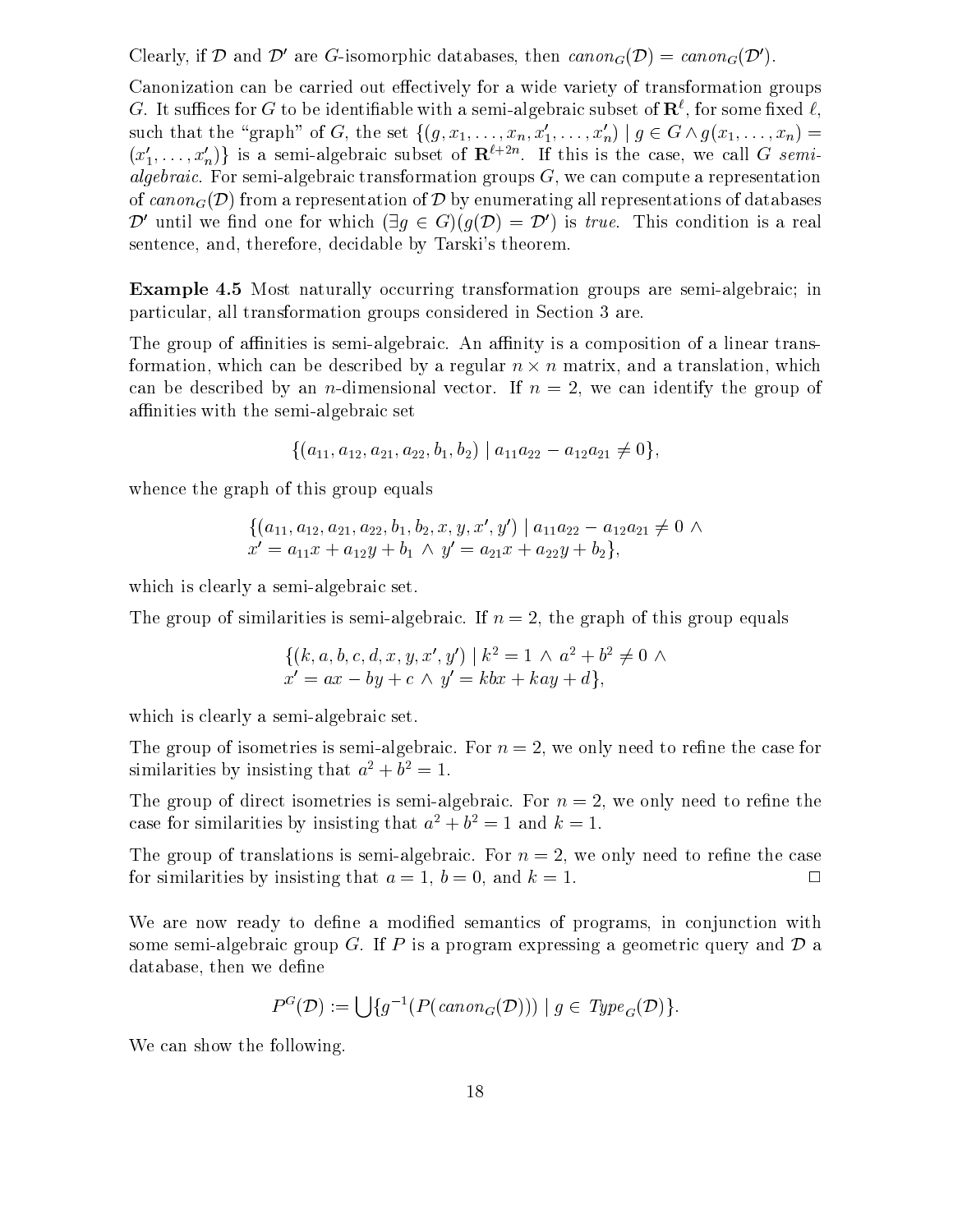**Theorem 4.0** The partial function mapping D to  $P^{\sim}(D)$  for each geometric database D is a  $G$ -generic geometric query (in particular, it is computable). Moreover, if  $P$  already expresses a  $G$ -generic query then  $P^-(D) = P(D)$  for each geometric database D.

**Proof.** We first prove that the mapping  $P^-$  is a  $G$ -generic geometric query. The computability of  $P^{\perp}$  follows from the arguments made above. We can thus concentrate on the G-genericity. Let D and D' be geometric databases such that  $\mathcal{D}' = q(\mathcal{D})$  for some transformation q in G. We have to prove that  $P^{\sim}(\mathcal{D}^{\prime})=q(P^{\sim}(\mathcal{D}^{\prime})).$ 

Since  $\mathcal{D}' = g(\mathcal{D})$ , and also canon<sub>G</sub> $(\mathcal{D}') = canon_G(\mathcal{D})$ , we have furthermore that

$$
Type_G(\mathcal{D}') = Type_G(\mathcal{D}) \circ g^{-1},
$$

where composition must be interpreted element-wise. Thus we can deduce that

$$
g(P^G(\mathcal{D})) = g\big(\bigcup \{h^{-1}(P(\text{canon}_G(\mathcal{D}))) \mid h \in \text{Type}_G(\mathcal{D})\}\big)
$$
  
\n
$$
= \bigcup \{g \circ h^{-1}(P(\text{canon}_G(\mathcal{D}))) \mid h \in \text{Type}_G(\mathcal{D})\}
$$
  
\n
$$
= \bigcup \{(h \circ g^{-1})^{-1}(P(\text{canon}_G(\mathcal{D}))) \mid h \in \text{Type}_G(\mathcal{D})\}
$$
  
\n
$$
= \bigcup \{h'^{-1}(P(\text{canon}_G(\mathcal{D}))) \mid h' \in \text{Type}_G(\mathcal{D}')\}
$$
  
\n
$$
= P^G(\mathcal{D}').
$$

If P itself is G-generic, then, for each g in  $Type_G(\mathcal{D})$ ,

$$
g^{-1}(P(\text{canon}_G(\mathcal{D}))) = g^{-1}(P(g(\mathcal{D}))) = g^{-1} \circ g(P(\mathcal{D})) = P(\mathcal{D}),
$$

whence  $P^G = P$ .

According to Theorem 4.6, we can produce complete, generic, geometric query languages for a wide variety of geometries Notice that all these languages are syntactically identi cal to  $FO[\mathbf{R}]$  + while, and are thus very artificial. In Section 6, we provide more natural languages which are sound and complete for the various classes of computable geometric queries Some of the groundwork to establish these results will be laid in the following section

### $\overline{5}$ First-order geometric query languages

In this section, we first propose a family of first-order query languages,  $F\text{O}[\Pi]$ , parameterized by sets  $\Pi$  of so-called point predicates. We then proceed by identifying several members of this family and showing that each of these is sound and complete for a natural genericity class of geometric queries expressible in  $FO[**R**]$ .

We recall that the domain of a geometric database in dimension  $n$  is  $\mathbf{R}^n$ , i.e., the geometric space itself, the elements of which we naturally call *points*. In the logic-based query languages we will define next, the variables stand for points (as opposed to real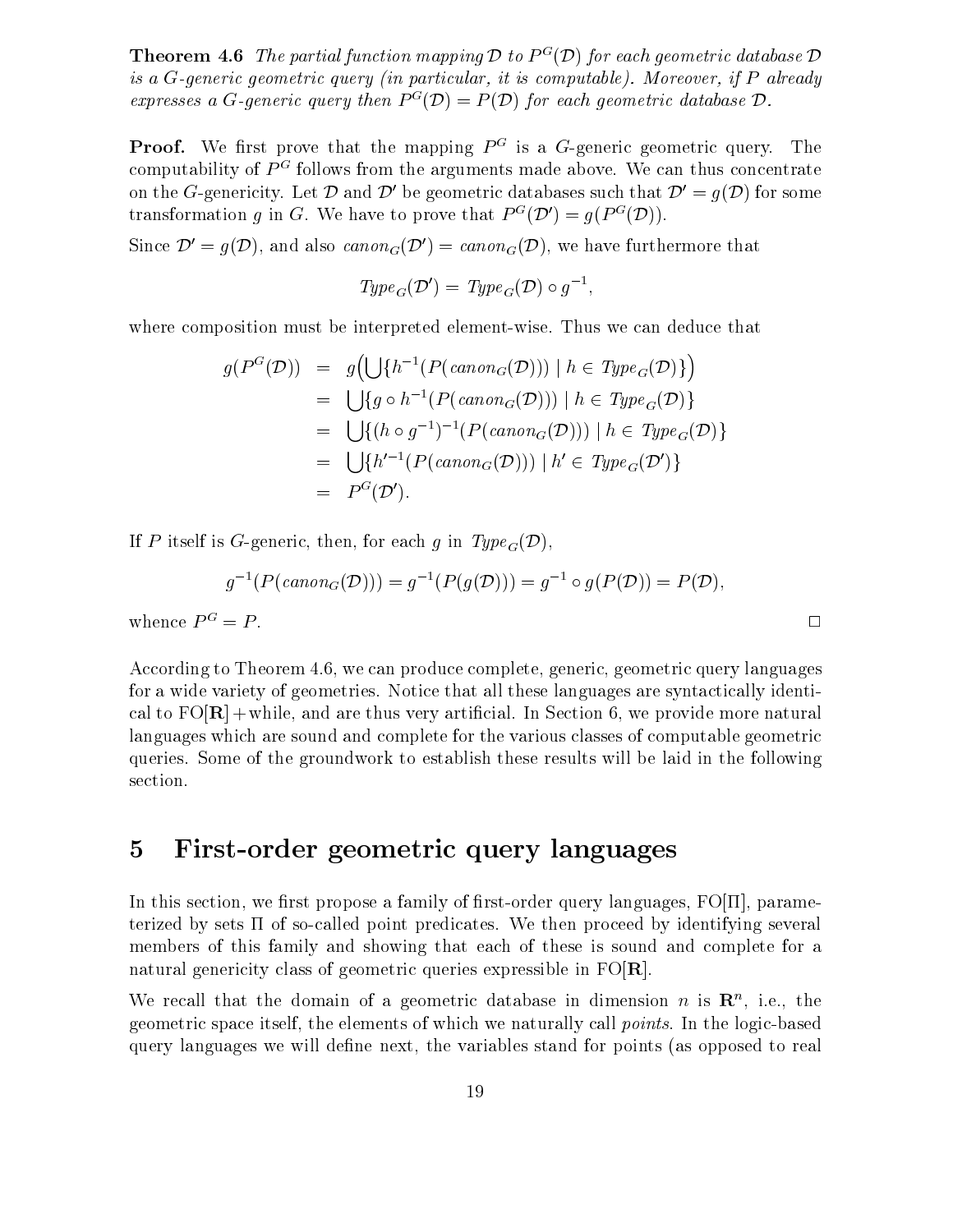numbers). Thus the predicates used in these languages are evaluated over the set of points of  ${\bf R}^n$  (as opposed to the set of real numbers) and will therefore be referred to as point predicates

Apart from relation names, we consider the following point predicates  $\ddots$ 

- between $(p_1, p_2, p_3)$ , which is *true* if either  $p_2$  lies on the closed line segment between p-coincident p- and p-coincident p-coincident p-coincident p-coincident p-coincident p-coincident p-coin
- $\bullet$  equidistance( $p_1, p_2, p_3, p_4$ ), which is *true* if the distance between  $p_1$  and  $p_2$  equals the distance between p-1 when p-1
- unit distance  $(p_1, p_2)$ , which is *true* if the distance between  $p_1$  and  $p_2$  equals 1;
- positive $(o, p_1, \ldots, p_n)$ , which is true if  $(o, p_1, \ldots, p_n)$ , is a positively oriented basis of  $\mathbf{R}^n$ ;

oriented

• smaller<sub>i</sub>( $p_1, p_2$ ),  $1 \leq i \leq n$ , which is *true* if the *t*-th component of  $p_1$  is smaller than the *i*-th component of  $p_2$ .

Now, let  $\Pi$  be a finite set of point predicates such as the ones above, and let  $\sigma$  be a relational schema. A first-order formula

 $\mathcal{L}$  (s)), which are relationship in  $\mathcal{L}$  and  $\mathcal{L}$  are predicated in  $\mathcal{L}$  and  $\mathcal{L}$  and  $\mathcal{L}$  and  $\mathcal{L}$ geometric database  $\nu$  over  $\sigma$  a subset  $\varphi(\nu)$  of  $(\mathbf{R}^n)^n$  in the standard manner. Thouce that variables now range over  ${\bf K}^+$  instead of  ${\bf K}$ , i.e., over points instead of coordinates. If the predicates in  $\Pi$  can be defined by real formulas (in terms of the coordinates of the points involved,  $\varphi$  is equivalent to an FOR-formula  $\overline{\varphi}$  over the schema  $\overline{\sigma}$  corresponding to  $\sigma$  (cf. Section 2). Hence,  $\varphi(\mathcal{D})$  will be semi-algebraic and thus  $\varphi$  defines a k-ary geometric query over  $\sigma$ . The query language obtained is denoted by FO[II].

We observe that all point predicates considered above are definable by real formulas. To illustrate this, we assume that we work in the plane. Furthermore, the first and second coordinates of a point  $p$  will be denoted by  $p^2$  and  $p^2$ , respectively.

1. The real formula

$$
(\exists \lambda_1)(\exists \lambda_2)(p_2^1 = \lambda_1 p_1^1 + \lambda_2 p_3^1 \wedge p_2^2 = \lambda_1 p_1^2 + \lambda_2 p_3^2 \wedge \lambda_1 \ge 0 \wedge \lambda_2 \ge 0 \wedge \lambda_1 + \lambda_2 = 1)
$$

denotes the predicate between p p-p-  $\{f(1), f(2), f(3)\}$  .

- 2. The real formula  $(p_1^2 p_2^2)^2 + (p_1^2 p_2^2)^2 = (p_3^2 p_4^2)^2 + (p_3^2 p_4^2)^2$  dennes the predicate equidistancep p p- p
- 5. The real formula  $(p_1^* p_2^*)^* + (p_1^* p_2^*)^* = 1$  defines the predicate **unitalstance** $(p_1, p_2)$ .

 $10$ The predicates **between** and **equidistance** were introduced by Tarski [15].

 $11$ We use "hatted" symbols to denote point variables.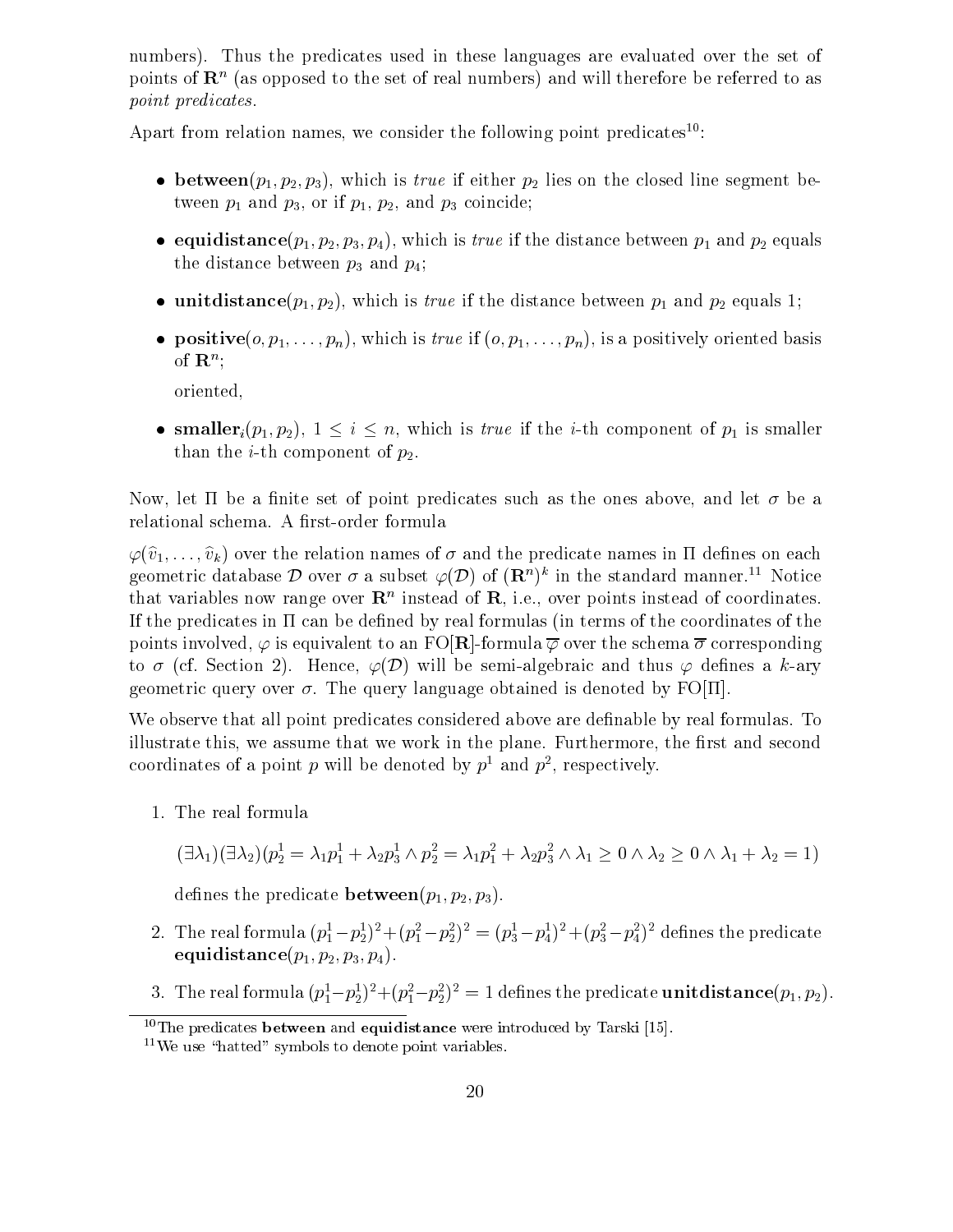- 4. The real formula  $(p_1^* o^*)(p_1^* o^*) (p_2^* o^*) (p_2^* o^*) > 0$  defines the predicate  $\mathbf{positive}(o, p_1, p_2).$
- 5. The real formulas  $p_1^r \leq p_2^r$  and  $p_1^r \leq p_2^r$  define the predicates smaller $_1(p_1, p_2)$  and smaller<sub>2</sub> $(p_1, p_2)$ , respectively.

Example - Consider again the queries in Example -

Query 4 can be expressed in  $FO[\text{between}]$  as

 $\{v \mid (\exists v_1)(\exists v_2)(\exists v_3)(\bigcirc(v_1) \land \bigcirc(v_2) \land \bigcirc(v_3) \land \text{triangle}(v, v_1, v_2, v_3))\},\$ 

where  $t$  variance b variables of the point  $\epsilon$  value is in the triangle spanned by the  $\mathcal{P}$  variables  $\mathcal{P}$  and  $\mathcal{P}$  and  $\mathcal{P}$  predicate triangle  $\mathcal{P}$  (i.e.,  $\mathcal{P}$ ) is an abbreviation for the formula

 $(\exists p)($  between $(v_1, p, v_2)$   $\wedge$  between  $(v_3, v, p)$  ).

Query 5 can be expressed in  $FO[between, equidistance]$  as

$$
(\exists \hat{c})(\exists \hat{u})(\forall \hat{p})(R(\hat{p}) \Leftrightarrow \text{equidistance}(\hat{c}, \hat{p}, \hat{u}, \hat{v})). \Box
$$

We intend to show that, for each of the sets  $\Pi$  of point predicates listed in Table 2, the language  $F\text{O}[\Pi]$  captures precisely all geometric queries expressible in  $F\text{O}[\mathbf{R}]$  that are generic with respect to the corresponding genericity notion

| Genericity notion          | Point predicate set $\Pi$                          |
|----------------------------|----------------------------------------------------|
| Affine genericity          | $\{$ between $\}$                                  |
| Similarity genericity      | ${between, equidistance}$                          |
| Isometry genericity        | ${between, equidistance, unit distance}$           |
| Direct-isometry genericity | ${between, equidistance, unitdistance, positive}$  |
| Translation genericity     | {between, equidistance, unitdistance, positive,    |
|                            | $\mathbf{smaller}_1, \ldots, \mathbf{smaller}_n\}$ |

Table 2: Point predicate sets for various geometric genericity notions.

We first consider the language FO between. We are going to show that  $F\text{O}[\mathbf{R}]$ -formulas can be simulated by FO**between** formulas that are parameterized by a basis, in a way that we shall make precise in Lemma

It is well-known (e.g.,  $[12]$ ) that there exists a formula in the language (between)  $\ldots$  zhon wennes the predicate basis  $\langle v_0, v_1, \ldots, v_n \rangle$  ,  $\ldots$  means to the points of  $\{v_1, \ldots, v_n\}$ if  $(o, e_1, \ldots, e_n)$  is a basis of  ${\bf R}^n$ .

 $\Box$  in a basis of the point p on the point p on the point p on the point p on the point p on the point p on the point p on the point p on the point p on the point p on the point p on the point p on the point p on the poi  $oe_1$  for which  $\overrightarrow{op} = \rho \overrightarrow{oe_1}$ , i.e., the point on the first coordinate axis with coordinate  $\rho$ . Conversely, each point p on the line  $oe_1$  is associated to the real number  $\rho$  for which  $\overrightarrow{\rho} \overrightarrow{\rho} = \rho \overrightarrow{\rho} e_1^2$ . We shall denote this real number  $\rho$  as  $\overrightarrow{\rho}$   $\overrightarrow{\rho}$   $\overrightarrow{\rho}$ .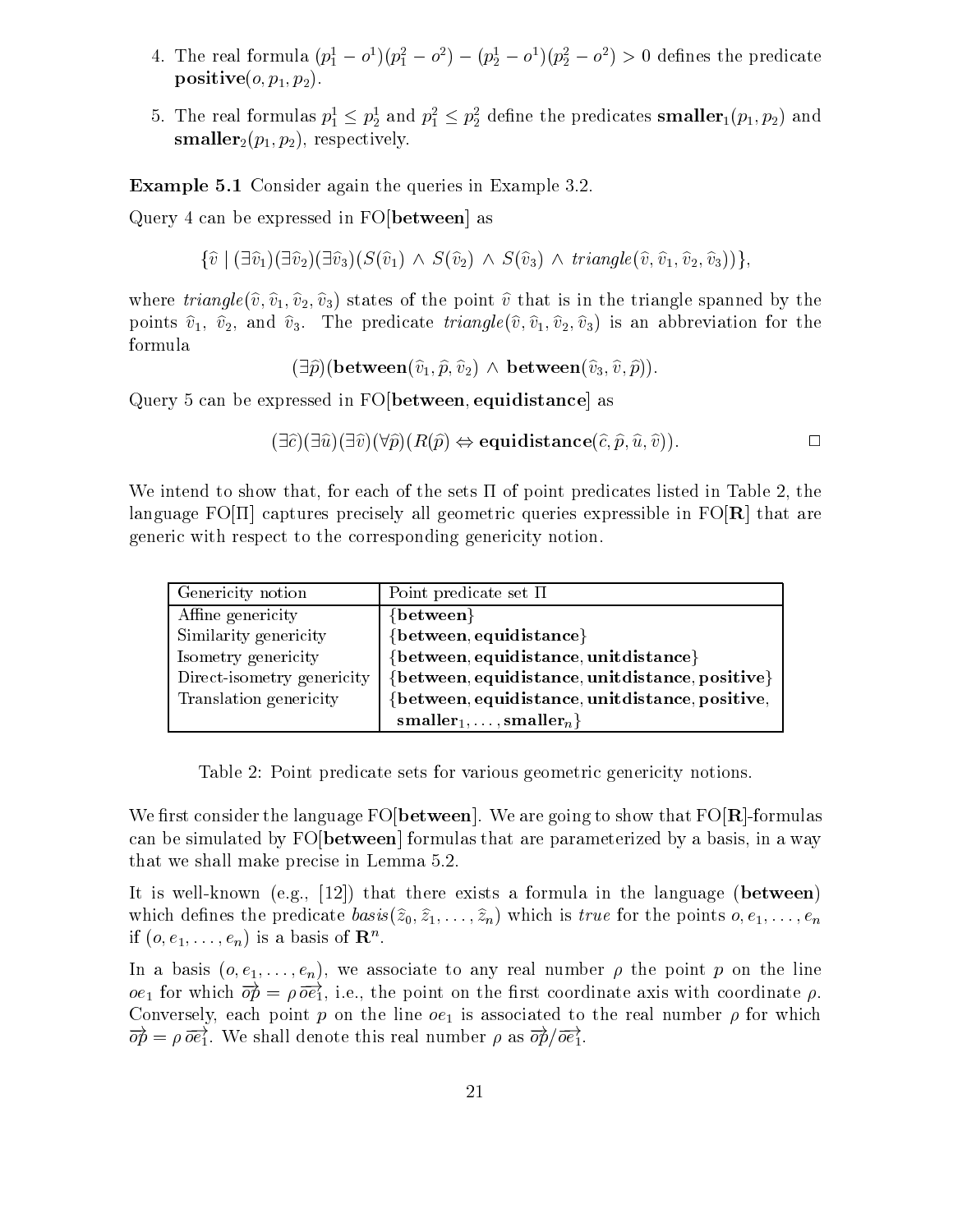It is also well-known (e.g., [12]) that the arithmetic operations on these numbers are first-order-expressible in the language (between). Therefore, we may assume the existence of the point predicates less zb zb--- zbn x <sup>b</sup> yb plus zb zb--- zbn x <sup>b</sup> y <sup>b</sup> zb and  $\alpha$ ,  $\alpha$ <sub>0</sub>,  $\alpha$ <sub>1</sub>,  $\cdots$ ,  $\alpha$ <sub>1</sub>,  $\alpha$ ,  $\beta$ ,  $\alpha$ ,  $\beta$ ,  $\alpha$  called that

- $less (o, e_1, \ldots, e_n, p, q)$  is true if  $(o, e_1, \ldots, e_n)$  is a basis, p and q are points on the line  $oe_1$ , and  $\overrightarrow{op}/\overrightarrow{oe_1} \leq \overrightarrow{oq}/\overrightarrow{oe_1}$ ;
- $puus(0, e_1, \ldots, e_n, p, q, r)$  is true if  $(0, e_1, \ldots, e_n)$  is a basis, p, q, and r are points on the line  $oe_1$ , and  $\overrightarrow{op}/\overrightarrow{oe_1} + \overrightarrow{oq}/\overrightarrow{oe_1} = \overrightarrow{or}/\overrightarrow{oe_1}$ ; and
- $umes(o, e_1, \ldots, e_n, p, q, r)$  is  $true$  if  $(o, e_1, \ldots, e_n)$  is a basis, p, q, and r are points on the line  $oe_1$ , and  $\overrightarrow{op}/\overrightarrow{oe_1} \times \overrightarrow{og}/\overrightarrow{oe_1} = \overrightarrow{or}/\overrightarrow{oe_1}$ .

 $\mathcal{L}_{\mathcal{L}}$  and  $\mathcal{L}_{\mathcal{L}}$  is true for the predicate coordinates  $\{x_0, x_1, \ldots, x_N\}$  ,  $\alpha_1, \ldots, \alpha_N$  , where  $\mathcal{L}_{\mathcal{L}}$ points  $o, e_1, \ldots, e_n, p, p_1, \ldots, p_n$  if  $(o, e_1, \ldots, e_n)$  is a basis of  $\mathbb{R}^n$ ,  $p_1, \ldots, p_n$  are points on the line  $oe_1$ , and

$$
\overrightarrow{op} = \frac{\overrightarrow{op_1}}{\overrightarrow{oe_1}} \overrightarrow{oe_1} + \cdots + \frac{\overrightarrow{op_n}}{\overrightarrow{oe_1}} \overrightarrow{oe_n}.
$$

In other words, one can think of the points  $p_1$  through  $p_n$  on the line  $oe_1$  as representing the coordinates of the point  $p$ . In subsequent results, the *coordinates* predicate will be used to associate points with their respective coordinates. As shown in  $[12]$  (Chapter 16, pages for predicate coordinates coordinates complete complete control with the collective complete the control of

Finally, we observe that the predicate collinear  $(\hat{x}, \hat{y}, \hat{z})$ , which is true for the points p, q, and r if p, q, and r are collinear, can be expressed as

$$
\mathbf{between}(\widehat{x},\widehat{y},\widehat{z}) ~\vee~ \mathbf{between}(\widehat{y},\widehat{x},\widehat{z}) ~\vee~ \mathbf{between}(\widehat{z},\widehat{y},\widehat{x}).
$$

Using the predicates introduced above, we can simulate  $FO[R]$  formulas by  $FO[between]$ formulas that are parameterized by a basis in the following sense

Lemma - Let be a relational schema For each FOR formula x---xm over  $o$ , there exists an FOD**etween** formula  $\zeta(z_0, z_1, \ldots, z_n, x_1, \ldots, x_m)$  over  $o$ , with  $z_0, z_1, \ldots, z_n, \; x_1, \ldots, x_m$  free point variables, such that, for each geometric database  $D$ over  $\sigma$  in  $\mathbf{R}^n$ , for each basis  $(o, e_1, \ldots, e_n)$  of  $\mathbf{R}^n$ , and for all points  $p_1, \ldots, p_m$  on the  $line$   $oe<sub>1</sub>$ ,  $(o, e_1, \ldots, e_n)$  of<br>  $\mathcal{D} \models \hat{\varepsilon}(o, e_1, \ldots, e_n)$ 

$$
\mathcal{D} \models \xi(o, e_1, \ldots, e_n, p_1, \ldots p_m)
$$

if and only if

$$
\alpha(\overline{\mathcal{D}})\models \xi\bigg(\frac{\overrightarrow{op_1}}{\overrightarrow{oe_1}},\ldots,\frac{\overrightarrow{op_m}}{\overrightarrow{oe_1}}\bigg),
$$

where  $\alpha$  is the unique affinity of  ${\bf K}^+$  mapping the basis  $(o, e_1, \ldots, e_n)$  into the standard basis of  $\mathbf{R}^n$ .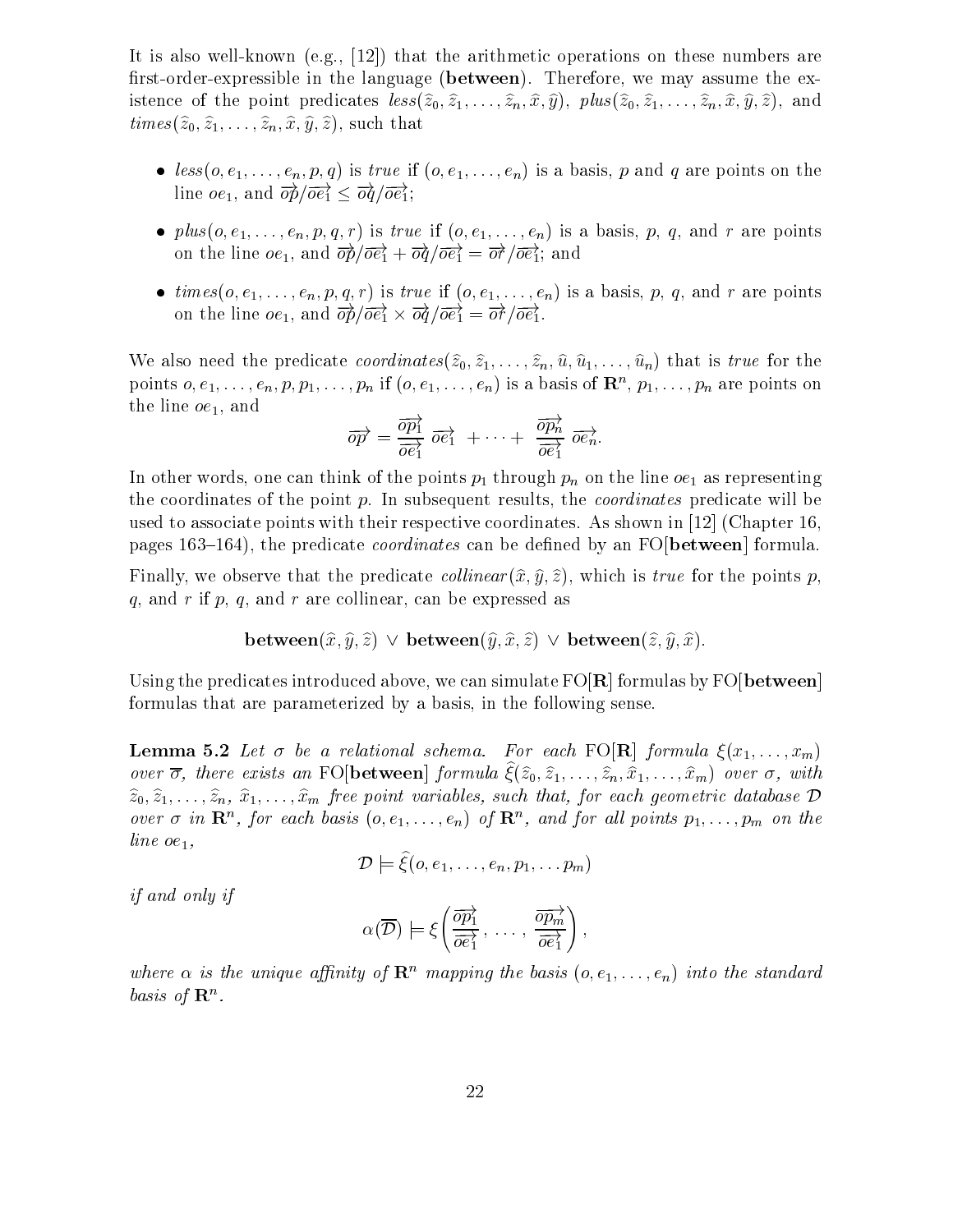Proof- Without loss of generality we may assume that every atomic subformula of is either of the form  $x \leq y$ ,  $x + y = z$ ,  $x \times y = z$ ,  $x = 0$ , or  $x = 1$ , where x, y and z are real variables or a relational atom in which only real variables occur We now prove Lemma 5.2 by structural induction.

- 1. If  $\xi$  is  $x \leq y$ , then  $\xi$  is  $less(z_0, z_1, \ldots, z_n, x, y)$ .
- 2. If  $\zeta$  is  $x + y = z$ , then  $\zeta$  is  $plus(z_0, z_1, \ldots, z_n, x, y, z)$ .
- 5. If  $\xi$  is  $x \times y = z$ , then  $\xi$  is times  $(z_0, z_1, \ldots, z_n, x, y, z)$ .
- 4. If  $\zeta$  is  $x = 0$ , then  $\zeta$  is  $x = z_0$ .
- $\infty$ . If  $\zeta$  is  $x = 1$ , then  $\zeta$  is  $x = z_1$ .
- 0. If  $\xi$  is a relational atom  $R(x_1^*,\ldots,x_n^*,\ldots,x_1^*,\ldots,x_m^m),$  with  $R$  a relation name of narity m in  $\sigma$ , then

$$
\hat{\xi} \equiv (\exists \hat{u}_1) \ldots (\exists \hat{u}_m) (R(\hat{u}_1, \ldots, \hat{u}_m) \wedge \bigwedge_{i=1}^m coordinates(\hat{z}_0, \hat{z}_1, \ldots, \hat{z}_n, \hat{u}_i, \hat{x}_1^i, \ldots, \hat{x}_n^i)).
$$

To see that this translation is correct, we need to make some observations about the coordinates predicate. Given a point p in  $\mathbb{R}^n$  and given points  $p_1,\ldots,p_n$  on the line of the line of the line of the line of the line if  $\mu$  if  $\mu$  if  $\tau$  if  $\mu$  if and only  $\tau$  if and  $\tau$ 

$$
\overrightarrow{op} = \frac{\overrightarrow{op_1}}{\overrightarrow{oe_1}} \overrightarrow{oe_1} + \cdots + \frac{\overrightarrow{op_n}}{\overrightarrow{oe_1}} \overrightarrow{oe_n}.
$$

Since affinities preserve linear combinations of vectors, the above equality is equivalent to

$$
\alpha(\overrightarrow{op}) = \frac{\overrightarrow{op_1}}{\overrightarrow{oe_1}} \alpha(\overrightarrow{oe_1}) + \cdots + \frac{\overrightarrow{op_n}}{\overrightarrow{oe_1}} \alpha(\overrightarrow{oe_n}).
$$

Since  $\alpha$  maps the basis  $(o, e_1, \ldots, e_n)$  to the standard basis of  $\mathbf{R}^n$ , the above equality is equivalent to

$$
\alpha(p) = \left(\frac{\overrightarrow{op_1}}{\overrightarrow{oe_1}}, \ldots, \frac{\overrightarrow{op_n}}{\overrightarrow{oe_1}}\right).
$$

Thus, given  $p_1, \ldots, p_n, \ldots, p_1, \ldots, p_n$  on the line  $oe_1$ , we have that  $p_1^1, \ldots, p_1^m, \ldots, p_n^m$ <br>  $\mathcal{D} \models \hat{\xi}(o, e_1, \ldots, e_n)$ 

$$
\mathcal{D} \models \hat{\xi}(o, e_1, \ldots, e_n, p_1^1, \ldots, p_n^1, \ldots, p_1^m, \ldots, p_n^m)
$$

if and only if

$$
\alpha(\overline{\mathcal{D}})\models \overline{R}\left(\overrightarrow{\frac{op_1^1}{\overrightarrow{oe_1}}},\ldots,\overrightarrow{\frac{op_n^1}{\overrightarrow{oe_1}}},\ldots,\overrightarrow{\frac{op_1^{\overrightarrow{m}}}{\overrightarrow{oe_1}}},\ldots,\overrightarrow{\frac{op_n^{\overrightarrow{m}}}{\overrightarrow{oe_1}}}\right).
$$

*i*. If  $\xi$  is  $\neg \psi$ , then  $\xi$  is  $\neg \psi$ .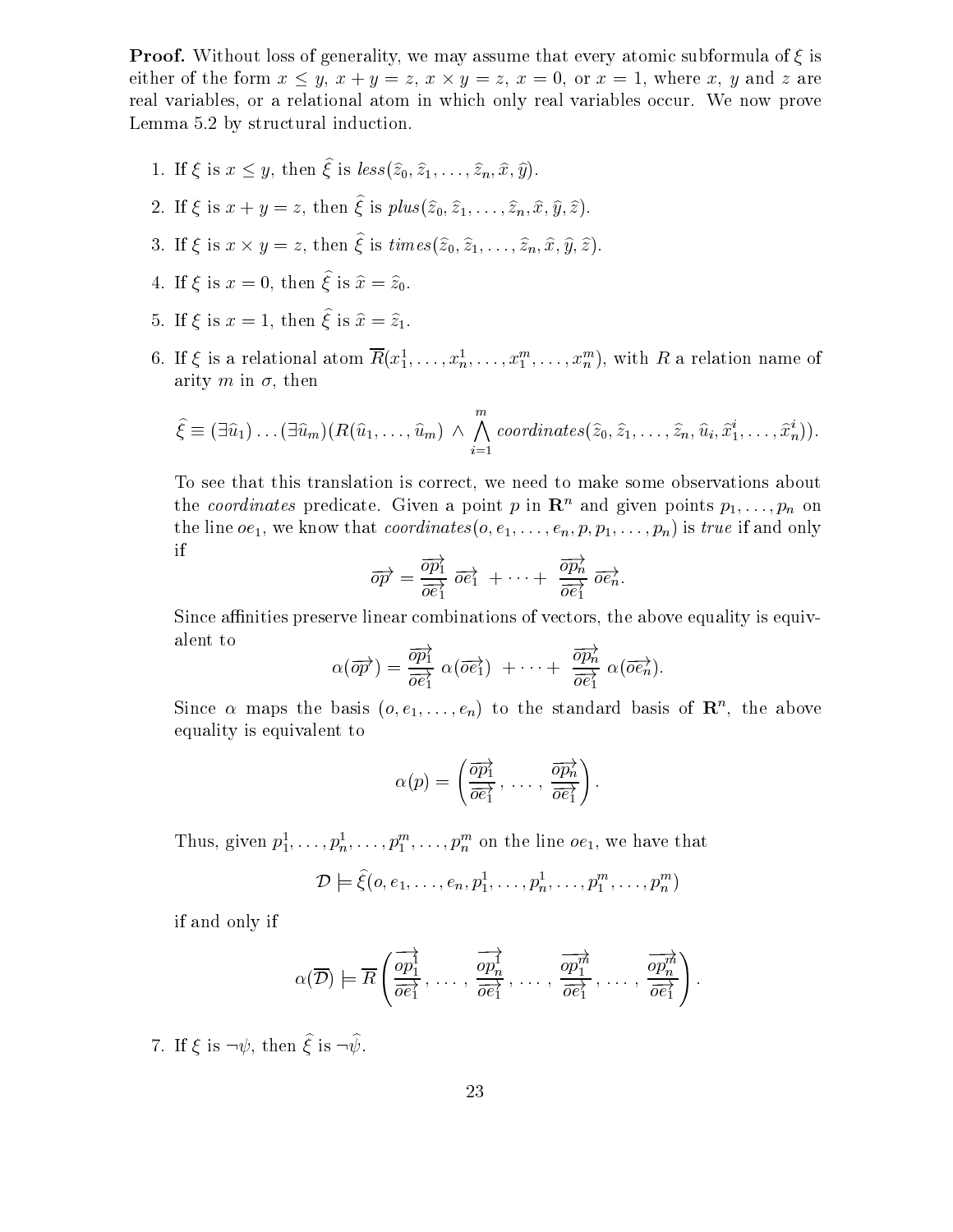- $\delta$ . If  $\zeta$  is  $\psi \vee \overline{v}$ , then  $\zeta$  is  $\psi \vee \overline{v}$ .
- 9. If  $\zeta$  is  $(\exists x) \psi(x, x_1, \ldots, x_m)$ , then  $\zeta$  is

$$
(\exists \widehat{x})(collinear(\widehat{z}_0,\widehat{z}_1,\widehat{x}) \wedge \widehat{\psi}(\widehat{z}_0,\widehat{z}_1,\ldots,\widehat{z}_n,\widehat{x},\widehat{x}_1,\ldots,\widehat{x}_m)).
$$

 $\overline{r}$  see that the see that the correct we observe that given points points points points points points points points points points points points points points points points points points points points points points po the line  $oe_1, \ D \models \xi(o, e_1, \ldots, e_n, p_1, \ldots, p_m)$  if and only if there exists a point  $p$ on the line  $oe_1$  such that  $D \models \psi(o, e_1, \ldots, e_n, p, p_1, \ldots, p_m)$ . By induction, this statement is equivalent to the existence of a point p on the line  $oe<sub>1</sub>$  such that

$$
\alpha(\overline{\mathcal{D}})\models\psi\bigg(\frac{\overrightarrow{op}}{\overrightarrow{oe_1}},\frac{\overrightarrow{op_1}}{\overrightarrow{oe_1}},\ldots,\frac{\overrightarrow{op_m}}{\overrightarrow{oe_1}}\bigg).
$$

Since each real number can be written as  $\overline{\omega}$  / $\overline{\omega}$  for some point p on the line  $oe_1$ , the above statement is equivalent to

$$
\alpha(\overline{\mathcal{D}})\models \xi\bigg(\frac{\overline{op_1^{\lambda}}}{\overline{oe_1^{\lambda}}}\,,\,\ldots\,, \frac{\overline{op_m^{\lambda}}}{\overline{oe_1^{\lambda}}}\bigg)\,.
$$

This completes the proof of Lemma 5.2.  $\Box$ 

To show that  $FO[R]$ -expressible affine-generic queries are expressible in  $FO[B$ tween, we must somehow eliminate the bases which parameterize the formulas in FO between that simulate  $FO[**R**]$  formulas. We shall use affine genericity to show that these bases can be eliminated properly. To do so, we will first prove a genericity result that holds for geometric queries that are expressible by  $FO[R]$  formulas, and that is at the core of the elimination of bases

**Lemma 5.3** Let G be a semi-algebraic group of transformations of  $\mathbb{R}^n$ . Let  $\sigma$  be a relational schema, and let  $\nu$  be a geometric database over  $\sigma$  in  ${\bf R}^n$ . Let  $\nu$  be the underlying semi-algebraic database over  $\bar{\sigma}$ . Let  $\psi$  be an FO[**R**] formula expressing a G-qeneric qeometric query over  $\sigma$  in  ${\bf R}^n$ . Then, for each q in G,  $\psi(q(D))=q(\psi(D))$ .

Proof- Lemma - is nontrivial because a semialgebraic group of transformation may (and, in general, will) contain transformations whose coordinates are not all real algebraic. If g is such a transformation,  $q(\overline{\mathcal{D}})$  need not be semi-algebraic, whence the definition of G-genericity cannot be applied to  $\overline{\mathcal{D}}$ , g, and  $\psi$ . However, if all coordinates of g are real algebraic, then  $g(\overline{\mathcal{D}})$  is semi-algebraic, and  $\psi(g(\overline{\mathcal{D}})) = g(\psi(\overline{\mathcal{D}}))$ , by Ggenericity. Hence, the following real sentence is *true* about the field of real algebraic numbers

$$
(\forall g \in G)(\psi(g(\overline{\mathcal{D}})) = g(\psi(\overline{\mathcal{D}})).
$$

Since Tarski [14] showed that the field of the real algebraic numbers and the field of the real numbers are elementary equivalent, it follows that this sentence is also *true* about the field of the real numbers, whence the lemma holds.  $\Box$ 

We can now round off our investigation of the language  $FQ$  between.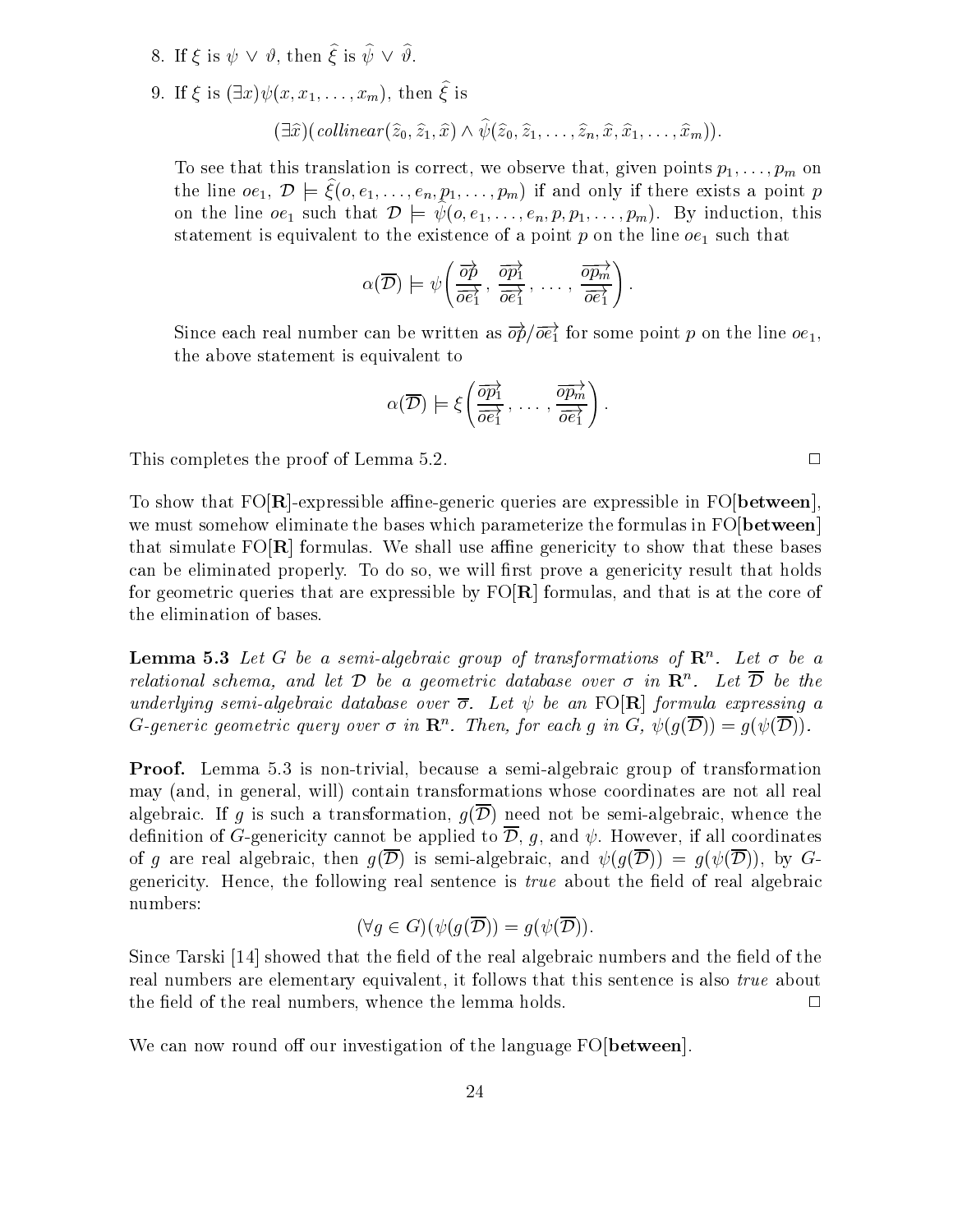Proposition - The query language FObetween expresses exactly al l a-negeneric *geometric queries expressible in*  $FO[**R**]$ .

Proof- First we observe that queries expressed in FObetween are indeed ane generic, since  $\mathbf r \cup \mathbf w$  preserves arbitrary permutations of  $\mathbf R^+$ , and since the ternary betweenness relation on  $\kappa$  is invariant under all anime transformations of  $\kappa$  .

Now, consider a  $\kappa$ -ary annie-generic geometric query over the schema  $\sigma$  in  ${\bf K}^n$ , expressed by an FO[K] formula  $\psi(x_1,\ldots,x_n,\ldots,x_1,\ldots,x_n)$  over  $\sigma$ .

By Lemma 5.2, there exists an FO [between] formula

$$
\widehat{\psi}(\widehat{z}_0,\widehat{z}_1,\ldots,\widehat{z}_n,\widehat{x}_1^1,\ldots,\widehat{x}_n^1,\ldots,\widehat{x}_1^k,\ldots,\widehat{x}_n^k)
$$

over  $\sigma$ , with  $z_0, z_1, \ldots, z_n, x_{\overline{1}}, \ldots, x_{\overline{n}}, \ldots, x_{\overline{1}}, \ldots, x_n$  free point variables, such that, for each database  $\nu$  over  $\sigma$ , for each basis  $(o, e_1, \ldots, e_n)$  of  $\mathbf{R}^n$ , and for all points  $p_1,\ldots,p_n,\ldots,p_1,\ldots,p_n$  on the line  $oe_1,$  $\begin{aligned} \rho_n^k \text{ on the line } o e, \ \mathcal{D} \models \hat{\psi}(o,e_1,\dots,e_n) \end{aligned}$ 

$$
\mathcal{D} \models \widehat{\psi}(o, e_1, \ldots, e_n, p^1_1, \ldots, p^1_n, \ldots, p^k_1, \ldots, p^k_n)
$$

if and only if

$$
\alpha(\overline{\mathcal{D}})\models\psi\bigg(\overrightarrow{\frac{op_1^1}{\overrightarrow{oe_1}}},\,\ldots\,,\,\overrightarrow{\frac{op_n^1}{\overrightarrow{oe_1}}},\,\ldots\,,\,\overrightarrow{\frac{op_1^k}{\overrightarrow{oe_1}}},\,\ldots\,,\,\overrightarrow{\frac{op_n^k}{\overrightarrow{oe_1}}}\bigg)\,,
$$

where  $\alpha$  is the unique affinity of  $\mathbf{R}^n$  mapping the basis  $(o, e_1, \ldots, e_n)$  into the standard basis of  $\mathbf{R}^n$ .

Consider the following FO between-formulas  $\varphi'$  and  $\varphi$ .

$$
\varphi'(\hat{z}_0, \hat{z}_1, \dots, \hat{z}_n, \hat{x}_1^1, \dots, \hat{x}_n^1, \dots, \hat{x}_1^k, \dots, \hat{x}_n^k) \equiv basis(\hat{z}_0, \hat{z}_1, \dots, \hat{z}_n) \land \n\bigwedge_{i=1}^k \bigwedge_{j=1}^n collinear(\hat{z}_0, \hat{z}_1, \hat{x}_j^i) \land \hat{\psi}(\hat{z}_0, \hat{z}_1, \dots, \hat{z}_n, \hat{x}_1^1, \dots, \hat{x}_n^1, \dots, \hat{x}_1^k, \dots, \hat{x}_n^k); and \n\varphi(\hat{v}_1, \dots, \hat{v}_k) \equiv (\exists \hat{z}_0)(\exists \hat{z}_1) \dots (\exists \hat{z}_n)(\exists \hat{x}_1^1) \dots (\exists \hat{x}_1^n) \dots (\exists \hat{x}_k^1) \dots (\exists \hat{x}_k^n) \n\bigvee_{k} (\varphi'(\hat{z}_0, \hat{z}_1, \dots, \hat{z}_n, \hat{x}_1^1, \dots, \hat{x}_1^n, \dots, \hat{x}_k^1, \dots, \hat{x}_k^n) \land \n\bigwedge_{i=1}^k coordinates(\hat{z}_0, \hat{z}_1, \dots, \hat{z}_n, \hat{v}_i, \hat{x}_i^1, \dots, \hat{x}_i^n)).
$$

Formula  $\varphi$  expresses a k-ary geometric query over  $\sigma$  in  $\mathbf{R}^n$ .

To see the effect of this query, let  $\nu$  be a geometric database over  $\sigma$  in  $\kappa^+$ . Let  $(o, e_1, \ldots, e_n)$  be an arbitrary basis of  $\mathbf{R}^n$  and let  $\alpha$  be the annity mapping the basis  $(o, e_1, \ldots, e_n)$  into the standard basis of  $\mathbf{R}^n$ . Consider the partial output of  $\varphi$  obtained  $\sim$  , substituting of ellipticity  $\sim$   $n$ ,  $\sim$   $n$ ,  $\sim$   $n$ ,  $\sim$   $n$ ,  $\sim$   $n$  ,  $\sim$ 

It follows from Lemma 5.2 that  $\varphi$  simulates  $\psi$  (with points on the line  $oe_1$  being used to represent real numbers), with the exception that the n components of a point in  $\mathbb{R}^n$ are its coordinates with respect to the standard basis, whereas in  $\varphi$ , their representations refer to the basis o e---en Thus the partial output of considered equals  $\alpha^{-1}(\psi(\alpha(\overline{\mathcal{D}})))$ . Since there is a one-to-one correspondence between the affinities and the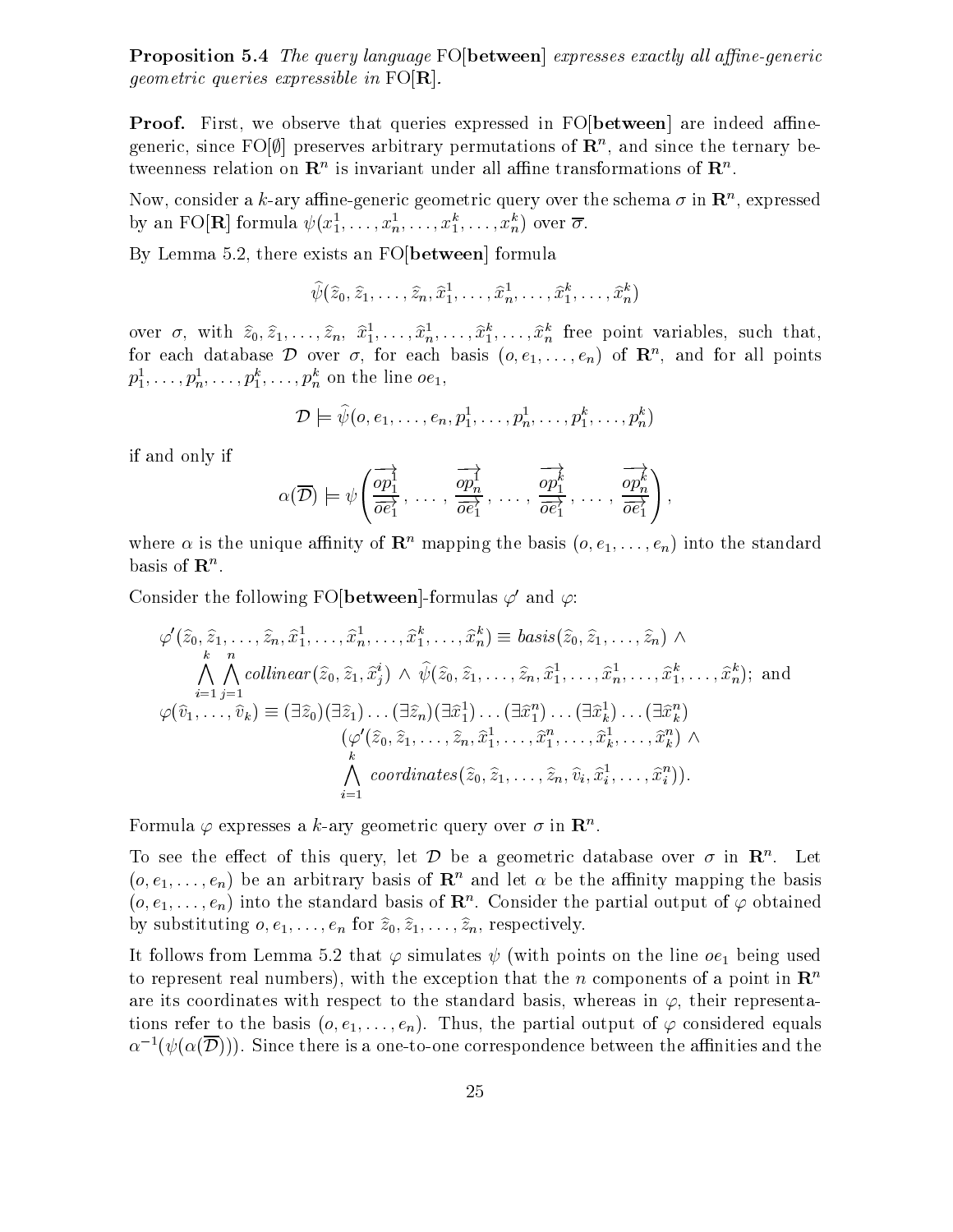bases of  $\mathbf{R}^n$ , it follows that  $\varphi(\mathcal{D})=\bigcup_{\alpha}\alpha^{-1}(\psi(\alpha(\mathcal{D}))),$  where  $\alpha$  ranges over all affinities of  $\mathbf{r}$ , since  $\psi$  expresses an anime-generic geometric query, it follows from Lemma 5.5 that, for each annity  $\alpha$  of  $\mathbb{R}^n$ ,  $\alpha^{-1}(\psi(\alpha(D))) = \psi(D)$ , whence  $\varphi(D) = \psi(D)$ .

This concludes the case of the language FO between. It now turns out that the other instances of Table 2 can be dealt with in almost the same way.

**Theorem - The danguage FO expresses exactly algebra generic desire danguages** expressible in FO[ $\mathbf{R}$ ], with  $\Pi$  and the genericity type as listed in Table 2.

**Proof.** The case where  $\Pi = \{$  between  $\}$  has been dealt with in Proposition 5.4. We next show that Theorem 5.5 holds for the other instances in Table 2.

A straightforward verification suffices to see that  $F_O[\Pi]$  is sound relative to the  $F_O[\mathbf{R}]$ expressible geometric queries of the corresponding genericity type

The completeness proof is analogous to the proof of the completeness of FO between relative to the affine-generic queries. The only difference is that instead of working with arbitrary bases of  $\mathbf{R}^n$ , we need to work with bases appropriate for the genericity type considered. Thus we only need to know that there exists a formula in the language  $(\Pi)$ which characterizes these bases

For the case that  $\Pi = \{$  between, equidistance, we need a formula in the language (between, equidistance) characterizing Euclidean bases. Such a formula is given in  $\left\lfloor 12\right\rfloor$  (Definition 16.1, page 163). We denote this formula by  ${\it basis}^{----}$  for further use.

For the case that  $\Pi = \{$  between, equidistance, unitdistance}, we need a formula in the language (between, equidistance, unitdistance) that characterizes the Euclidean bases of unit length The following is such a formula

$$
\textit{basis}^{\textit{Euclid}}\left(\widehat{z}_0,\widehat{z}_1,\ldots,\widehat{z}_n\right) \, \wedge \, \bigwedge_{i=1}^n \mathbf{unitdistance}(\widehat{z}_0,\widehat{z}_i).
$$

We denote this formula by  $basis^{unit}$  for further use.

For the case that  $\Pi = \{\text{between}, \text{equidistance}, \text{unitdistance}, \text{positive}\},$  we need a formula in the language (between, equidistance, unitdistance, positive) characterizing the Euclidean bases of unit length which are oriented in the same way as the standard pasis of  $\mathbf{R}^n$ . The following is such a formula:

$$
basis^{unit}(\widehat{z}_0, \widehat{z}_1, \ldots, \widehat{z}_n) \wedge \textbf{positive}(\widehat{z}_0, \widehat{z}_1, \ldots, \widehat{z}_n).
$$

We denote this formula by  $basis^{positive}$  for further use.

Finally, for the case that  $\Pi = \{$  between, equidistance, unitdistance, positive,  $\mathbf{s}$ maller $_{1},\ldots,\mathbf{s}$ maller $_{n}$ }, we need a formula in the language (between, equidistance, unitdistance positive smaller--- smallern characterizing the bases which can be translated to the standard pasis of  $\mathbf{R}^n$ . The following is such a formula:

$$
\text{basis}^{\text{positive}}(\widehat{z}_0,\widehat{z}_1,\ldots,\widehat{z}_n) \ \wedge \ \bigwedge_{i=1}^n \textbf{smaller}_i(\widehat{z}_0,\widehat{z}_i).
$$

This completes the proof of Theorem 5.5.

 $\Box$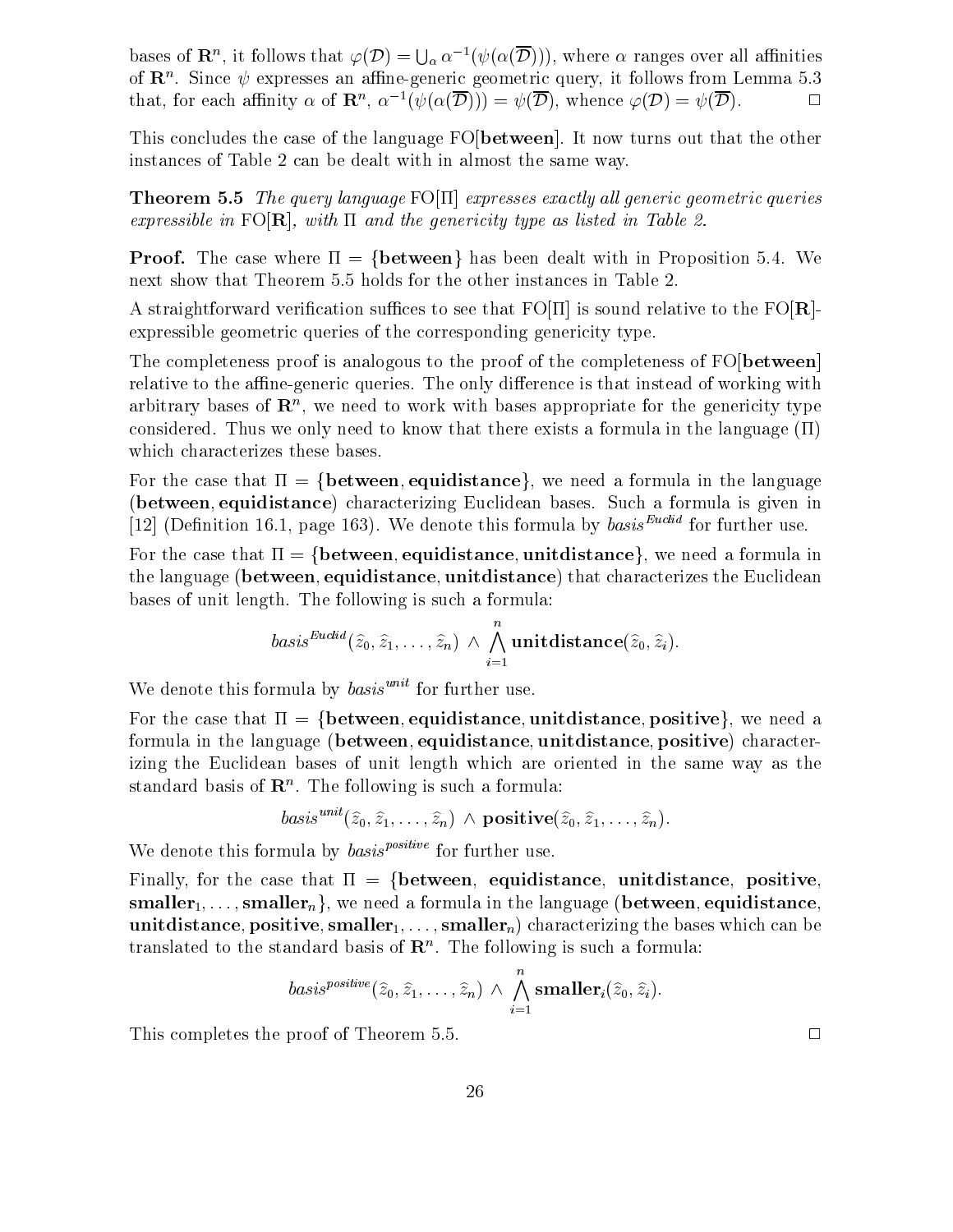### Complete geometric query languages 6

In Section 4.2, we showed that the language  $FO[**R**] +$  while, when given appropriate semantics, is complete for various classes of geometric queries (see Theorem  $4.6$ ). While of interest, this result is unsatisfactory since  $F\{O[R] + \text{while does not have a natural}$ geometric syntax. In this section, we augment the languages  $F\text{O}[\Pi]$  from the previous section with while-loops and show the more satisfactory result that the resulting languages  $FO[ $\Pi$ ] + while, which do have a natural geometric syntax and semantics, are$ complete for the corresponding classes of geometric queries

Let  $\Pi$  be a finite set of point predicates, and let  $\sigma$  be a relational schema. Syntactically, a program over  $\sigma$  in the query language  $FO[II] +$  while is a finite sequence of statements and *while-loops*. Each statement has the form

$$
R:=\{(\widehat{v}_1,\ldots,\widehat{v}_k)\mid \varphi(\widehat{v}_1,\ldots,\widehat{v}_k)\},
$$

with R a relation variable of arity k and  $\varphi$  a first-order formula in the language ( $\Pi$ ) augmented with the relation names of  $\sigma$  and the previously introduced relation variables. Each while-loop has the form while  $\varphi$  do P, where P is a program and  $\varphi$  is a first-order sentence in the language  $(\Pi)$  augmented with the relation names of  $\sigma$  and the previously introduced relation variables

Semantically, a program in the query language  $F\text{O}[\Pi] +$  while expresses a geometric query in the obvious way as soon as one of its relation variables has been designated as the output variable

Theorem - The query language FOwhile expresses exactly al l generic geometric queries, with  $\Pi$  and the genericity type as listed in Table 2.

Proof- To simplify the exposition we restrict ourselves to geometric queries in the plane, i.e., in  ${\bf K}$  , furthermore, we will assume that  $\sigma=\{K\}$  and that  $K$  is a unary relation. Finally, we only consider unary geometric queries, so the output is also a unary relation. (Such queries can be thought of as mapping point sets in the plane to points sets in the plane.) The proof we shall give can easily be generalized, however. Indeed, if we work in a higher-dimensional space, we only have to adjust each formula occurring in the proof to this case. If we have multiple input relations, of potentially different arities, we only have to encode each of them separately. (The encoding algorithm will need to consider the arity of an input relation.) Finally, if the output is  $k$ -ary, we only have to use an adapted version of the decoding algorithm described below

We only develop the proof for the case where  $\Pi = \{\text{between}\}\.$  For the other cases, it suffices to modify this proof as explained in the proof of Theorem 5.5.

It is clear that queries expressed in  $FO[\text{between}] +$  while are affine-generic.

We thus have to show that every unary geometric query Q over  $\sigma$  in  $\mathbb{R}^2$  can be expressed by a program in  $FO[between] + while$ . The proof strategy we follow is that of Theorem 4.2, using insights gained from proving Theorem 4.6, and adopting techniques developed in the proof of Theorem  $5.5$ . We first provide a sketch of this strategy: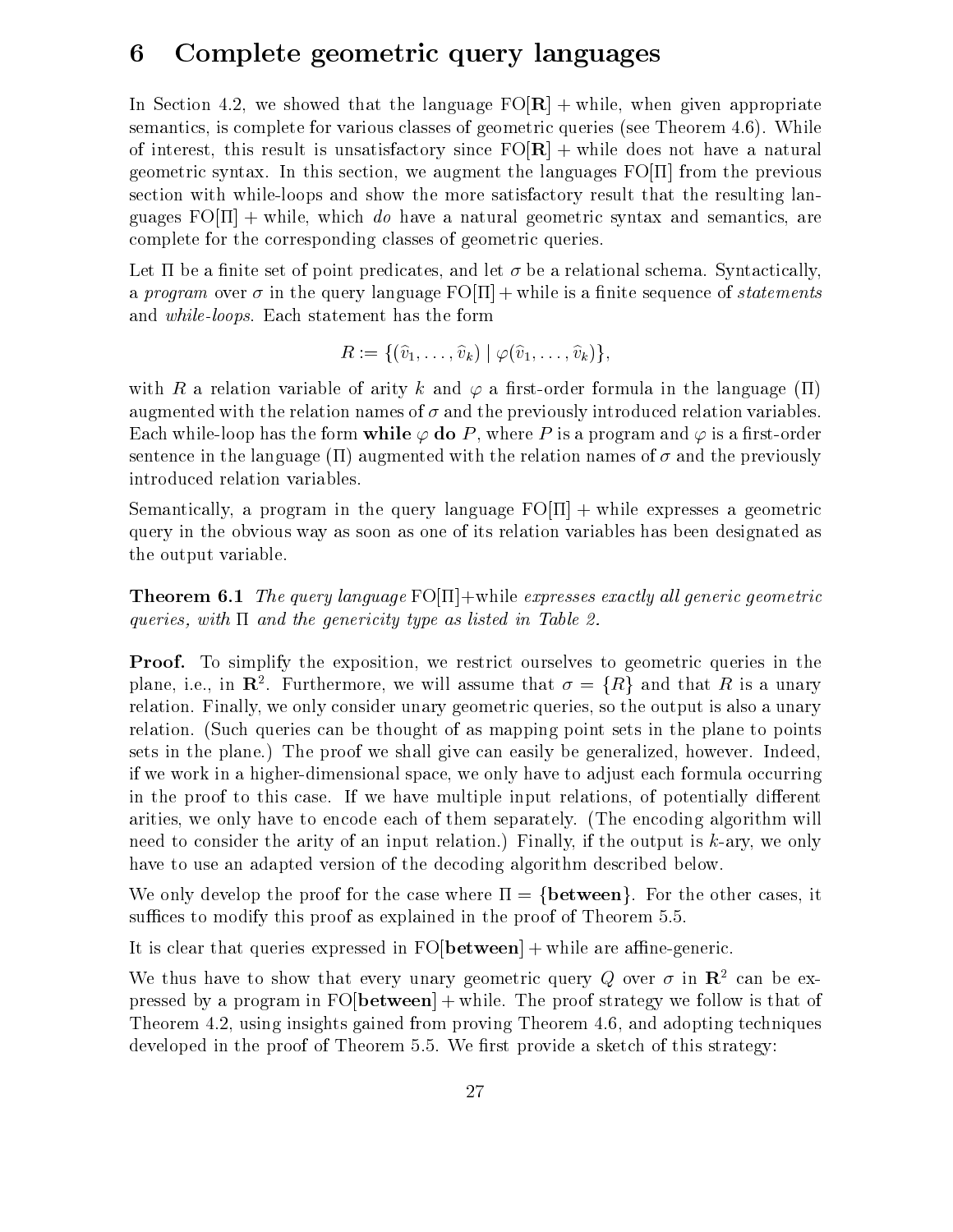- 1. Encode: Given a geometric database  $\mathcal D$  over  $\sigma$ , we compute in FO between  $\vert +$  while the natural number n such that  $n = \text{enc}(s)$ , where s is the first string over  $\Sigma$ (defined as in the proof of Theorem 4.2, with  $K = 2$ ) encoding the quantifier free FOR formula defining canon<sub>G</sub> $(D)$ , where G is the group of affinities in the plane. We also compute  $Type_G(\mathcal{D})$ .
- 2. Compute: Let M be the counter machine that computes the query  $Q$ . We simulate in FO [between] + while the effect of running M on n.
- Decode In the case where the computation terminates with as output a nat ural number m that encodes a valid  $FO[**R**]$  formula, we compute, again using an  $FO[\text{between}]$  + while program, its corresponding point set. This point set corresponds to  $Q(canon_G(\mathcal{D}))$ . Since Q is affine-generic, we have, for each q in Type<sub>G</sub>(D), that  $Q(\text{canon}_G(D)) = Q(g(D)) = g(Q(D))$ . Therefore, to compute  $Q(D)$ , an FO[between] expression must be constructed which computes Service and the service of the service and the service of the service of the service of the service of the service  $g \in Type_G(\mathcal{D})$   $g^{-1}(Q(\mathcal{C}anon_G(\mathcal{D}))).$

To accomplish this strategy, we need to realize that, unlike in  $FO[R] + while$ , we have no direct access to real numbers in  $FO[\text{between}] + \text{while}$ . However, as should be clear from the techniques developed in the proofs of Theorem 5.5 and preceding auxiliary results, we can represent such real numbers relative to an arbitrary basis of the plane

We now elaborate on each of the steps in our strategy

1. *Encode*: The encoding program, shown in Figure 4, builds up relations  $T$  (for term) and F (for formula). The arity of T is  $(n + 1) + l + 2 = 7$  (where  $n = 2$ , the dimension of the plane, and  $l = 2$ , n times the arity of R; each tuple in T is of the form  $(o, e_1, e_2, t, p_1, p_2, \tau)$ , where  $(o, e_1, e_2)$  is a basis of the plane, and t,  $p_1$ ,  $p_2$ , and  $\tau$  are points on the line  $oe_1$  (of which we think as real numbers). More specifically, t is the encoding of a term which only uses the variables  $x_1$  and  $x_2$ , and  $\tau$  represents the value of t evaluated under the valuation  $x_1 \mapsto p_1$  and  $x_2 \mapsto p_2$ . The arity of F is  $(n + 1) + l + 1 = 6$ . Each tuple in F is of the form  $(o, e_1, e_2, f, p_1, p_2)$ , where  $(o, e_1, e_2)$  is a basis of the plane, and f,  $p_1$  and  $p_2$  are points on the line  $oe_1$  (of which we think as real numbers). More specifically, f is the encoding of a formula which only uses the variables  $x_1$  and  $x_2$ , and  $f(p_1, p_2)$ is true

In this program, the statement  $n := 0$  is an abbreviation for the statement

$$
n:=\{(\widehat{z}_0,\widehat{z}_1,\widehat{z}_2,\widehat{n})\mid basis(\widehat{z}_0,\widehat{z}_1,\widehat{z}_2)\ \wedge\ \widehat{n}=\widehat{z}_0\},
$$

and the statement  $n := n + 1$  is an abbreviation for the statement

$$
n:=\{(\widehat{z}_0,\widehat{z}_1,\widehat{z}_2,\widehat{n}')\mid (\exists \widehat{n})(n(\widehat{z}_0,\widehat{z}_1,\widehat{z}_2,\widehat{n})\ \wedge \ plus(\widehat{z}_0,\widehat{z}_1,\widehat{z}_2,\widehat{n},\widehat{z}_1,\widehat{n}'))\}.
$$

The translations of the statements occurring under the various if-statements is stratement that the straightforward is the statement of the statement of the statement of the statement of the  $To\text{ } \mathrm{example}, \text{ the statement} \ \begin{split} T := T \cup \left\{ (o, e_1, e_2, n, p_1, p_2, p_1) \mid p_1, p_2 \in oe_1 \right\} \end{split}$ 

$$
T := T \cup \{ (o, e_1, e_2, n, p_1, p_2, p_1) \mid p_1, p_2 \in oe_1 \}
$$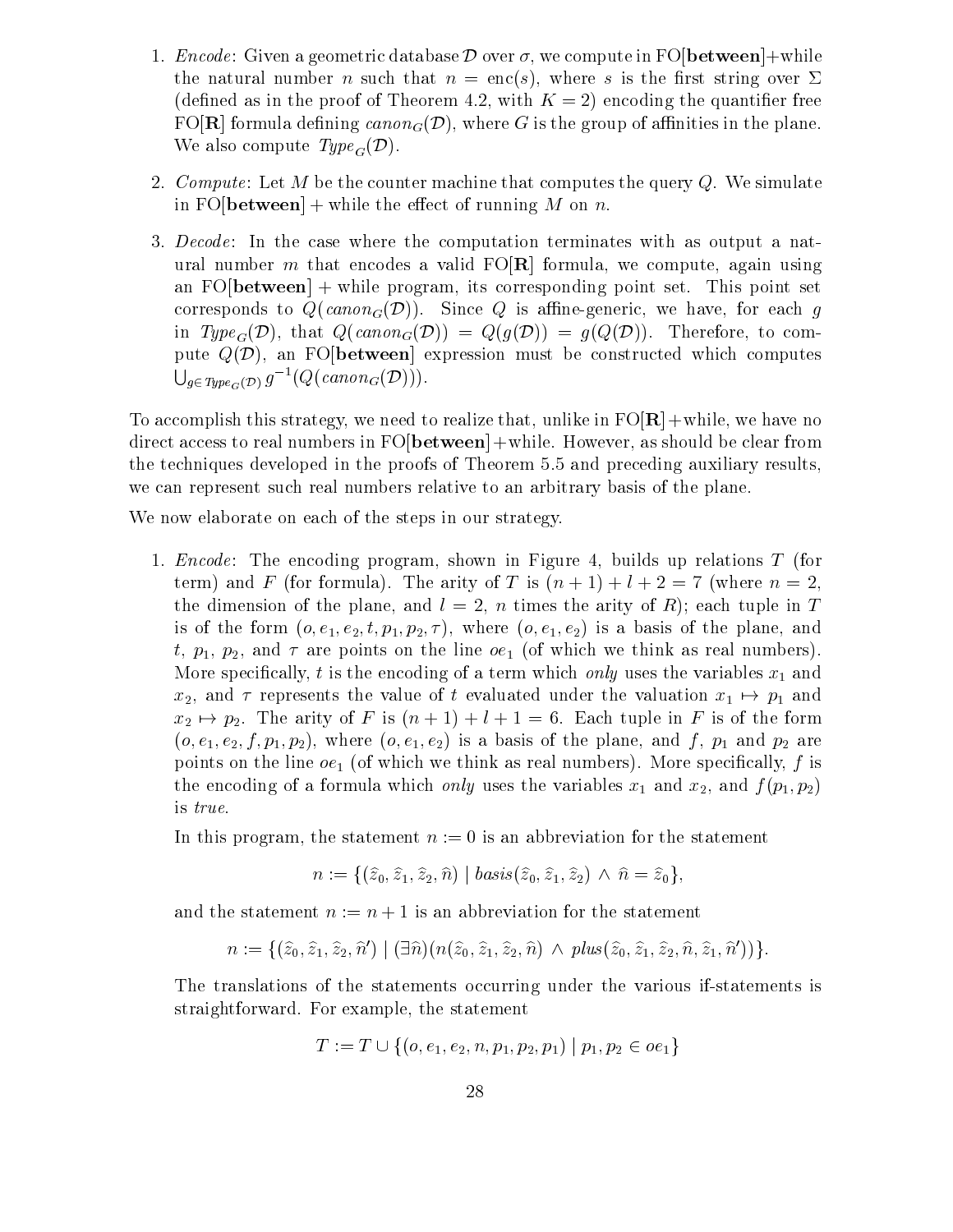$n := \mathsf{U};\, 1 := \mathsf{V};\, r := \mathsf{V};$ Found false while  $-Found$  do n <sup>n</sup> if *n* encodes  $x_1$  then  $\begin{split} & \eta := n+1; \ & n \text{ encodes } x_1 \text{ then } \ & T := T \cup \left\{ (o, e_1, e_2, n, p_1, p_2, p_1) \mid p_1, p_2 \in oe_1 \right\} \text{ else } \end{split}$ if *n* encodes  $x_2$  then  $\begin{split} T := T & \cup \left\{ (o, e_1, e_2, n, p_1, p_2, p_1) \mid p_1, p_2 \in oe_1 \right\} \textbf{ else} \ n \textbf{ encodes } x_2 \textbf{ then } T := T & \cup \left\{ (o, e_1, e_2, n, p_1, p_2, p_2) \mid p_1, p_2 \in oe_1 \right\} \textbf{ else } \right\}. \end{split}$ if  $n$  encodes  $0$  then  $I := I \cup \{0, e_1, e_2\}$  $\left\{ \left( o, e_1, e_2, n, p_1, p_2, p_2 \right) \mid p_1, p_2 \in o e_1 \right\} \textbf{ else } \ \left\{ \left( o, e_1, e_2, n, p_1, p_2, o \right) \mid p_1, p_2 \in o e_1 \right\} \textbf{ else } \right\}$ if  $n$  encodes 1 then  $\begin{split} T &:= T \cup \left\{ (o, e_1, e_2, n, p_1, p_2, o) \mid p_1, p_2 \in oe_1 \right\} \textbf{ else } \ n \textbf{ encodes 1 } \textbf{then} \ T &:= T \cup \left\{ (o, e_1, e_2, n, p_1, p_2, e_1) \mid p_1, p_2 \in oe_1 \right\} \textbf{ else } \ \end{split}$ if *n* encodes  $(s + t)$  then  $\begin{split} T &:= T \cup \{(o, e_1, e_2, n, p_1, p_2, e_1) \mid p_1, p_2 \in oe_1\} \textbf{ else} \ n \text{ encodes } (s+t) \textbf{ then } \ T &:= T \cup \{(o, e_1, e_2, n, p_1, p_2, c+d) \mid T(o, e_1, e_2, \text{enc}(s), p_1, p_2, c) \; \wedge \ \end{split}$  $I(0, e_1, e_2, \text{enc}(t), p_1, p_2, a)$  else if *n* encodes  $(s \times t)$  then  $\begin{split} &T(o,e_1,e_2,\text{enc}(t),p_1,p_2,d)\} \textbf{ else} \ &n \textbf{ encodes } (s \times t) \textbf{ then } \ &T := T \cup \{(o,e_1,e_2,n,p_1,p_2,cd) \mid T(o,e_1,e_2,\text{enc}(s),p_1,p_2,c) \; \wedge \; \} \end{split}$  $I(0, e_1, e_2, \text{enc}(t), p_1, p_2, a)$  else if *n* encodes ( $s \leq t$ ) then  $\begin{split} &T(o,e_1,e_2,\text{enc}(t),p_1,p_2,d)\} \textbf{ else} \ &n \textbf{ encodes } (s \leq t) \textbf{ then } \ &F := F \cup \{(o,e_1,e_2,n,p_1,p_2) \mid (\exists c)(\exists d)(T(o,e_1,e_2,\text{enc}(s),p_1,p_2,c) \; \wedge \; \; \} \end{split}$  $I(0, e_1, e_2, \text{enc}(t), p_1, p_2, a) \wedge c \leq a$ if  $n$  encodes  $(\neg \varphi)$  then  $\begin{split} &T(o, e_1, e_2, \mathit{enc}(t), p_1, p_2, d) ~\land~ c \leq d)\} \text{ else} \ &n \text{ encodes } (\neg \varphi) \textbf{ then } \ &F := F \cup \{(o, e_1, e_2, n, p_1, p_2) \mid \neg F(o, e_1, e_2, \mathit{enc}(\varphi), p_1, p_2)\} \textbf{ else } \ &n \text{ encodes } (\varphi \ \lor \ \psi) \textbf{ then } \ &F := F \cup \{(o, e_1, e_2, n, p_1, p_2) \mid F(o, e_1, e_2, \mathit{enc}(\varphi), p_$ If *n* encodes  $(\varphi \lor \psi)$  then  $F := F \cup \{ (o, e_1, e_2, n, p_1, p_2) \mid F(o, e_1, e_2, \text{enc}(\varphi), p_1, p_2) \lor F(o, e_1, e_2, \text{enc}(\psi), p_1, p_2) \};$ Found <sup>n</sup> encodes a formula which represents canonGR od  $\lnot$  canong  $(n)$   $\lnot$ 

 $Type_G := \{g \in G \mid g(R) = \text{canon}_G(R)\}.$ 

Figure 4: The encoding program. Points on the line  $oe_1$  are identified with real numbers.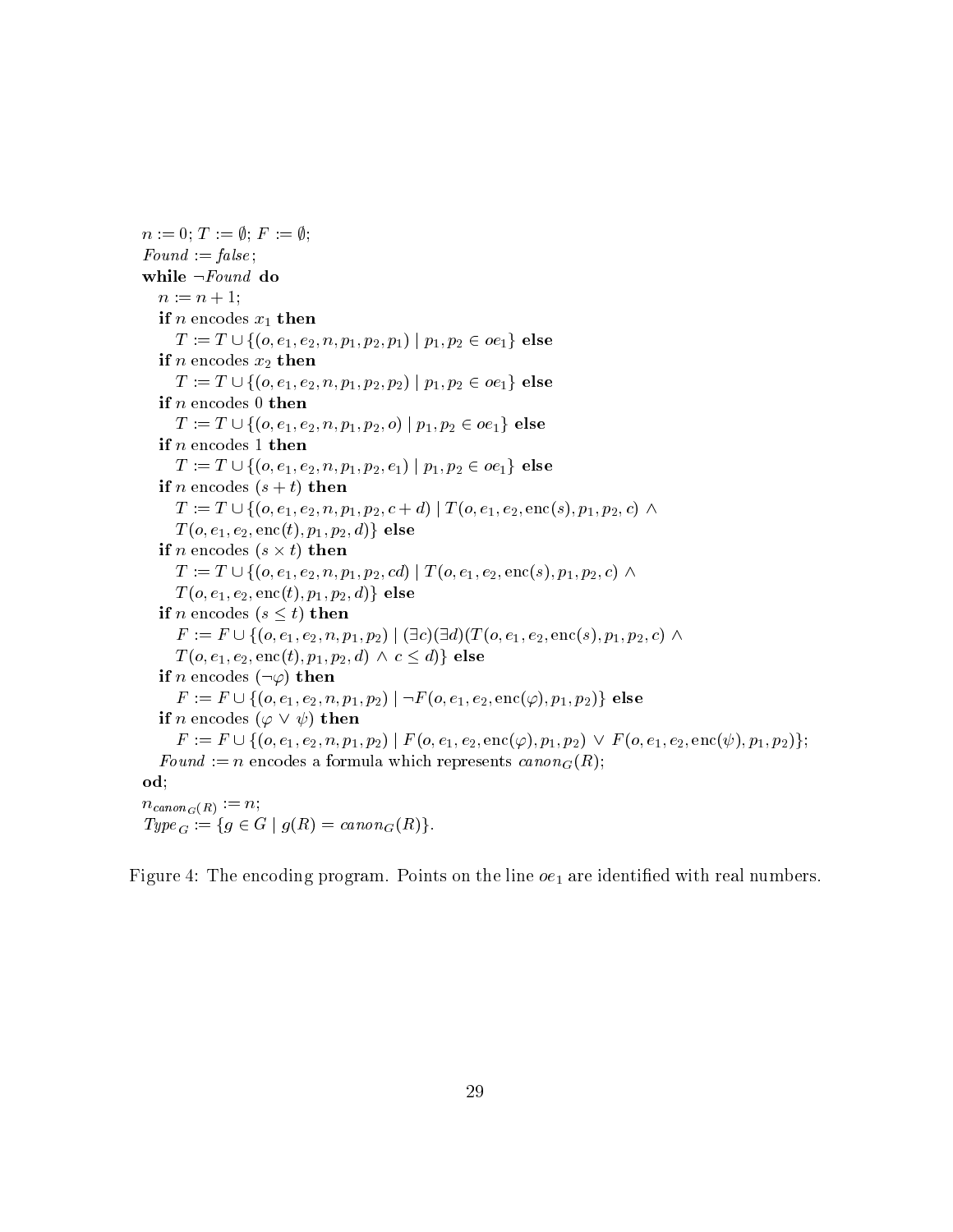is an abbreviation for the statement

$$
T := \{ (\hat{z}_0, \hat{z}_1, \hat{z}_2, \widehat{m}, \widehat{x}, \widehat{y}, \widehat{v}) \mid T(\widehat{z}_0, \widehat{z}_1, \widehat{z}_2, \widehat{m}, \widehat{x}, \widehat{y}, \widehat{v}) \lor (n(\widehat{z}_0, \widehat{z}_1, \widehat{z}_2, \widehat{m}) \land collinear(\widehat{z}_0, \widehat{z}_1, \widehat{x}) \land collinear(\widehat{z}_0, \widehat{z}_1, \widehat{y}) \land \widehat{x} = \widehat{v}) \}.
$$

In the statement

$$
Found := n
$$
 encodes a formula which represents  $canon_G(R)$ ,

the part where we need to verify that the formula represents  $cano_n(R)$  is an abbreviation for the sentence

 $(xz_0)(\sqrt{z_1})(\sqrt{z_2})(\sqrt{z_4})$   $(\sqrt{z_4})$   $(\sqrt{z_2})(\sqrt{z_2})(\sqrt{z_4})$   $(\sqrt{z_2})(\sqrt{z_4})$   $(\sqrt{z_3})$   $(\sqrt{z_4})$   $(\sqrt{z_2})(\sqrt{z_4})$  $count(\mathcal{Z}_0, \mathcal{Z}_1, u_{11}) \wedge count(\mathcal{Z}_0, \mathcal{Z}_1, u_{12}) \wedge count(\mathcal{Z}_0, \mathcal{Z}_1, u_{21}) \wedge count(\mathcal{Z}_0, \mathcal{Z}_1, u_{22}) \wedge$ counnear  $(z_0, z_1, v_1)$   $\wedge$  counnear  $(z_0, z_1, v_2)$   $\wedge$   $a_{11}a_{22} - a_{12}a_{21} \neq 0$   $\wedge$   $n(z_0, z_1, z_2, m)$   $\wedge$  $(\forall x)(\forall y)(F(z_0, z_1, z_2, m, x, y) \Leftrightarrow (\exists v)(\exists x)(\exists y)(R(v) \wedge$ coordinates  $(z_0, z_1, v, x, y) \wedge x = a_{11}x + a_{12}y + b_1 \wedge y = a_{21}x + a_{22}y + b_2$ 

Here, again, the subformulas  $a_{11}a_{22} - a_{12}a_{21} \neq 0, x = a_{11}x + a_{12}y + o_1$ , and  $y^\mu = a_{21}x + a_{22}y + o_2$  can be seen as formulas in the language (**between**), expressed using the predicates *plus* and *times*.

Finally, the right-hand side of the statement

$$
Type_G := \{ g \in G \mid g(R) = \text{canon}_G(R) \}
$$

is an abbreviation for

f-zb zb zb ba ba ba ba bb bb <sup>j</sup> -mb -basis -z z z  $countnear(z_0, z_1, a_{11}) \wedge countear(z_0, z_1, a_{12}) \wedge countnear(z_0, z_1, a_{21}) \wedge countnear(z_0, z_1, a_{22}) \wedge$ counnear  $(z_0, z_1, 0_1)$   $\wedge$  counnear  $(z_0, z_1, 0_2)$   $\wedge$   $a_{11}a_{22} - a_{12}a_{21} \neq 0$   $\wedge$   $n(z_0, z_1, z_2, m)$   $\wedge$  $(\forall x)(\forall y)(F(z_0, z_1, z_2, m, x, y) \Leftrightarrow (\exists v)(\exists x)(\exists y)(R(v) \wedge$ coordinates  $(z_0, z_1, v, x, y) \wedge x = a_{11}x + a_{12}y + b_1 \wedge y = a_{21}x + a_{22}y + b_2$ 

A crucial aspect of this encoding program is that its while-loop terminates. The termination condition is determined by the last statement in the loop, i.e., the statement

Found := n encodes a formula which represents canon<sub>G</sub> $(R)$ .

We first observe that the relation n represents a unique natural number, in the sense that, if  $(o_1^*, e_1^*, e_2^*, n_1)$  and  $(o_1^*, e_1^*, e_2^*, n_2)$  are both in  $n$ , then  $(o_1^*, e_1^*, e_2^*)$  and  $(o_1^2, e_1^2, e_2^2)$  are both bases of the plane, and  $\overrightarrow{o}^1n_1/\overrightarrow{o}^1e_1^1 = \overrightarrow{o}^2n_2/\overrightarrow{o}^2e_1^2$  $\sim$   $\sim$   $\sim$  $\overrightarrow{o^1e_1} = \overrightarrow{o^2n_2}/\overrightarrow{o^2e_1^2}.$  $\sim$   $\sim$   $\sim$  $o^{\scriptscriptstyle\mathsf{F}} e_{1}^{\scriptscriptstyle\mathsf{F}}$ .

Let  $\mathcal D$  be the input to our query Q. We claim that the algorithm finds in  $n_{canon_G(R)}$ the encoding of the formula that represents  $cano_n(\mathcal{D})$  eventually, and thus sets Found to true

To see this, consider the following property of the F relation. Let  $\mathbf{b} = (o, e_1, e_2)$ be a basis of the plane and let  $n<sub>b</sub>$  be the point on the line  $oe<sub>1</sub>$  representing the natural number n Now consider the point set

$$
F_{\mathbf{b}}^{n} = \{ \widehat{v} \mid (\exists \widehat{x})(\exists \widehat{y})(F(o, e_1, e_2, n_{\mathbf{b}}, \widehat{x}, \widehat{y}) \land coordinates(o, e_1, e_2, \widehat{v}, \widehat{x}, \widehat{y})) \}.
$$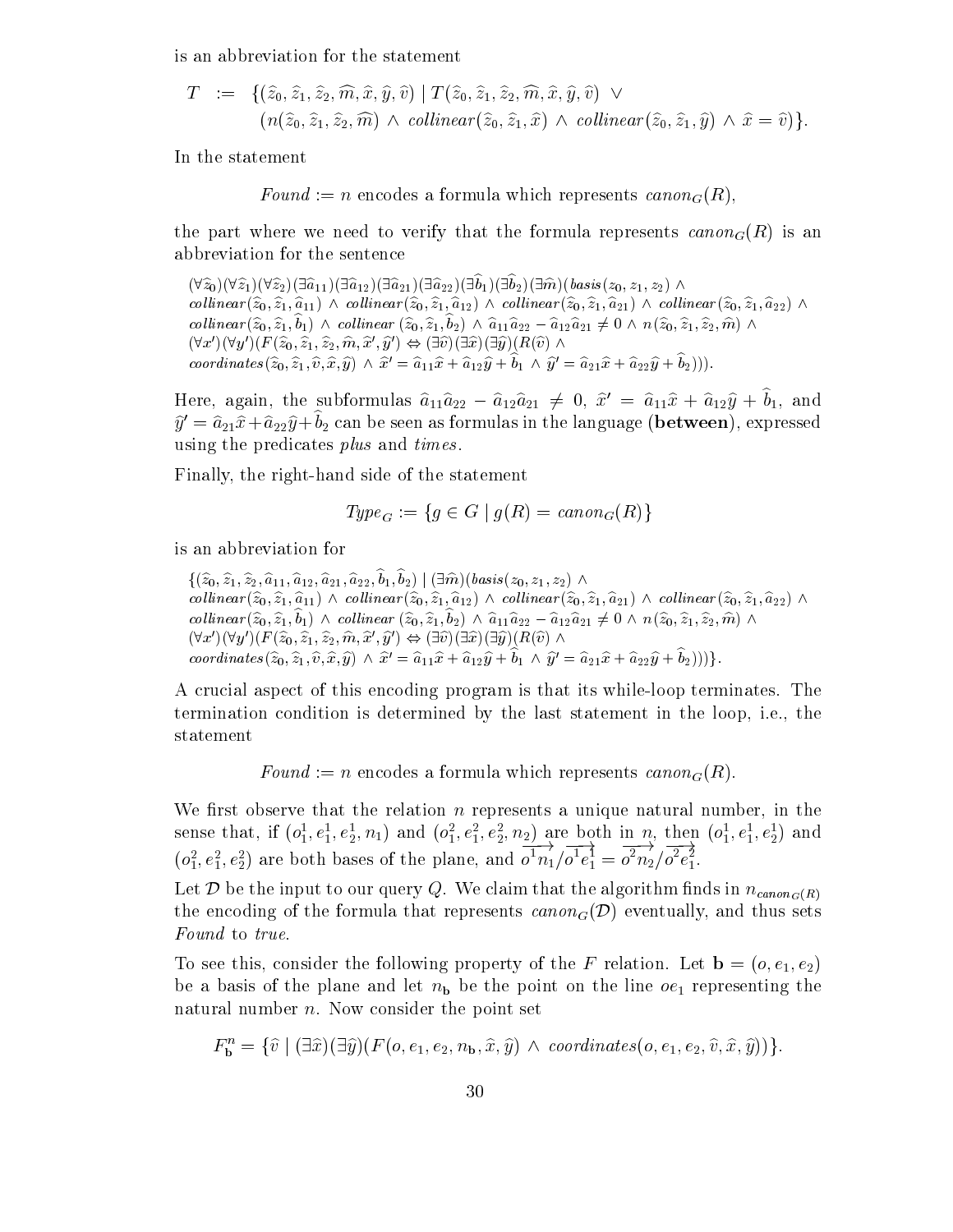Then, for each pair of bases  $\mathbf{b}_1$  and  $\mathbf{b}_2$  of the plane, and for each natural number  $n, \gamma(\mathbf{r}_{\mathbf{b}_1}) = \mathbf{r}_{\mathbf{b}_2}$ , where  $\gamma$  is the unique annie transformation mapping basis  $\mathbf{b}_1$  to basis  $\mathbf{b}_2$ . This implies that, if there exists an affine transformation g such that  $g(D) = F_{\mathbf{b}_1}$ , then there exists an annie transformation h such that  $h(D) = F_{\mathbf{b}_2}$ , e.g.,  $h = \gamma \circ g$ . This property entails that the while-loop terminates and that the program computes in  $n_{cano_n G(R)}$  the encoding of the formula that represents  $cano_n(\mathcal{D})$ .

- 2. Compute: In this phase, we simulate in  $FO[between] +$  while the counter machine M corresponding to the given query  $Q$ . The input to this program will be  $n_{cannon_G(R)}$ . Let m be the output variable of this program. Either the program will diverge or else it will report its answer in  $m$ . We may assume, without loss of generality, that, if the program halts, the contents of  $m$  is a natural number representing a valid formula. In this case, this natural number necessarily corresponds to a formula representing the point set  $Q(cano_n(\mathcal{D}))$ .
- Decode We nally describe the program that decodes the result in m in the correct output of Q, i.e., the point set  $Q(D)$ . This program is the same as the encode program in Figure 4, except that the last line in the while-loop is replaced by the statement

$$
Found := n = n_{canon_G(R)}.
$$

Furthermore, the last two statements in the encode program are replaced by an assignment to the unary relation variable Result of the query

 $\{ \{v\} \mid (\exists z_0)(\exists z_1)(\exists z_2)(\exists a_{11})(\exists a_{12})(\exists a_{21})(\exists a_{22})(\exists v_1)(\exists v_2)(\exists w)(\exists x)(\exists y)$  $T_1 \cup T_2 \cup T_3 \cup T_2 \cup T_1 \cup T_2 \cup T_3 \cup T_4 \cup T_2 \cup T_3 \cup T_4 \cup T_5 \cup T_6 \cup T_7 \cup T_8 \cup T_9 \cup T_1 \cup T_2 \cup T_3 \cup T_4 \cup T_5 \cup T_6 \cup T_7 \cup T_8 \cup T_9 \cup T_1 \cup T_2 \cup T_3 \cup T_4 \cup T_5 \cup T_6 \cup T_7 \cup T_8 \cup T_9 \cup T_1 \cup T_2 \cup T_3 \cup T_4 \cup T_5 \cup T_6 \cup T_7 \cup T_8 \cup T_9 \cup T_1 \cup$  $x = a_{11}x + a_{12}y + b_1 \wedge y = a_{21}x + a_{22}y + b_2 \wedge r(z_0, z_1, z_2, m, x, y)$ 

This completes the proof of Theorem 6.1.

## . Extension to models with non-text with non-text with non-text with  $\sim$

In the model we have been using so far, a database can contain semi-algebraic sets only Practical spatial database models support in addition to purely spatial data also non-spatial data without geometrical interpretation, such as the data stored in classical relational databases. For example, for a road, one typically does not only want to store its appearance on a map as a curve (a semi-algebraic set), but also its name or number. In this section, we briefly outline how our completeness results can be carried over to this setting

It is not difficult to extend the semi-algebraic database model to incorporate non-spatial data [11]. Each relation name R of the schema then has a composite arity  $[m, k]$ : m is the non-spatial arity of  $R$ , and  $k$  is the spatial arity of  $R$ . In a semi-algebraic database  $\nu$ ,  $\kappa^*$  then is a subset of  $\mathbf{U}^m \times \mathbf{R}^s$ , where  $\mathbf{U}$  is the universe of non-spatial values,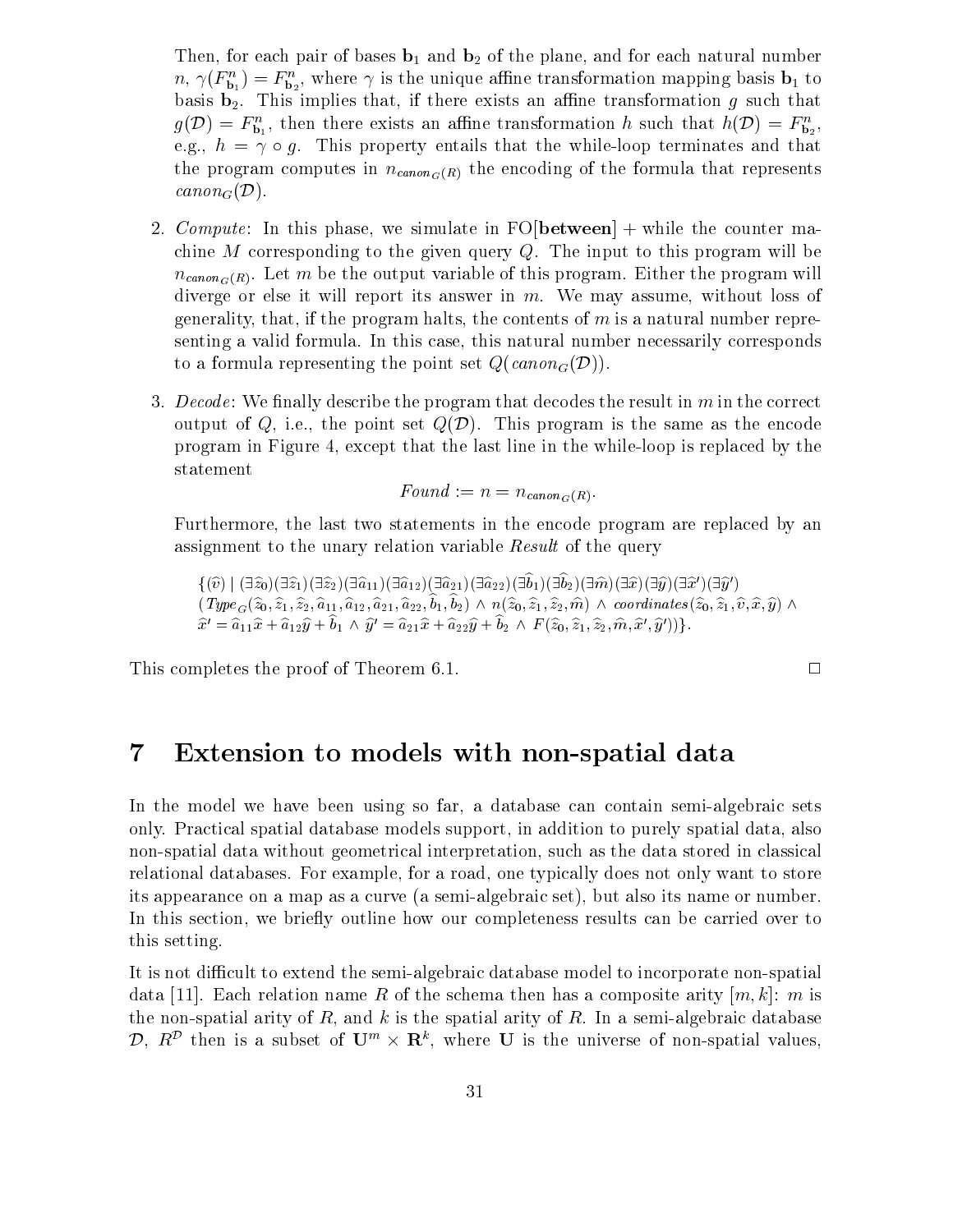such that  $(i)$   $\pi_{1,...,m}(K^-)$  is limite, and  $(ii)$ , for each tuple  $(v_1,\ldots,v_m)$  in  $\pi_{1,...,m}(K^-)$ , the set  $\{(a_1,\ldots,a_k) \mid (v_1,\ldots,v_m,a_1,\ldots,a_k) \in R^+ \}$  must be a semi-algebraic subset of  ${\bf K}$ . A representation of  $K^-$  is now no longer simply a real formula denning it, but a finite  $(m + 1)$ -ary relation, where m is the non-spatial arity of R, consisting of tuples  $(v_1,\ldots,v_m,\varphi),$  where  $(v_1,\ldots,v_m)$  is in  $\pi_{1,\ldots,m}(\bm{\kappa})$  and  $\varphi$  is a real formula defining  $\{(a_1,\ldots,a_k) \mid (v_1,\ldots,v_m,a_1,\ldots,a_k) \in K^* \}$ . It is now straightforward to also extend the geometric database model to incorporate non-spatial data.

These extended models fit neatly in the model for the language EQL described by Chandra and Harel - This language is an extension of the wellknown QL a complete language for generic queries on classical relational databases The extension supports the appearance of fully interpreted data values in relations In our application of this model, these interpreted data values are real formulas.

The key construct of EQL is an operator for going from an *i*-ary relation to the *i*-th interpreted data value. In a direct combination of the languages  $QL$  and  $FO[R] + while$ , this construct can be expressed The QL component of the combined language deals with the projection of the relations on the ordinary data columns, and the  $FO[\mathbf{R}]$ +while component deals with the spatial projection.

Based on this observation, it can be verified that the combined language,  $QL \oplus (FO[**R**] +$ while), expresses exactly all queries on semi-algebraic databases extended with nonspatial data. Similarly, it can be shown that the combined languages  $QL \oplus (FO[ $\Pi$ ] +$ while) express exactly all generic queries on geometric databases extended with nonspatial data, where  $\Pi$  and the genericity type is as listed in Table 2.

# Acknowledgments

The authors wish to thank Jan Paredaens and Bart Kuijpers for interesting discussions related to generic geometric queries We are grateful to the two anonymous referees whose feedback led to improvements in the presentation of the paper The authors also wish to activities with Luc Collars collars to establish Corollary and Luc Vandeurzen to establish Corollary C

# References

- [1] S. Abiteboul and V. Vianu, "Procedural Languages for Database Queries and Updates Journal of Computer and System System Secretary and System System System System System System System System System System System System System System System System System System System System System System System Sys
- [2] M. Benedikt, G. Dong, L. Libkin, and L. Wong, "Relational Expressive Power of constraints query — in group to a written the Charles County of the ACM  $\sim$
- , and and decrease and Data Bases for Relationship for Relationship and Data Bases of Relationship and Order D of Computer and System Secretary (System System Sciences System System System System System System System System System System System System System System System System System System System System System System System Syst